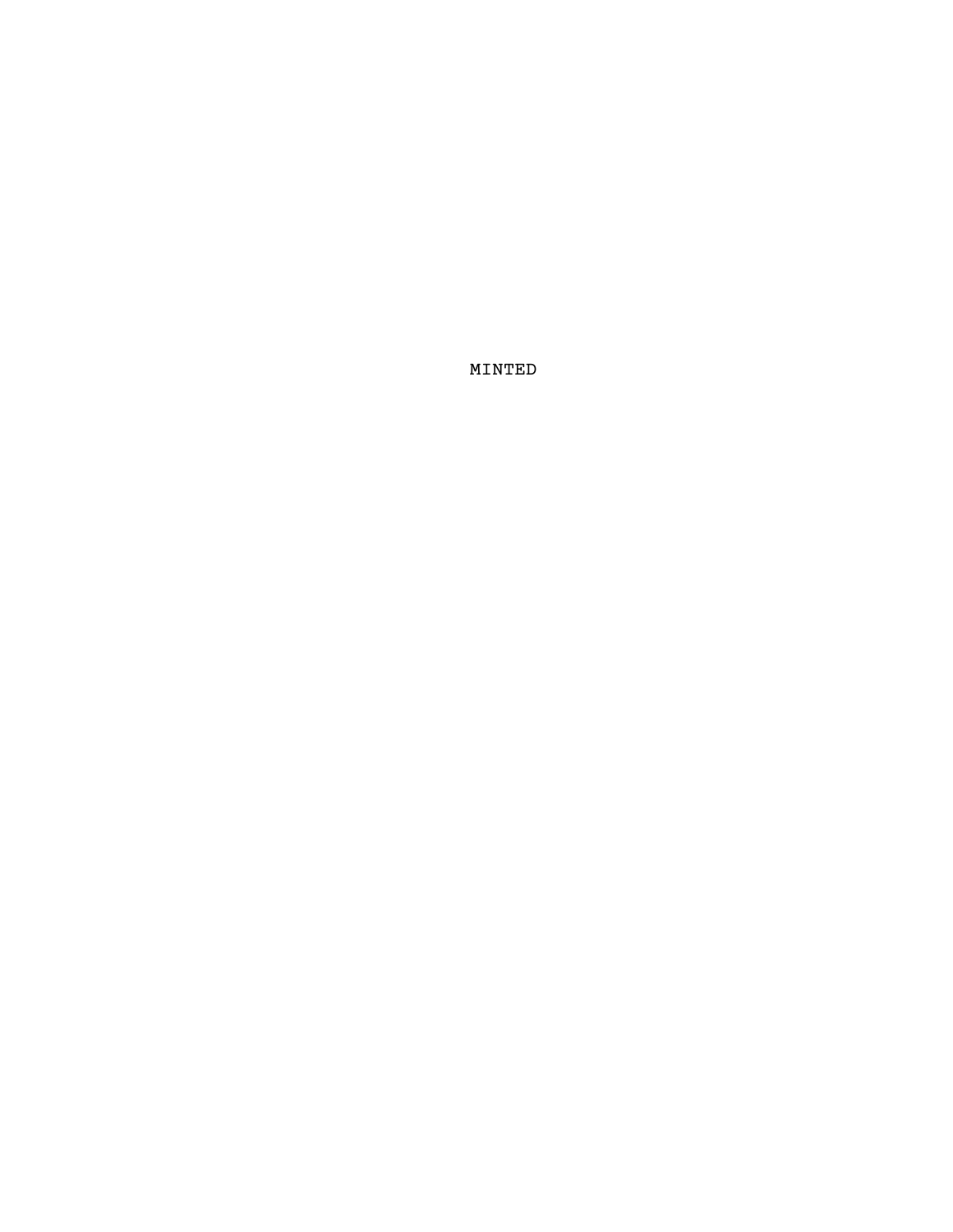#### TEASER \_\_\_\_\_\_

EXT. INTERNATIONAL ACADEMY OF ZURICH PARKING LOT - MORNING

A marble plaque reads: THE INTERNATIONAL ACADEMY OF ZURICH.

Gold, winter sunlight shimmers off of the modern school building.

Behind, is a jaw-dropping view of snow-capped Alps.

The GURGLING of a fountain adds to the morning symphony of CHIRPING BIRDS...

INT. CLASS ROOM - MORNING

This classroom is as immaculate as a hospital room.

The desks have been reorganized to transform the space into an interrogation room.

Vice Principal, MS. GREENWALD (40s, motherly), and PRINCIPAL SWITZER (30s, stern) sit sternly across from the student in question (MAX, 17, blonde, German).

SWITZER

Max, I'll ask you one last time. What happened last Friday night?

A BUFF SECURITY GUARD wearing a uniform with the letters IAZ looms stiffly behind Max.

Max SLAMS his fist on the tabletop.

MAX This is bullshit! Do you know who my father is? If he heard you accusing me of this your precious school would be zerstört! \_\_\_\_\_\_\_\_

CUT TO:

Keuril (tall for 17, bloodshot eyes) stares blankly past the Principals as he slowly works out an answer.

> KEURIL My man Max? Sexual assault?! Nah, nah, no way! That's just not him... Plus, we all know she's a whore anyways! You should talk to Benni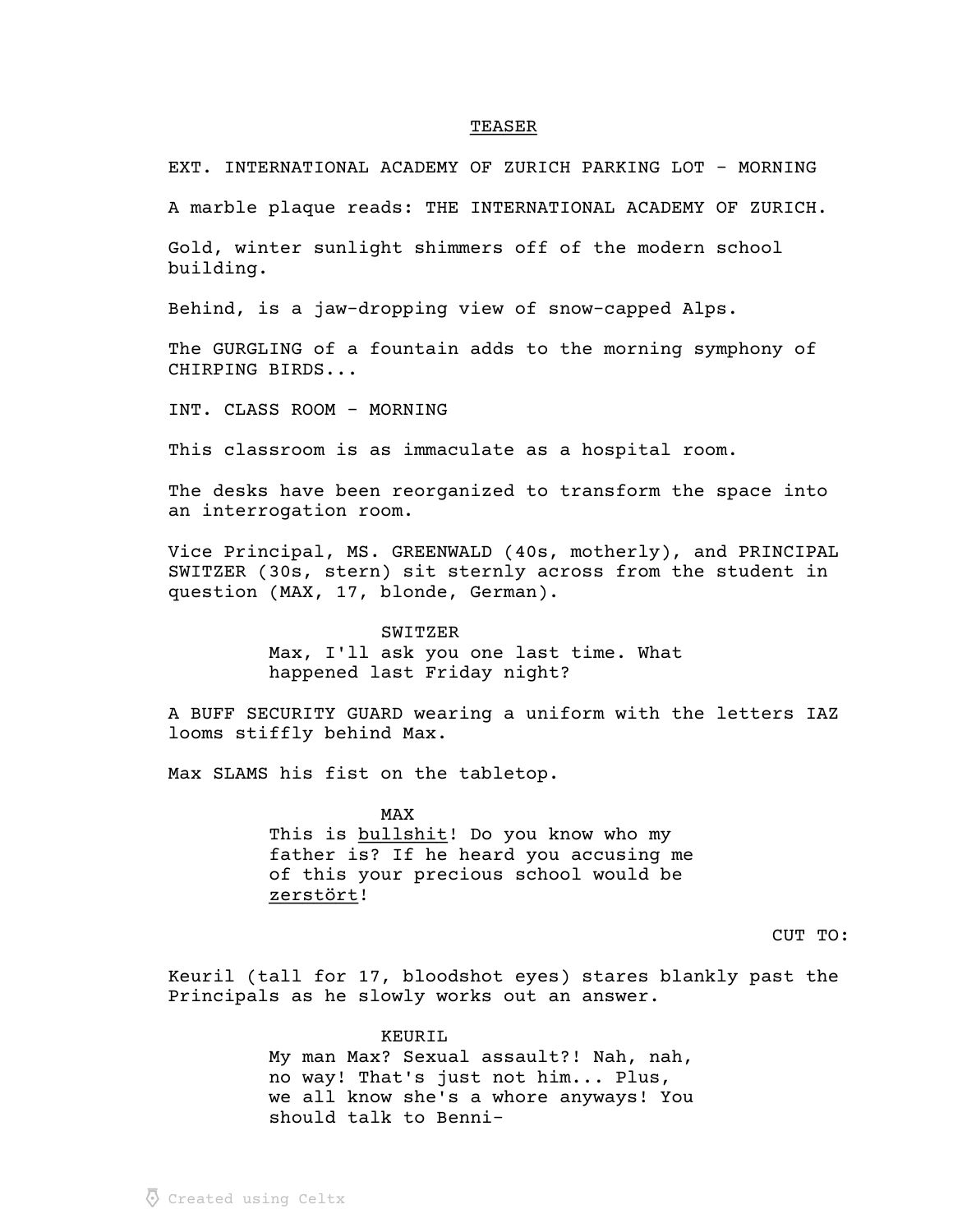CUT TO:

ROMI (17, attractive Latina with red hair) speaks with a twang of British accent.

> **ROMT** Well, I don't know Elena very well but this sounds quite like your classic victim shaming case to me, Ms. Greenwald. I'm sure you've heard what happened between her and Benni on retreat...?

# CUT TO:

DECLAN (17, charming smile) lounges comfortably with his arm slung over the back of his chair.

### DECLAN

Yea. I was at the party. I saw them come out of a bedroom together. But she looked fine... Not like she had been crying and definitely not like she had been hurt or anything... She was wearing a really nice, tight black dress...

# CUT TO:

CHELLE (17, thick, curly black hair) pouts and rubs her eyes.

CHELLE (yawning) I've never liked Max... He doesn't laugh at my jokes. But sexual assault? That seems like, I dunno, something out of a movie? And we're more like reality TV around here.

# CUT TO:

BRAM (17, thick brows, Spanish) sits up straight and nods along, really listening to the question.

BRAM

My heart goes out to Elena, really. If something happened that is awful. But I've known Max since Lower School... the dude has never disrespected a girl... I've never heard him talk back to a teacher... But well--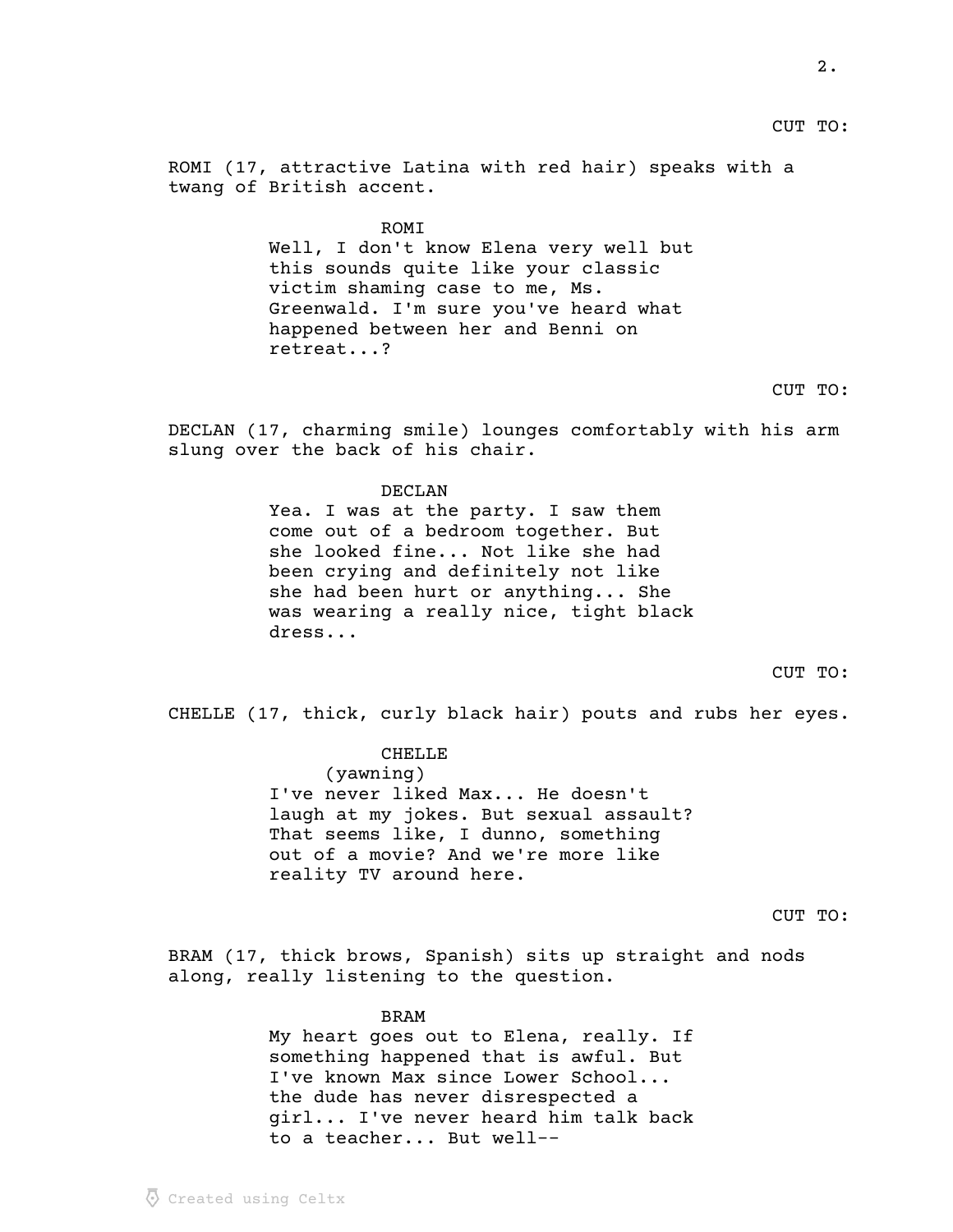ALYSSA (17, American) nervously drums her fingers on the table while her younger sister, BRITTANY (15, dyed blonde hair), picks at her split ends.

> ALYSSA I'm sorry, so who is Max, again?

> > BRITTANY

We're new. Literally, this is our first day. How should we even know?

ALYSSA Brit-- Don't be rude--

BRITTANY Stop acting like Mom!

MS. GREENWALD Girls, I'm sorry. I understand this must be confusing for you both, but a sexual assault is very serious.

SWITZER We don't take these accusations lightly here at the International Academy of Zurich.

Brittany rolls her eyes.

BRITTANY (whispering) I... just want to go home.

Ms. Greenwald offers a hand for Brittany to squeeze. Brittany looks away.

Alyssa CLEARS her throat awkwardly.

Ms. Greenwald waves it away, unbothered.

MS. GREENWALD Well, I understand your frustrations. But we have to interview everybody in grades ten, eleven and twelve, since they were present at the party. It's just a procedure. Nobody is asking you for the answers sweetheart...

SWITZER But, I expect if you hear anything important pertaining to this, you'll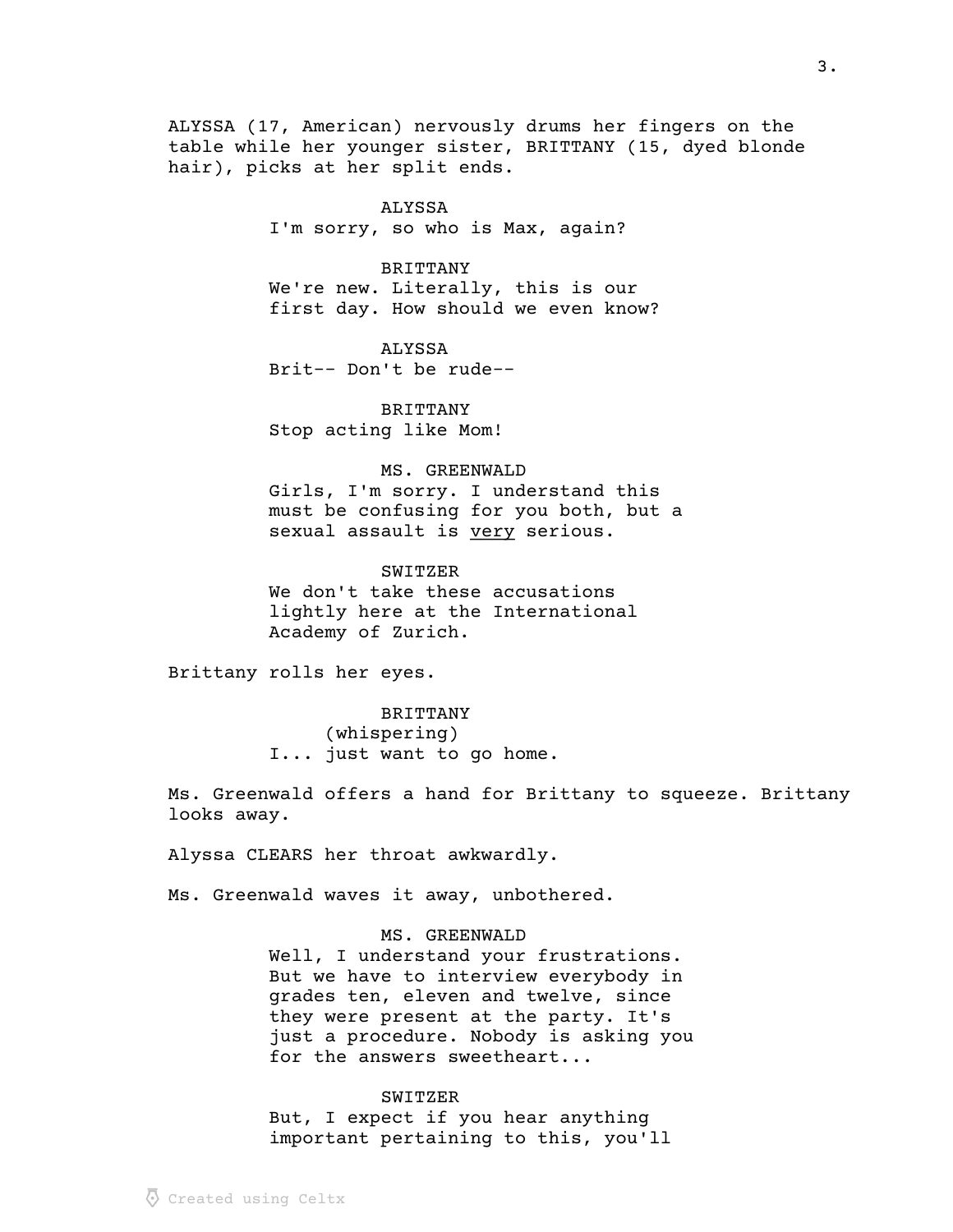come forward to us immediately.

Alyssa nods slowly.

Brittany stares down at the table willing herself not to burst into sobs.

> MS. GREENWALD Alright. Thank you, loves.

MR. SWITZER Now, Alyssa, you can come with me to your Grade 11 advisory--

MS. GREENWALD And, Brittany, honey, I'll take you to your first class!

Alyssa nods.

Brittany looks at Alyssa panicked.

Alyssa gives Brittany's arm a comforting squeeze as the teachers stand up to head for the exit.

> ALYSSA (hushed) It'll be OK. I'll find you later.

Brittany EXHALES sadly.

CUT TO BLACK:

CREDITS

END TEASER \_\_\_\_\_\_\_\_\_\_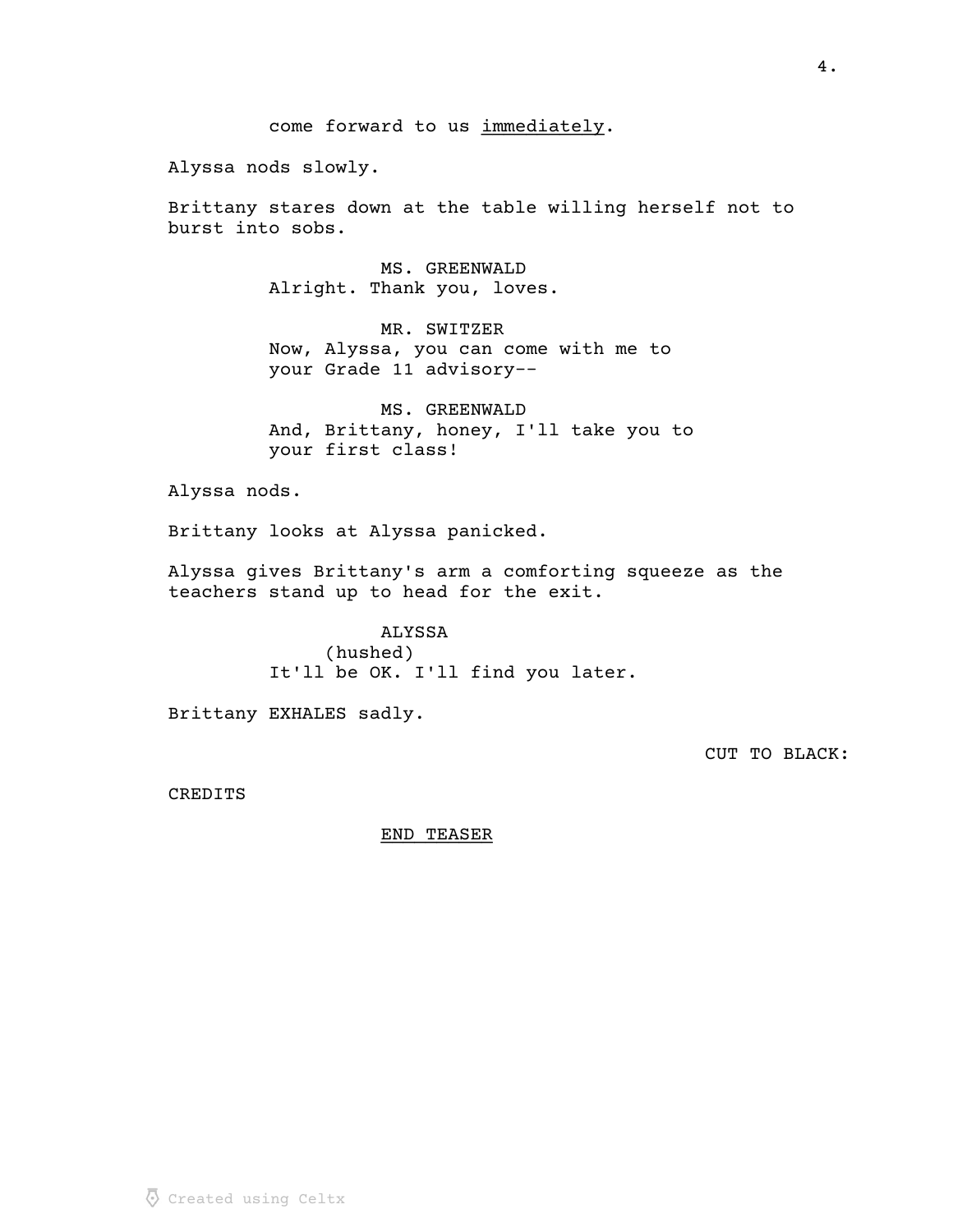### ACT I

INT. SUV - MORNING

SUPER: 8:00AM

Mascara stained cheeks reflect on the backseat window. Brittany stares out somberly as silent tears stream down her face. She BLASTS MUSIC through headphones, ignoring her mother, LISA (50, petite).

> LISA I know, this is... tough. It isn't easy for me either. But one day, you'll be thanking your father and I... I- just know it.

She clutches the steering wheel tight.

Alyssa SIGHS next to her in the passenger seat. She has her back turned away from her mother, staring longingly out at the snow capped mountains.

# ALYSSA (grumbling) We know. You say that practically every ten minutes, Mom.

The car turns into...

EXT. INTERNATIONAL ACADEMY OF ZURICH PARKING LOT - CONTINUOUS

The pristine, stainless steel school building glistens in bright winter sunlight. White snow sparkles atop the roof.

A pathway of perfectly lined gravel has been expertly paved, totally ice free. It leads to a sliding glass door entrance.

A fountain BUBBLES on either side of the doors despite the freezing temperature.

An ice statue of a lion stands as the proud focal point of the garden.

This could be a five star hotel...

INT. SUV - CONTINUOUS

LISA Alright. Well... We're here.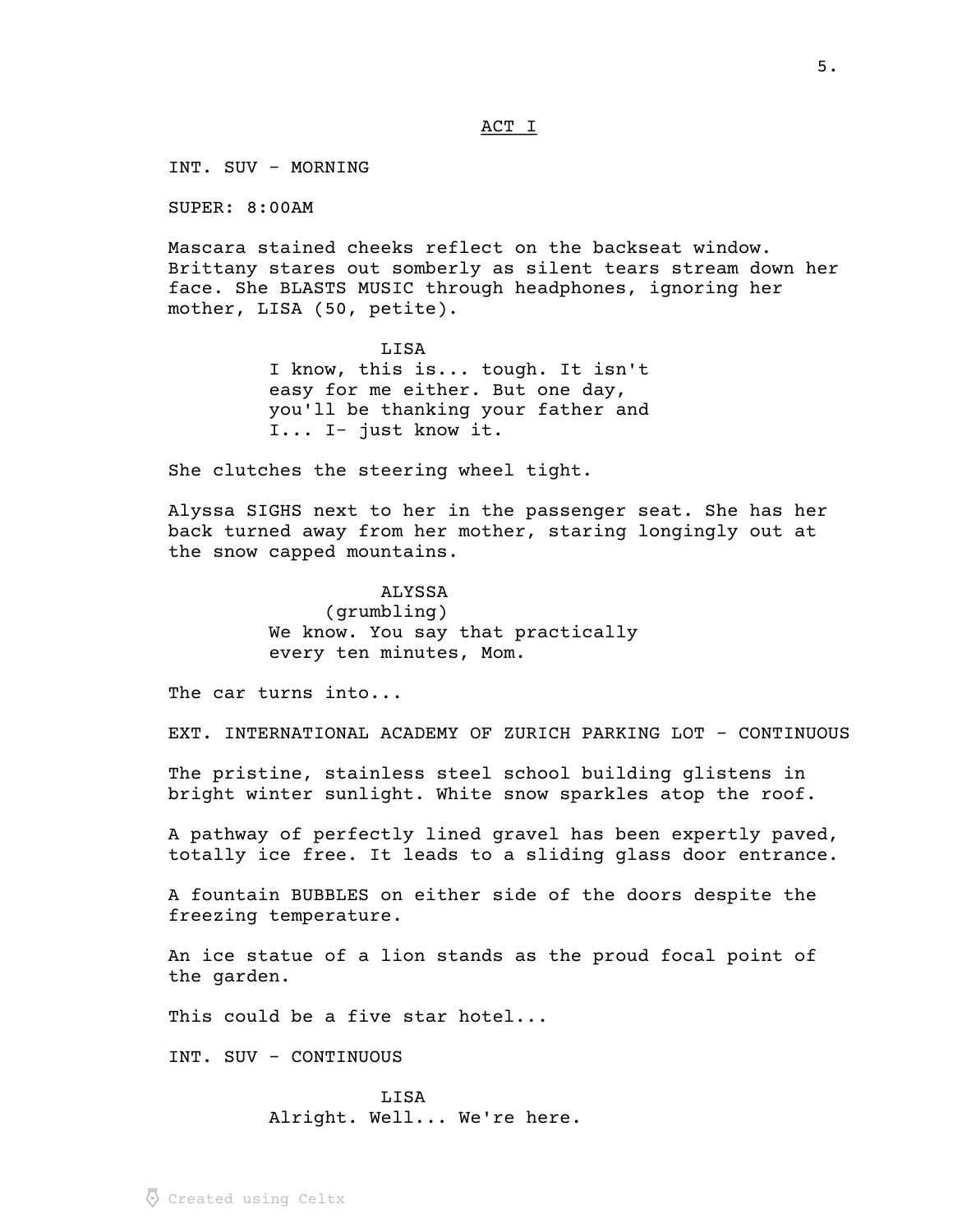Alyssa SNIFFLES.

Lisa reaches an arm over to offer a comforting pat on her daughter's knee.

Alyssa tips her head back, closes her eyes, and EXHALES, willing herself not to cry.

Lisa GULPS down the tears rising in her throat.

Suddenly, the sound of a REVVING SPORT'S CAR ENGINE startles all.

LISA

Woah!

ALYSSA Jesus! Look at that...

LISA Alyssa! What did I say about using the Lord's name in vain?

BRITTANY'S POV: She pulls out an ear bud and rolls down the window to get a better view of the MCLAREN pulling into the school's drop off zone.

A SUITED DRIVER, sporting a gimmicky hat, exits from the passenger's side door and rushes over to the driver's side. He lets out Max.

Max flicks his Bieber-cut blonde hair out of his eyes and adjusts his grip on his leather MCM backpack. He carries a hover board under his right arm like a text book.

## ALYSSA

No way...

Max carefully sets the device down and steps onto it, rolling towards the school entrance.

Alyssa's jaw drops.

BRITTANY (under her breath) Where the fuck are we?

LISA What did you say!?

Brittany storms out of the car and SLAMS the door shut.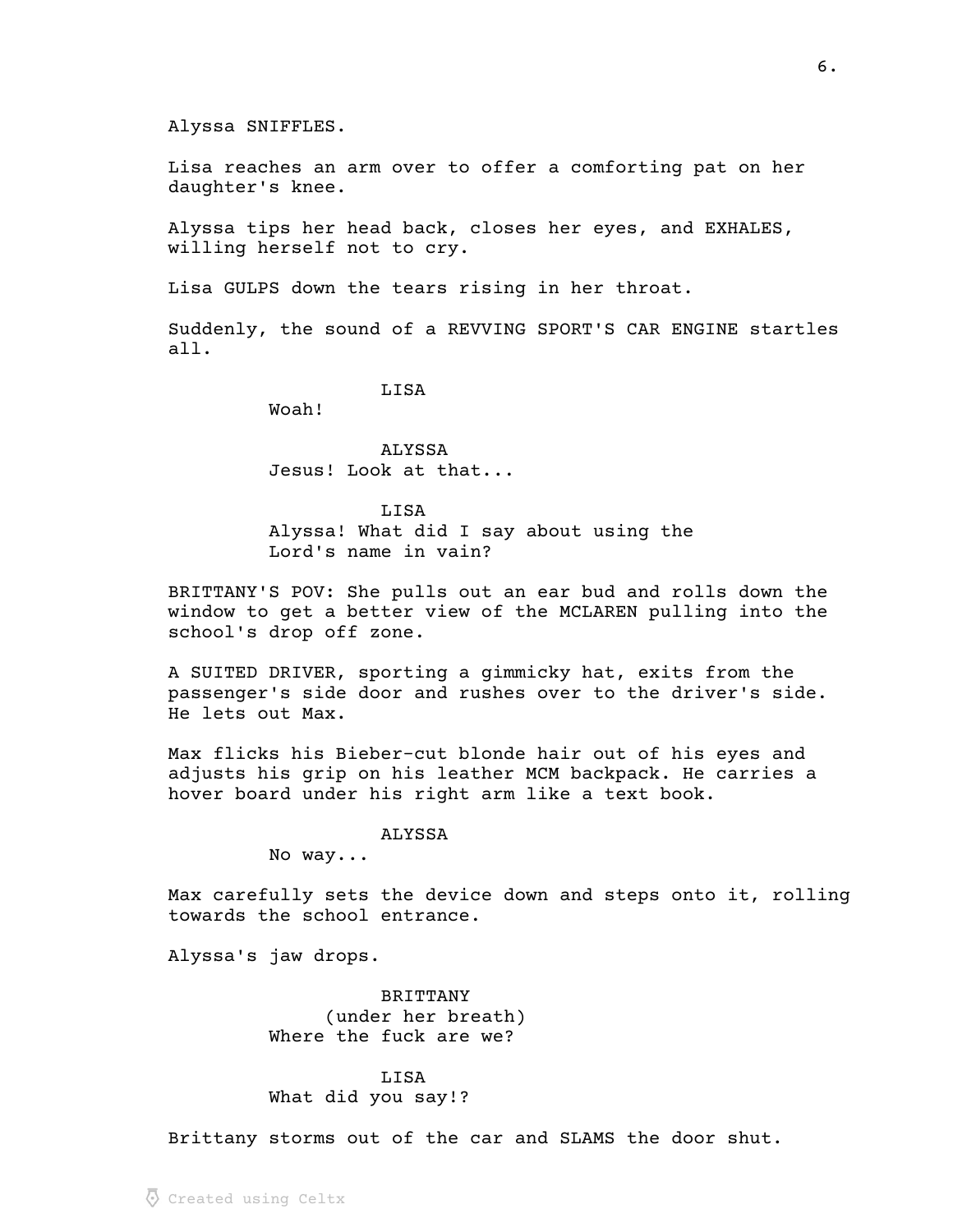boobs!

Bye! I... love you both. Lisa SIGHS and rests her forehead on the steering wheel. A Maserati HONKS from behind, startling her. DRIVER (O.S) (subtitled, in Swiss German) Get out of the way, you sloppy American! LISA Alright, Alright! (muttering) Jesus... She starts the SUV back up. INT. CLASS ROOM - MORNING Back in the same interrogation space, Romi speaks passionately with her hands. ROMI Sure it was wrong of her to hook up with him while he was still dating Bianca, but why is Elena the only one to blame? Benni was also involved! CUT TO: DECLAN Guys... they just don't lie about the girls they smash. If he had hit it he would admit it... That's all I'm saying. CUT TO: KEURIL Consent? Well, I don't know what that means but he said they made out a little and that she let him touch her

Alyssa grumbles and follows her sister out.

LISA (CONT'D)

CUT TO: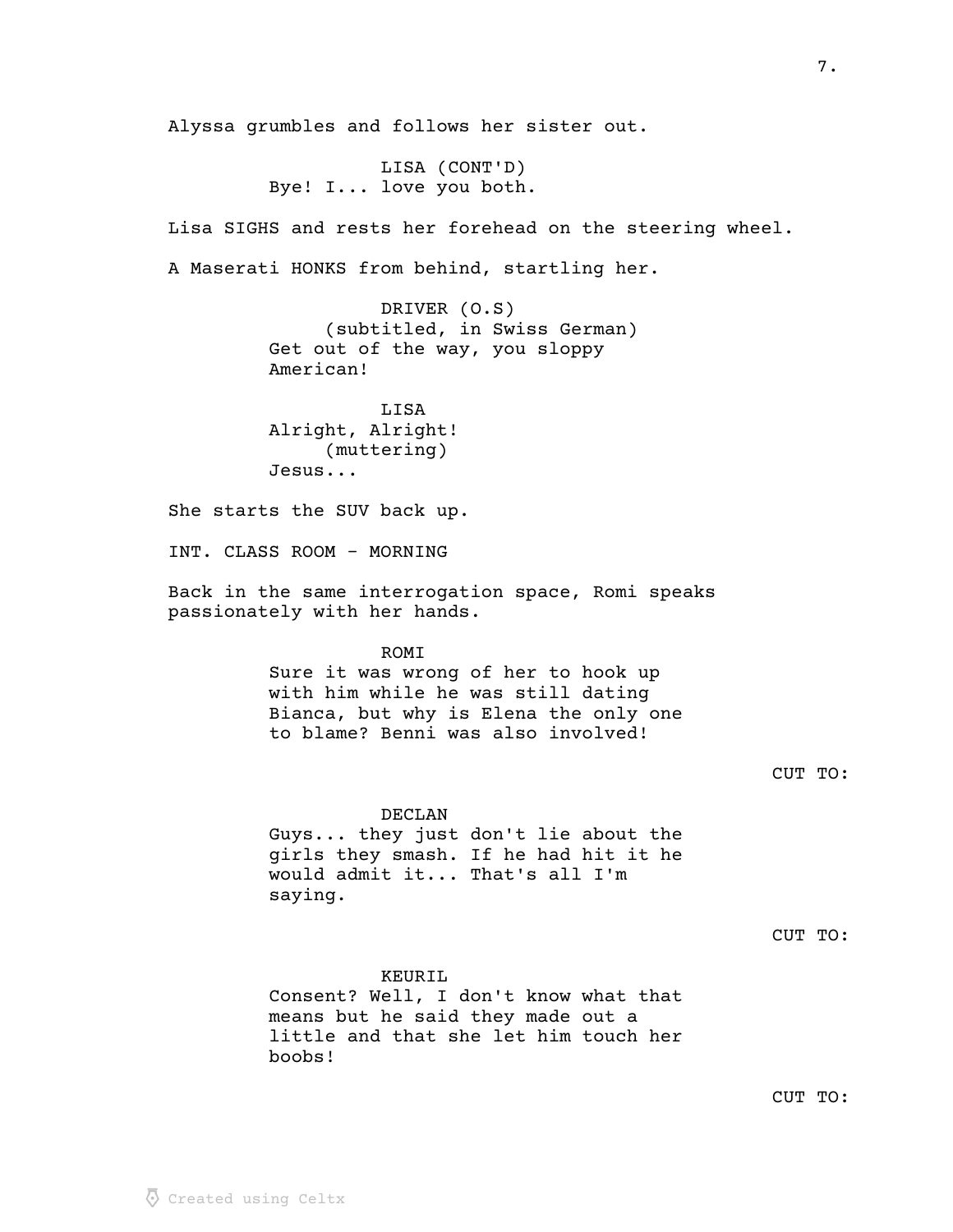### CHELLE

Yeah. See, so you do know about that whole Elena, Bianca, Benni thing? Total reality television.

#### BRAM

See, it's really tough. Because, I'd trust Elena too. We run track together and she's never lied about her sprint time once... Even though Mr. Harcock never even pays attention during practice... Yeah, seriously I'd take her word for it cause even I had shaved off a few seconds when he's asked my time.

CUT TO:

PATTI (16, short, fairy features) digs at her acrylic nails as she speaks matter-of-factly.

#### PATTI

And do you know how badly the guys have been bullying her? The poor thing... Her friends won't even associate with her. She eats lunch alone! They just don't want to be tortured, too... God knows I wouldn't...

EXT. INTERNATIONAL ACADEMY OF ZURICH PARKING LOT - LUNCH

ELENA (15, dyed black hair, red lipstick) takes a long, shaky drag of a cigarette.

HUGO (16, scrawny, German) and GEORGE (17, Swiss, darker skin), push their way out of the door on her left.

> HUGO Who the fuck smokes cigs any more?

Hugo taunts her waving an e-cigarette in her face. George grabs it and shakes faster.

### GEORGE

Oh! Party mooooode!

He takes a drag of the e-cig and puffs the vapor into her face.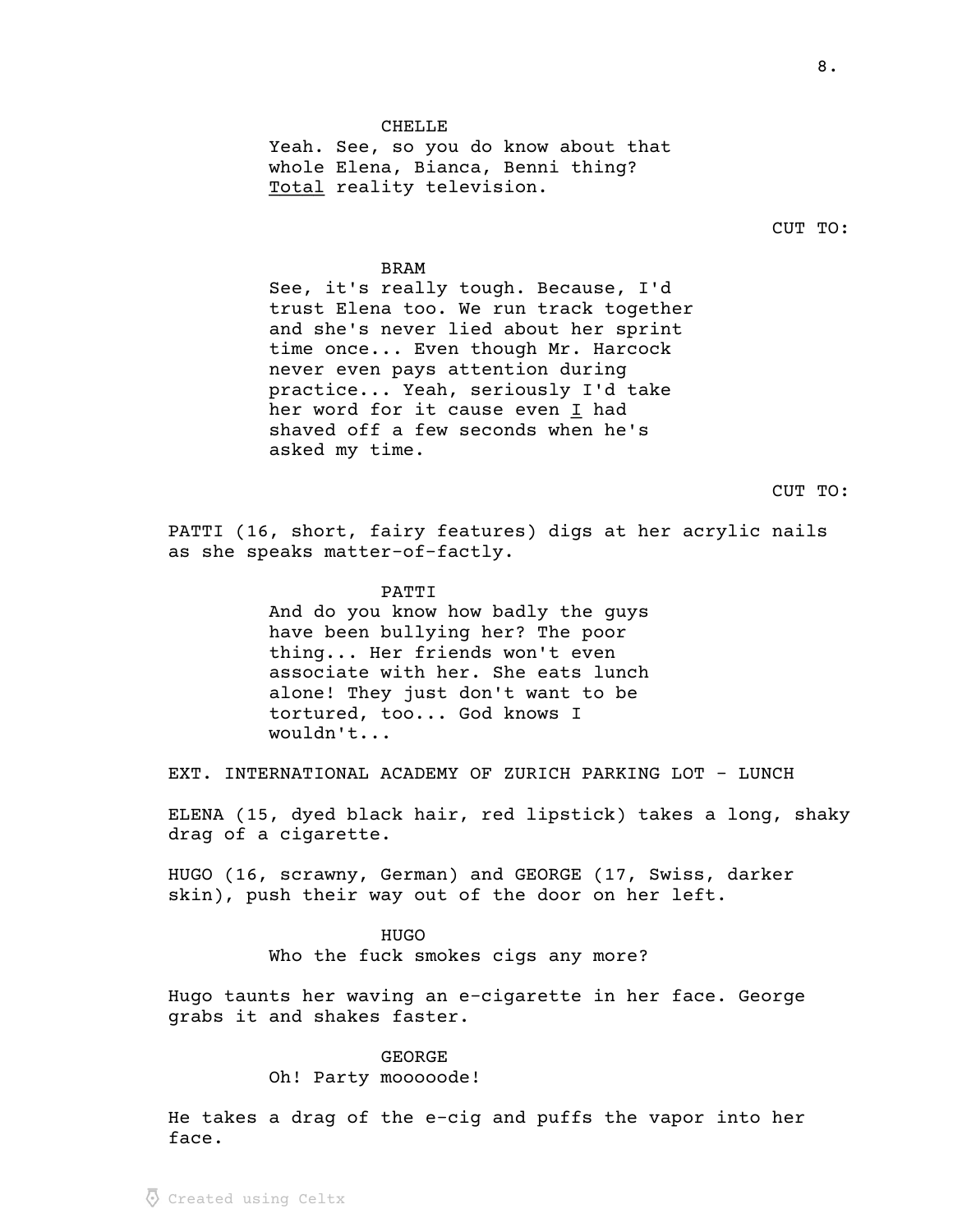Elena closes her eyes, holding her ground.

GEORGE (CONT'D) It's lunch. Why aren't you inside eating? You anorexic or something? Huh?

HUGO Hey. Leave the stick-bug whore alone, alright?

Elena spits at the boys.

ELENA (subtitled, in Swiss German) Get out of my face! Your mother is the whore!

Hugo slaps the cigarette out of her hand and stomps on it.

George high fives his friend.

HUGO (subtitled, in Swiss German) Ha! Suck my dick, Elena.

GEORGE (subtitled, in Swiss German) Nah, man, you don't want that-- She's a biter!

They run off LAUGHING.

INT. STUDENT LOUNGE - LUNCH

A group of thin, SWISS GIRLS are dressed in identical black skinny jeans and simple black knit sweaters.

They prance over to a plushy sofa and plop their Louis Vuitton hand bags down.

They gesture for Alyssa to come sit next to them, like she is their puppy dog.

NICOLE (16 with a model's build, striking blue eyes) begins to file her nails as she swiftly GOSSIPS in SWISS GERMAN.

### NICOLE

(subtitled, in Swiss German) Do you guys think they'll cancel school for this investigation?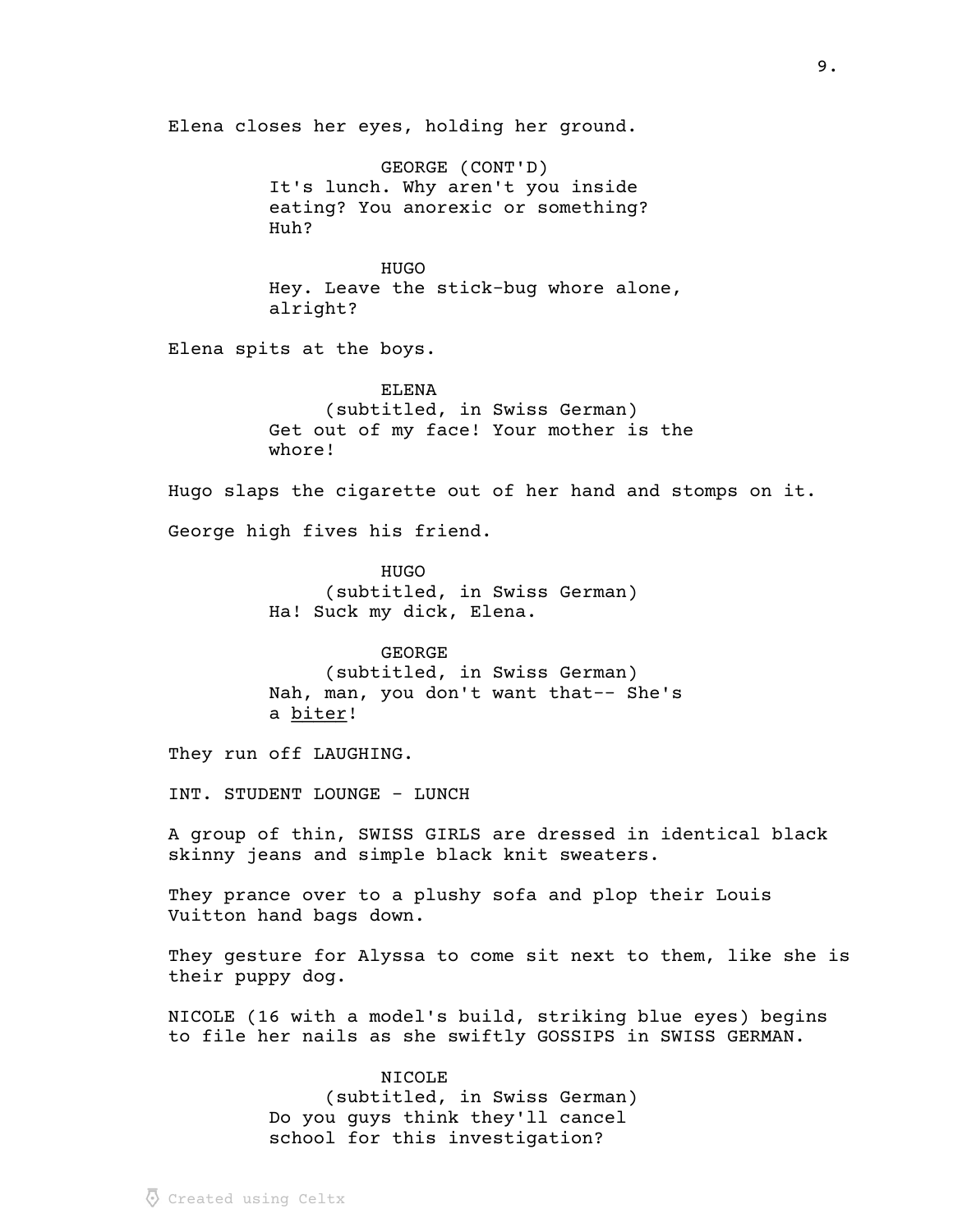She leans over across Alyssa, who sits awkwardly in the middle. Nicole WHISPERS into the Atomic Blonde, BIANCA's ear. Bianca rolls her eyes and SCOFFS. Alyssa blushes. Patti scurries over to Bianca and pecks her on her left cheek, and then her right. PATTI Hi, Schatzi! How was Aruba? How have I not seen you since Christmas break?! Oh! You look gorgeously colored by the way! Patti pulls a lip gloss from her bag and swipes it onto her plump lips. BIANCA (subtitled, in Swiss German) It was whatever. Mykonos was better... Bianca is absorbed in her Instagram feed. Alyssa's eyes dart back and forth, unsure where to look. PATTI Ugh! Will someone please call for sushi? I'm starvinggg-- Nicole raises her hand and dials. Her perfect french manicure clicks against the smooth glass of the newest edition iPhone. PATTI (CONT'D) Oh! Get the spicy salmon with avocado! I know it's extra. It's whateves. Patti scrolls on her smart phone, covered with a Gucci case. NICOLE (subtitled, in Swiss German) One spicy tuna, one edamame, and one California roll and, uhh-- Alyssa SIGHS and looks down at her flashy paisley patterned lunch pail. She shoves it back into her yellow JanSport

backpack.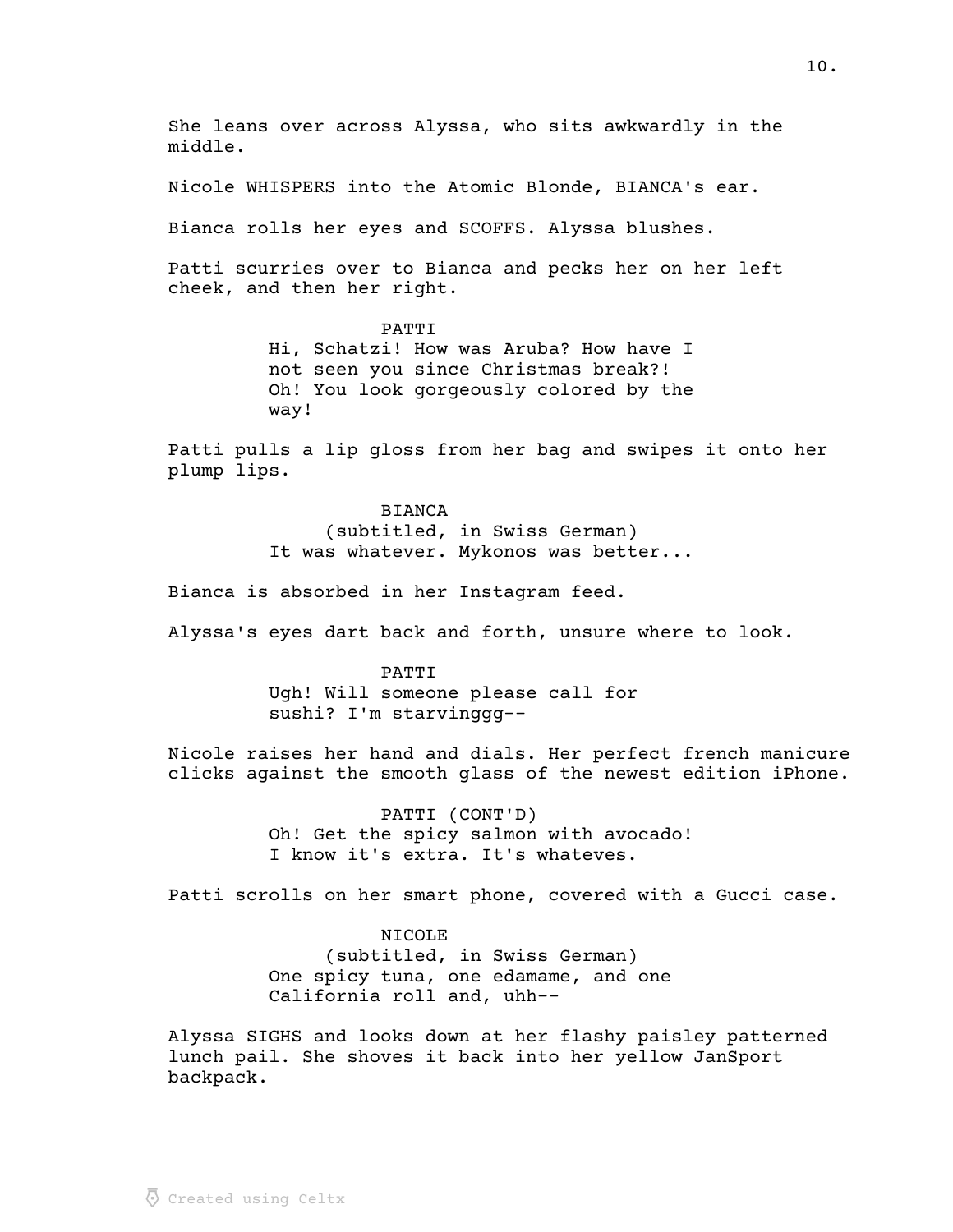PATTI Awe! How... cute. And sooo American of you to have a ruck sack!

Alyssa blushes.

ALYSSA Yeah... Hey, can I get in on that sushi order? Not really feeling this... uh, PB & J.

PATTI Sure! Here, have a look at the menu!

Patti hands Alyssa her phone with the menu pulled up.

CLOSE ON: Alyssa's eyes grow to the size of dinner plates.

ALYSSA You know what... It's OK I don't want to be a burden and add to the routine order or whatever... it's cool.

Patti shrugs. Nicole hangs up.

Patti turns to Alyssa.

PATTI Soooo, did you hear all about this "assault" craziness? Welcome to our school! (chuckling) You must be so confused you poor thing! (whispering to Alyssa) Stick by me, I'll tell you who's good and who's bad news.

NICOLE So, besides us, obvi, have you met anyone you like so far?

ALYSSA Uhh, well... honestly... (awkwardly chuckles) The only other person who spoke to me was this girl, a year younger, with really dark hair and lipstick... She seemed really lonely.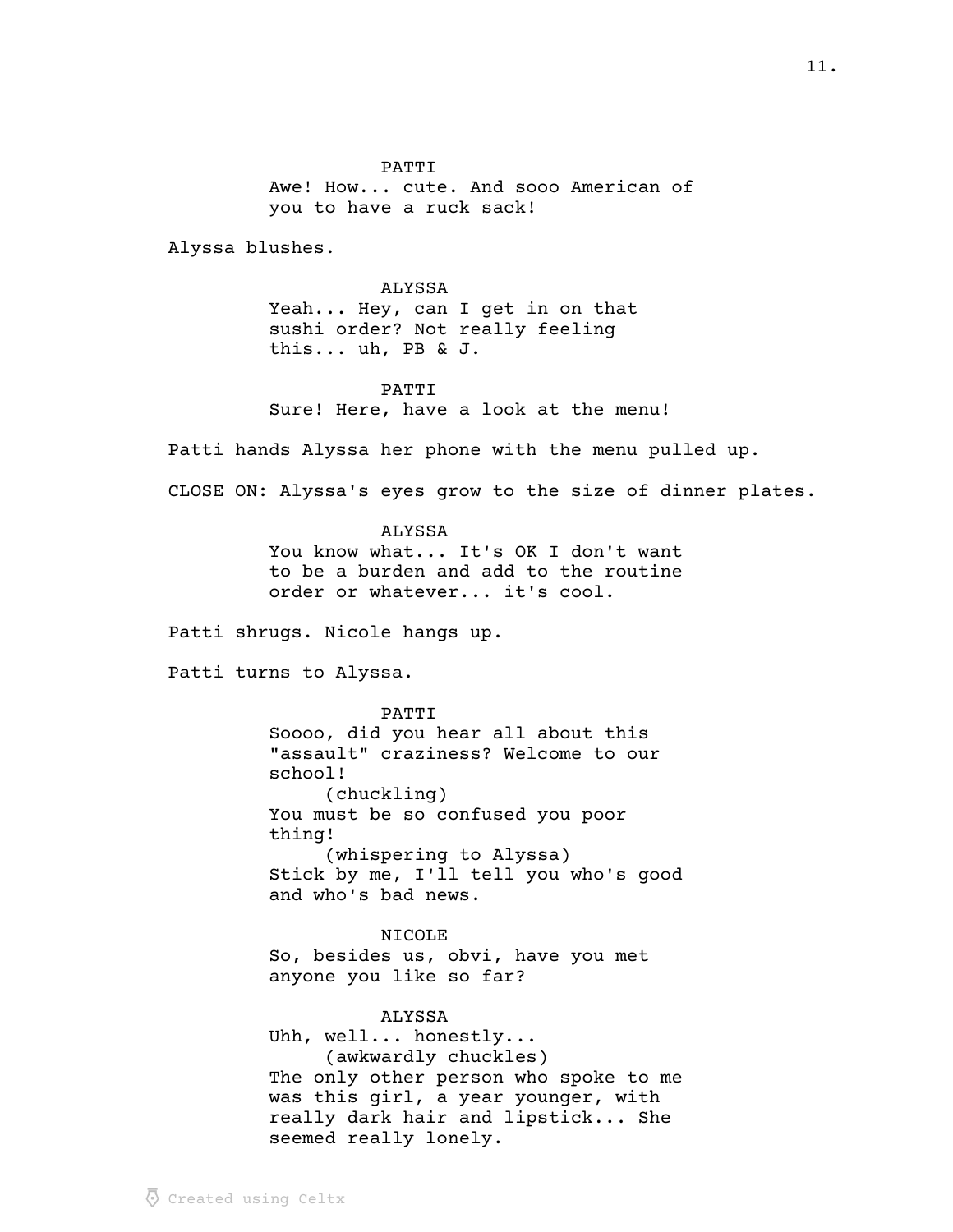Patti's eyes grow wide. She drops her cell phone in her lap. Bianca raises an eyebrow.

> NICOLE (gasping) You mean, Elena?

#### PATTI

Uh, oh.

BIANCA UGH! Can we stop talking about her. It's all anyone can ever speak about!

PATTI

 $Oh B--$ 

BIANCA She's a slut okay? That's the bottom line. And you--

She turns to Alyssa and points a threatening finger in her face.

### **BIANCA**

Don't be a fool. Learn your fucking social cues, you American Girl Doll. You should know not to dare speak her name around me! Are you even trying to get along with anyone in this school?

Patti pats Bianca's back.

Bianca throws Patti's hand away, stands up and marches off.

Alyssa stares down at her hands.

NICOLE

It's OK.

PATTI You didn't know...

ALYSSA

(sniffling) I know... I'm uh-- I think I'm gonna go use the bathroom... where is it?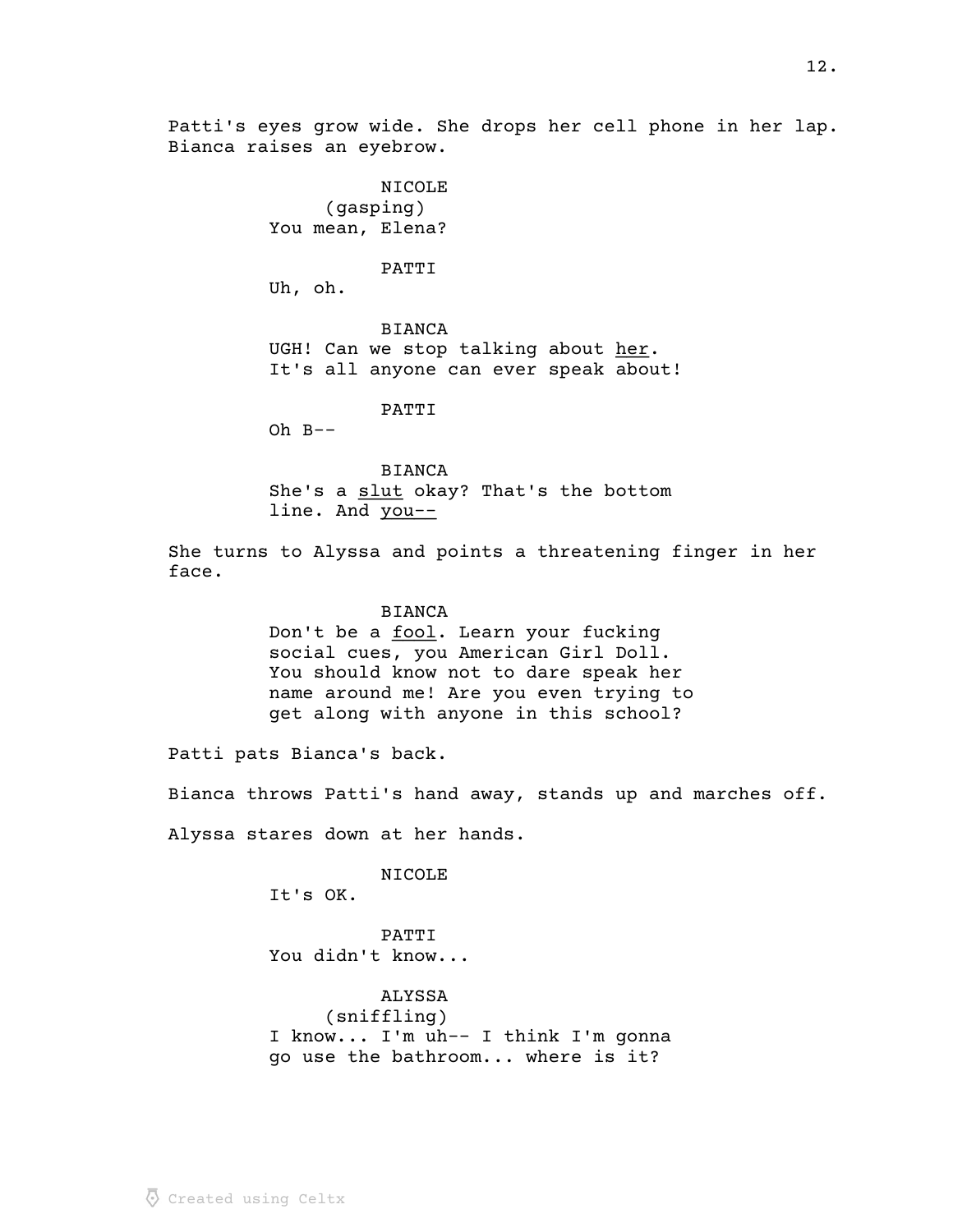PATTI Awe! Bathroom! Sooo American of you. (giggling) The toilet is down the hall on your left.

Alyssa nods, but tears are welling in her eyes. She grabs her backpack and hustles off.

# END ACT 1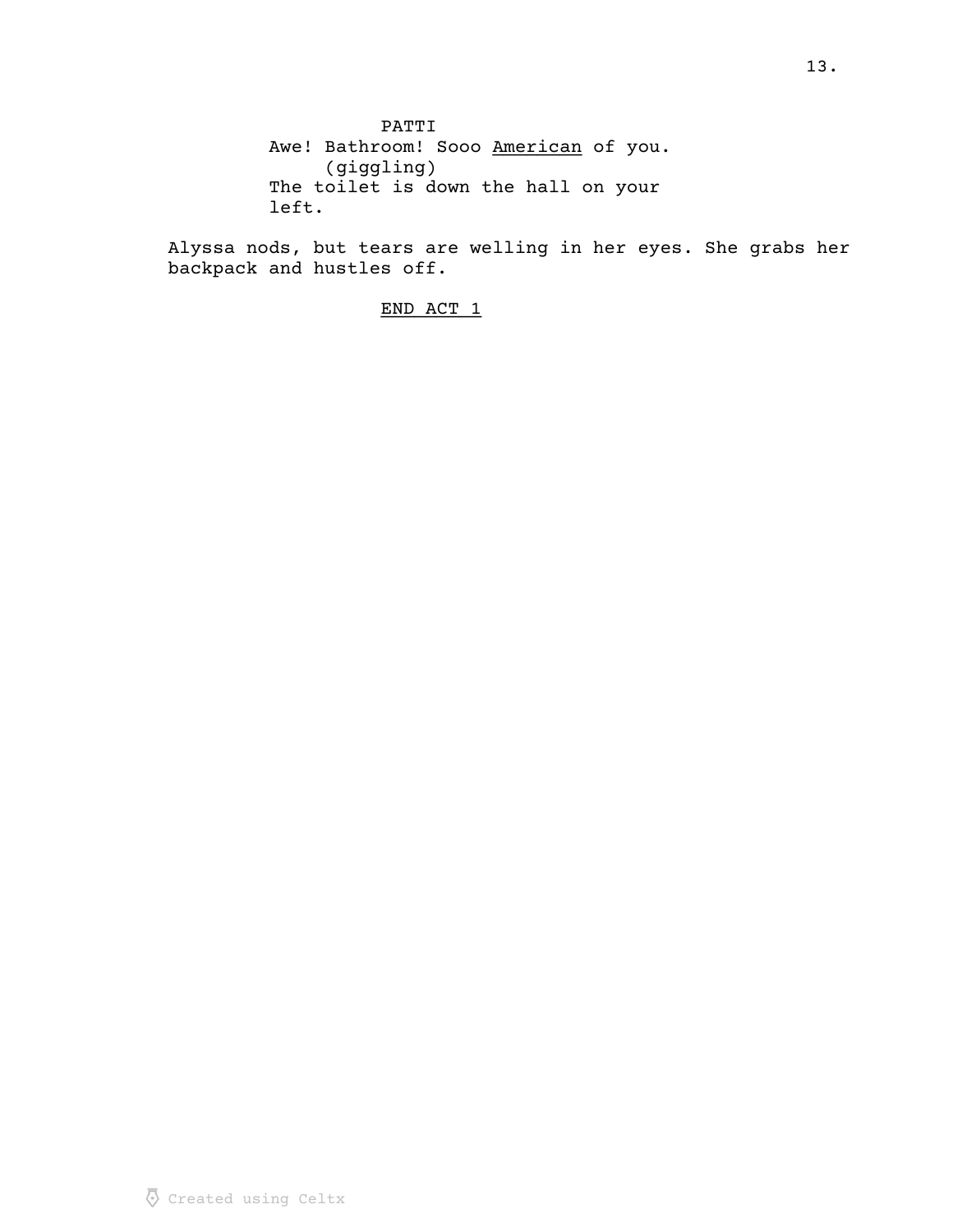### ACT II

INT. CORRIDOR - MOMENTS LATER

Alyssa b-lines towards the bathroom, keeping her head down. She wipes away flowing tears as she texts.

> ALYSSA (muttering) Brit! Where the hell are you?

Just as she is about to reach the bathroom door, Max BANGS out of the men's room. He nearly knocks Alyssa over and sends her phone skidding across the glossy, wood flooring.

> MAX YO! Pass auf, wohin du gehst! Oh Hey! Wow. I'm so sorry.

Alyssa races after her beat-up iPhone 6. But Max gets to it first. He picks up the phone and confidently hands it back to her.

He stares into her eyes as his hand brushes against her fingers.

> ALYSSA Thanks... Hey. You're the hover board guy?

> > MAX

(laughing) Yeah, well I guess that would be me. You're one of the new girls, right?

ALYSSA Yeah... Hi, I'm Alyssa.

She juts her hand out awkwardly, offering a handshake.

MAX Oh, wow. OK... Very professional.

He grabs her hand and gives it a firm shake.

MAX (CONT'D) You're in grade eleven, right?

She blushes as he grins at her. She nods.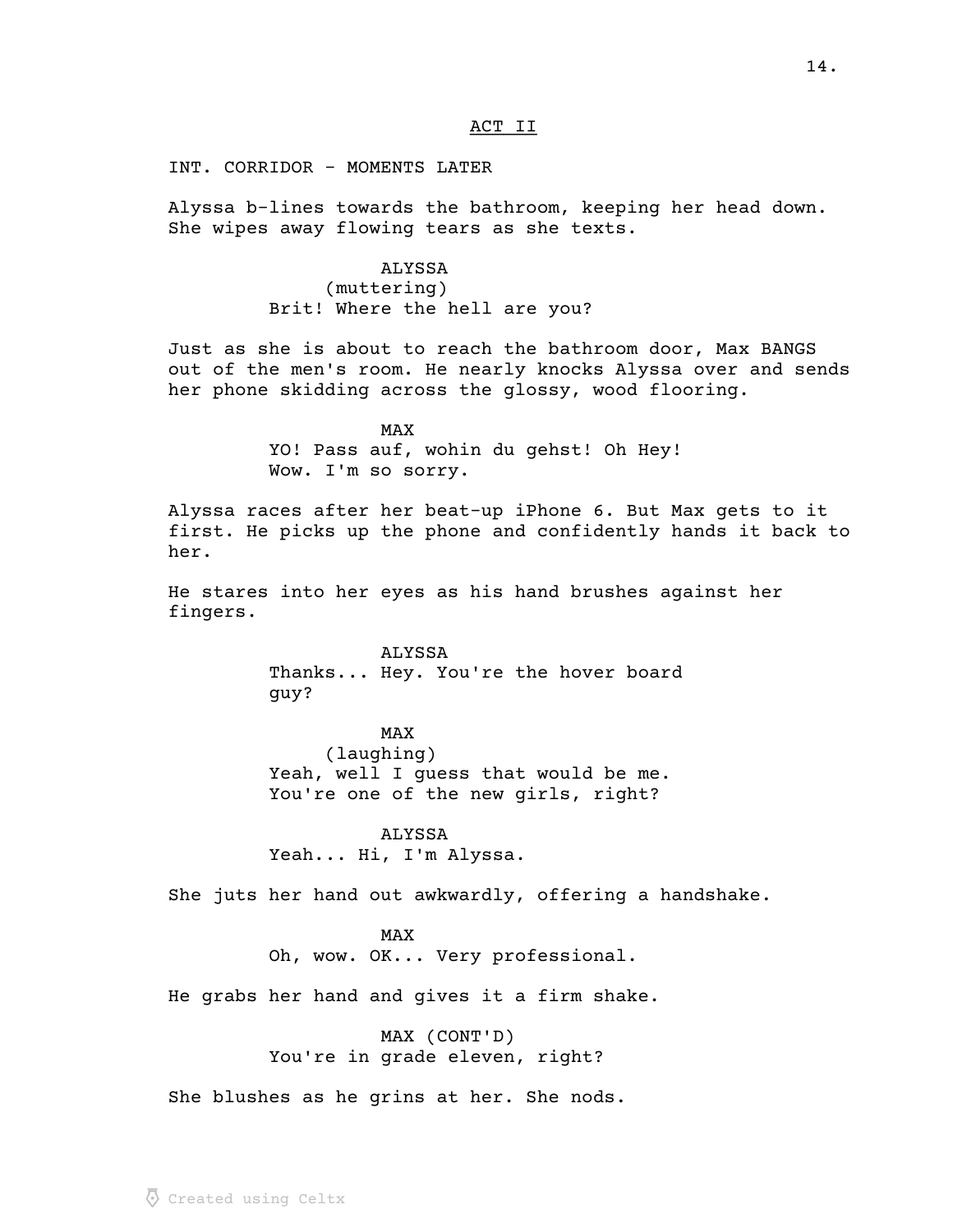MAX (CONT'D) That's good... means we'll get to see a lot of one another.

He winks.

MAX (CONT'D) So, would you wanna ride on the hover board some time?

## ALYSSA

Oh, really? I've never tried one before! Guess you'll have to teach me?

She brushes her hair from her face, growing fidgety as Max's blue eyes burrow into her.

MAX

Man... Bram wasn't lying. You know... (giggling) God. This is so embarrassing... but the guys are calling you both the "hot sisters".

### ALYSSA

Well, thanks. I guess? I mean I guess so. I mean, thank you. But quite honestly I'm just so overwhelmed by everyone here. All these girls... (sighing) They all look like they could be Instagram models...

#### MAX

(chuckling) And she's modest. That's good. Very good. I really like you, you know? You're not like so obsessed with your hair and handbags...

He shoves his hands in his pocket.

MAX (CONT'D) Well... I guess I should really let you uh... get to it.

He nods towards the Women's Restroom door.

### ALYSSA

Ha ha! Oh yeah. Thanks.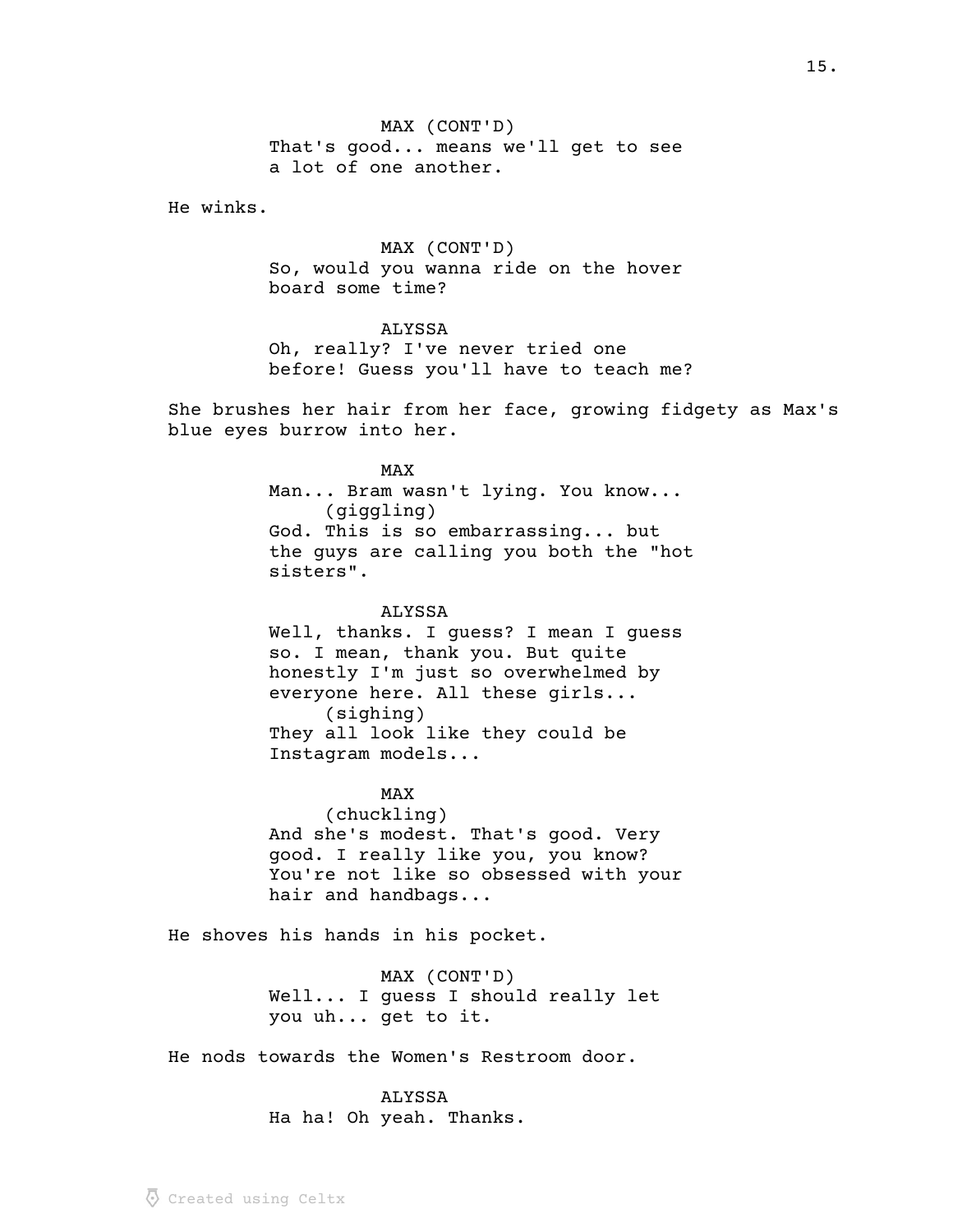MAX It was very nice to officially meet you, Alyssa. Hopefully I'll see you again soon? ALYSSA (smiling) Yeah. Well, I get to try the hover board out, don't I? Max smiles and nods. She turns to leave. MAX Hey, wait! You going to Arty's party tonight? Alyssa twists back around. ALYSSA Arty? Uh, who is that? Max SLAPS his forehead. MAX Shit. Of course you wouldn't know him! Sorry. But you're totally invited. And your sister can come too! Here-- He snatches her phone from her hand and adds in his number. MAX (CONT'D) Just text me, I'll send over the address, we could pregame together if you want? ALYSSA OK! Yeah. Sure. That sounds fun. She smiles up at him. MAX Great. See ya! Alyssa watches him go. She smiles down at her phone and reads: CLOSE ON: The contact form reads: "MAX"

She GASPS and looks around, frantically searching for witnesses.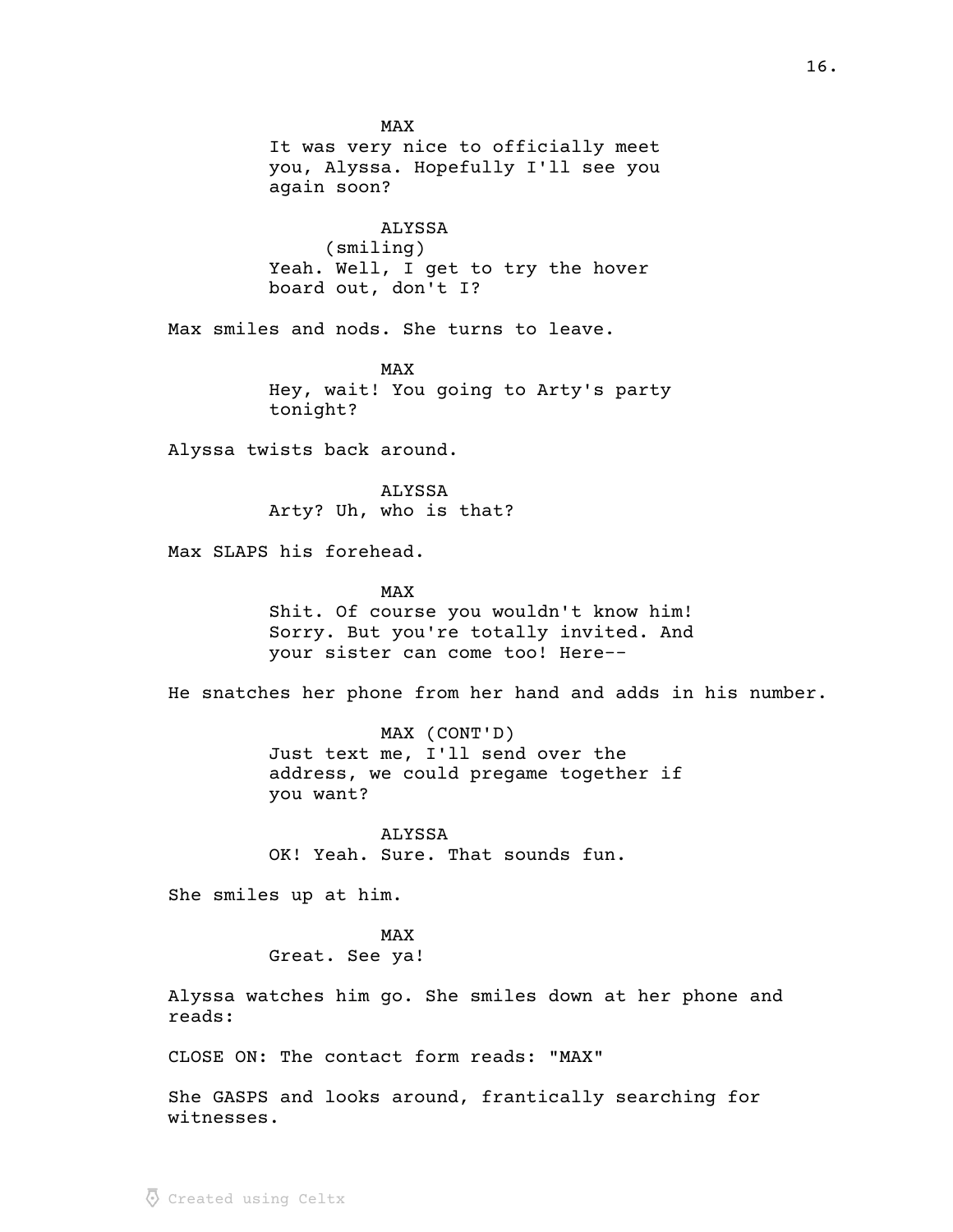She spies Chelle leaning against the lockers. Chelle's lolly pop is threatening to fall from her agape mouth...

Panicked, Alyssa turns and escapes through the bathroom door into...

INT. WOMEN'S RESTROOM - CONTINUOUS

Alyssa flies to the nearest sink, gripping the smooth porcelain for support. She stares at her pale face in the mirror and winces as she hears...

> MAX (O.S) "Hot sisters... that's good... very good... I like you... are you going to Arty's party tonight? ... I'll pick you up?"

Alyssa BANGS a fist on the sink.

### ALYSSA

Fuck!

Alyssa winces and clutches her fist. She closes her eyes and takes a deep breath.

The sound of SOBBING pulls her out of her own head...

ALYSSA (clears throat) Hello? Um... Are you OK? In there?

A SNIFFLE echoes from within the farthest stall.

BRITTANY (O.S) (crying) Lyss?

ALYSSA

Brit!

Alyssa slowly pushes open the stall door and finds her little sister slumped into a slobbering mess of tears. She has her PB & J sandwich mushed in her hand.

> ALYSSA Oh, Brit... why didn't you answer my texts?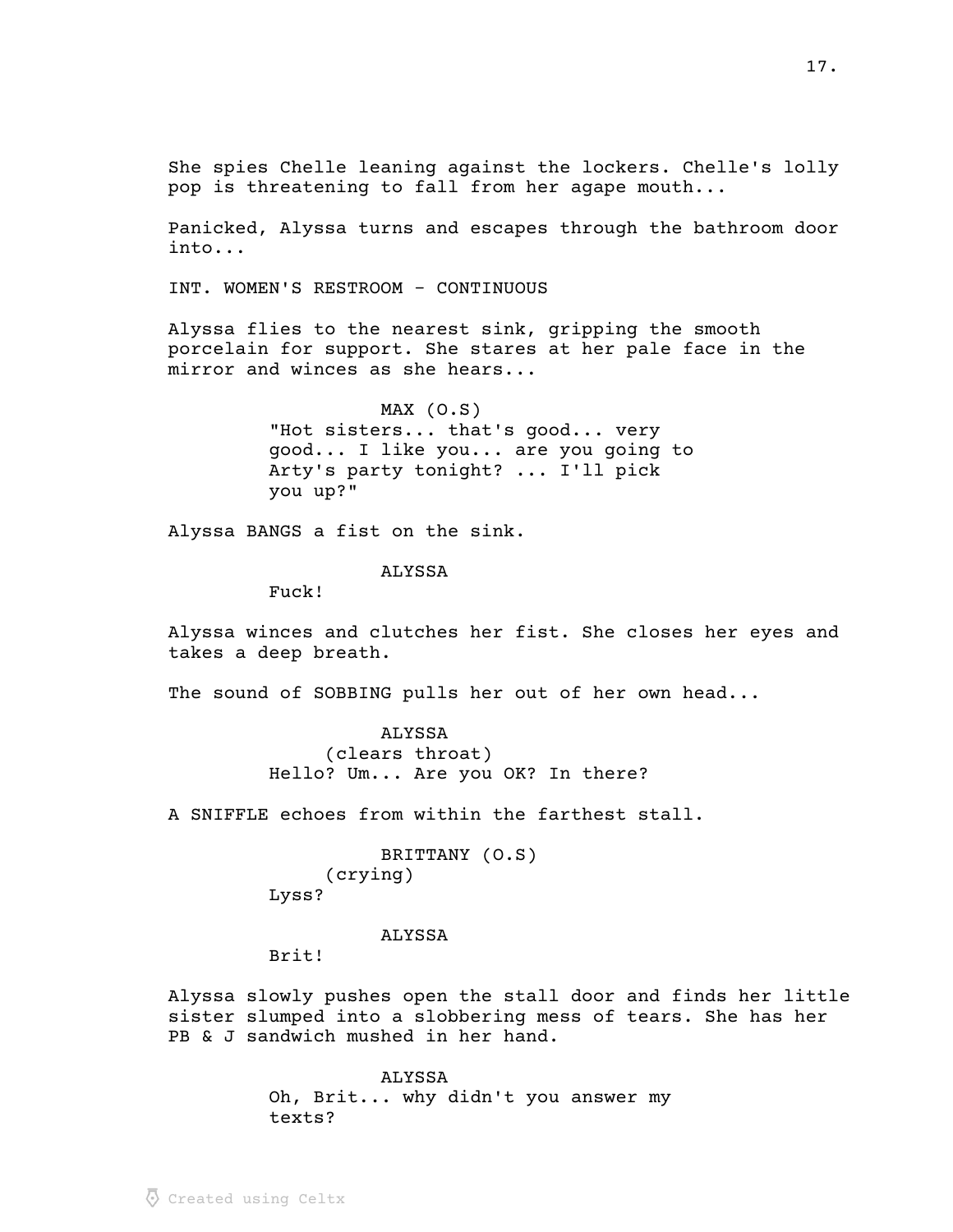I-I hate this place! The girls are all so catty! And the guys are all creepy!

Alyssa sinks to her knees to meet her sister at eye level. She pulls her into a hug as Brittany begins to CRY harder.

#### ALYSSA

Hey! Shhh... It's OK. I know, I-I know.

BRITTANY Everything is so different! Everybody \_\_\_\_\_\_\_\_\_ is mean! I hate it!

# ALYSSA

I know, Brit. But... Hey, not everyone is horrible...

### BRITTANY

Oh, really!? Name one person you've talked to so far today, who was genuinely nice? (gasping between sobs) And not just to use you as their America's Extreme Makeover Home Edition!!

Alyssa bites her lip.

BRITTANY (CONT'D) How could Mom send us here?! To this uptight, prison!? Where there are rapists--

ALYSSA Shh!! We don't know--

#### BRITTANY

They are! And bullies! And-- and the teachers have all got a stick up their asses--

Brittany grabs a wad of toilet paper and BLOWS her nose. Alyssa rubs her back.

## ALYSSA

OK. OK. Listen. We are gonna be alright. Alright? In a couple of months we'll fit right in...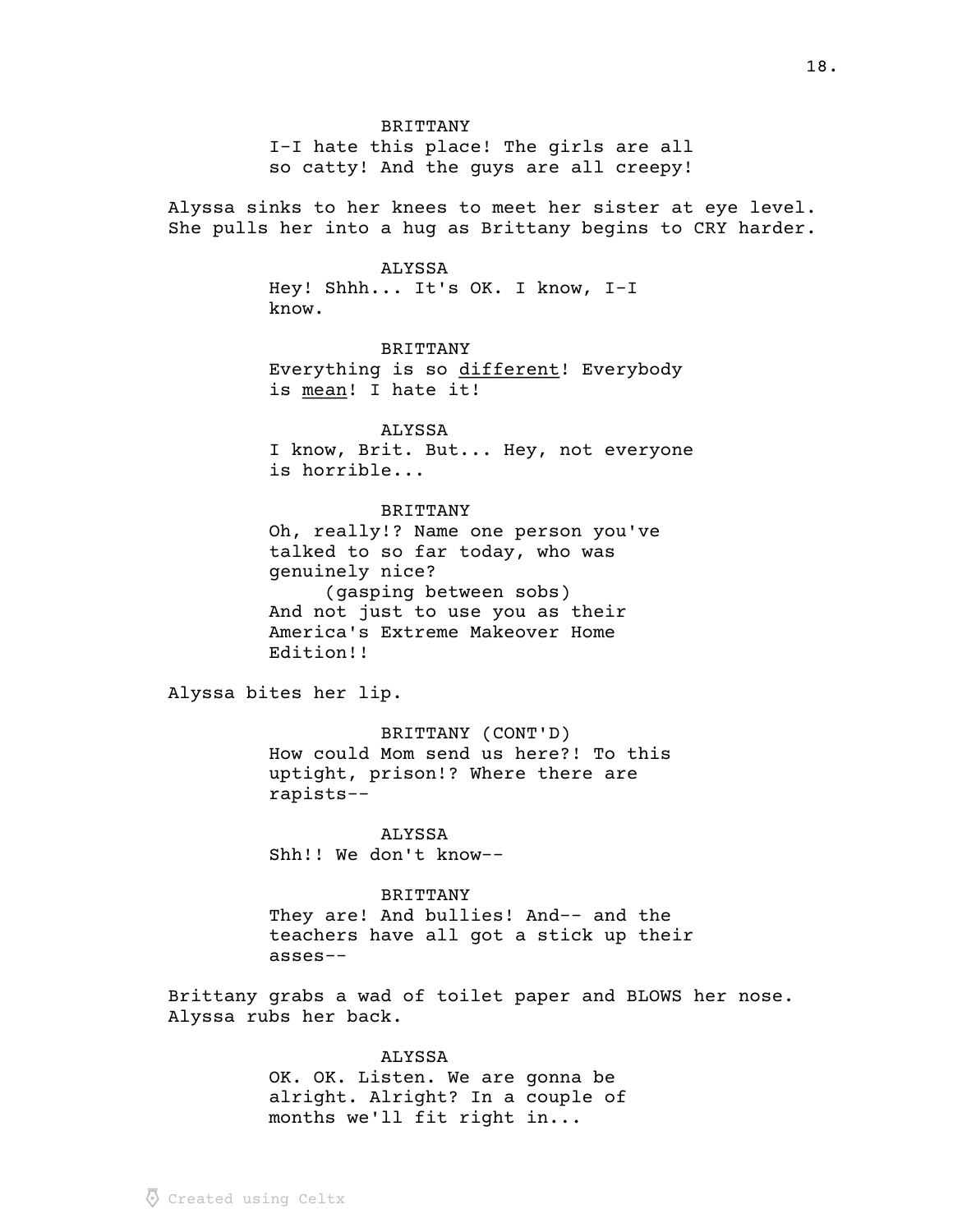## BRITTANY

(disgusted) Ugh. Do you know what they said to me? They asked me why I wasn't fat! Just because we're Americans!

# ALYSSA

I mean... that kind of sounds like it was trying to be a compliment?

Brittany rolls her eyes.

# BRITTANY

Yeah sure. After they insulted my Forever 21 Jeans and backpack. And my lunch. Ugh! I don't want to be their little fucking makeover project! I'm a person not a stupid fucking Barbie Styling Head!

Alyssa winces.

ALYSSA Who's "they"?

BRITTANY This group of bitch girls in my grade who call themselves: (mocking) "The Girlies".

Brittany sticks her tongue out in disgust.

BRITTANY (CONT'D) How can they even insult my outfit choice when they go by the most insulting idiotic name in the world!?

Alyssa shakes her head.

BRITTANY (CONT'D) I mean honestly they're the reason that women still don't have equal pay...

Alyssa throws her a disapproving glance. Brittany shrugs.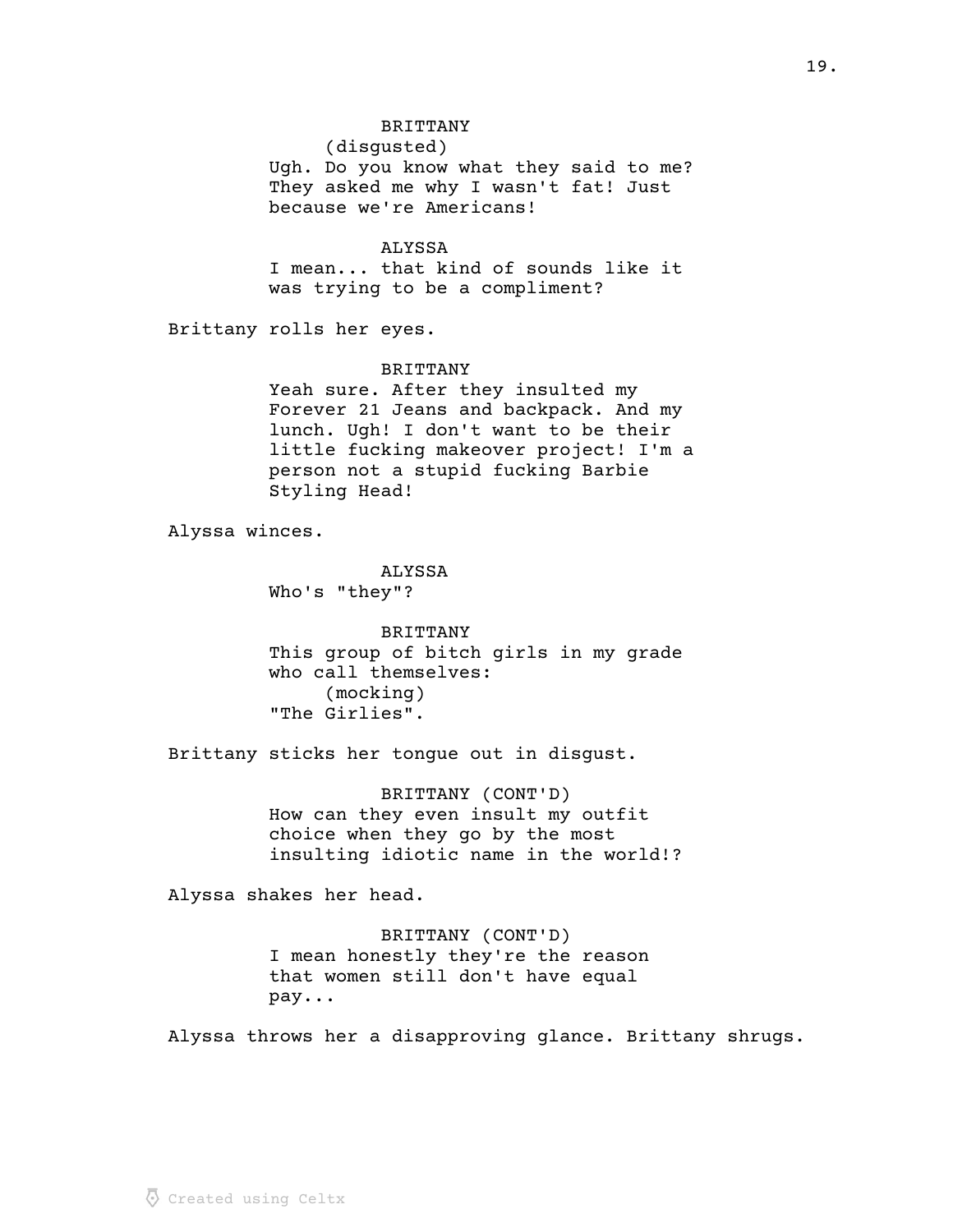ALYSSA

(sighing)

It's... gonna definitely take time. Just give it a couple of months and... and we'll be happy. I-- I know it.

BRITTANY

(giggles) Ugh! You sound like Mom.

ALYSSA Oh, God. Ew. You're right.

Brittany allows a soft smile.

ALYSSA (CONT'D) Well, all we need is each other anyways, right?

Brittany nods.

Alyssa helps her sister up. Alyssa wipes away one of the black mascara stains on Brittany's cheek.

> ALYSSA (CONT'D) OK. Let's clean ya up.

INT. CORRIDOR - MOMENTS LATER

Chelle furiously types a text message.

DECLAN (O.S)

AHHH!

CHELLE AGH! What the hell, Declan?!

Declan is bent over in a fit of laughter behind her.

CHELLE (CONT'D) I was just texting you!

Chelle pushes his shoulder all flirty. He stumbles back, but recovers and flicks his hair out of his eyes.

DECLAN

Oh, you were?

CHELLE

You're never gonna believe what I just saw!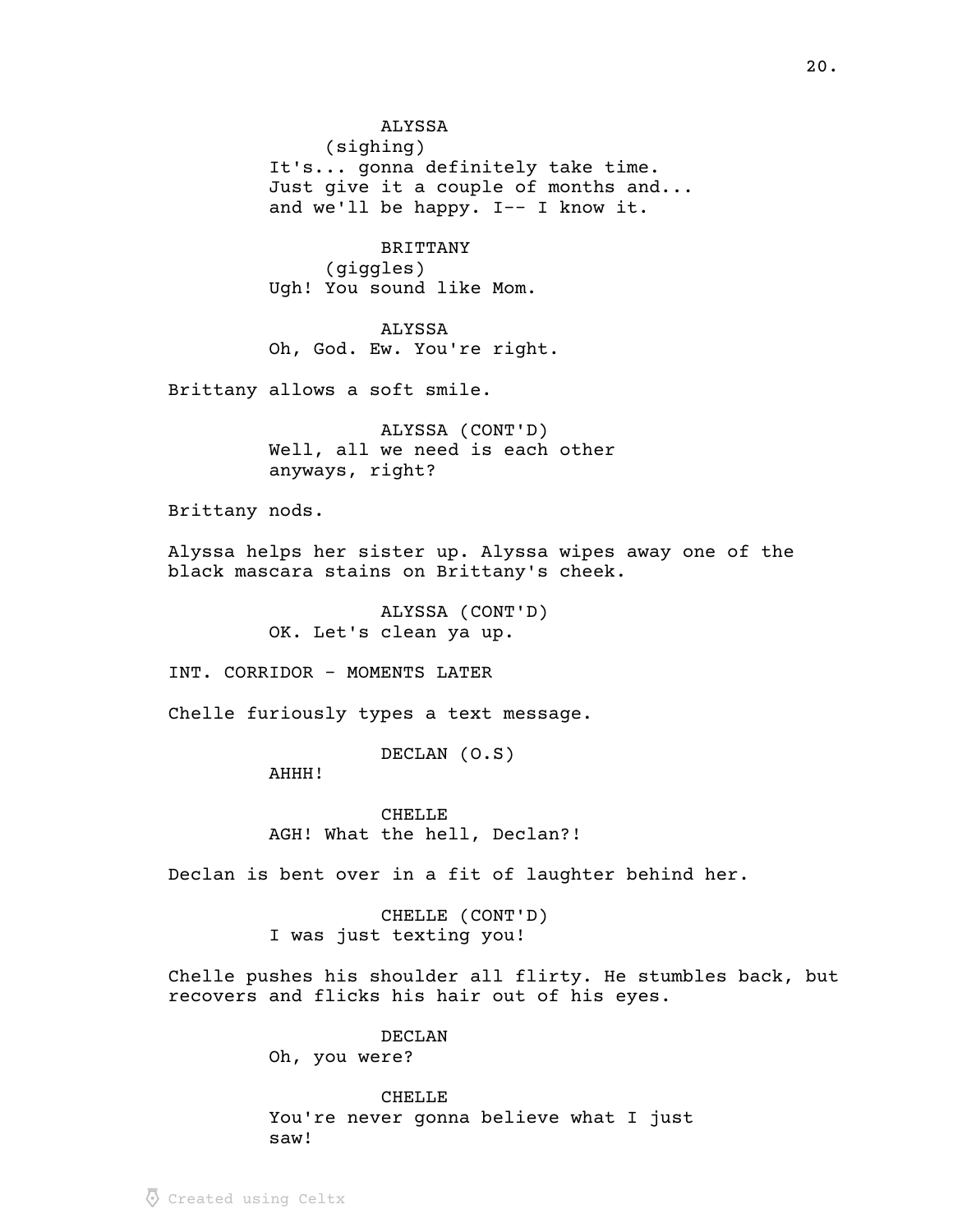(smug) Try me.

Chelle SLAMS her locker shut and nods, gesturing for him to follow her down the hall. They walk and talk.

> **CHELLE** Max was flirting with the new girl!

DECLAN Alyssa or Brittany?

CHELLE Uhh, I don't know their names yet... the brunette one?

DECLAN

Alyssa.

He SIGHS and puts his hands over his heart.

Chelle rolls her eyes and stops walking. She raises an eyebrow.

# CHELLE

Really? I thought that man-ish blondes were more your type?

# DECLAN

Fuck you for bringing up Jen every second you can... I was like ten tequila shots too deep, alright? She meant nothing.

Chelle smiles smugly and continues walking. Declan follows.

CHELLE OK, can we get back to the tea at hand?

DECLAN Yeah. Alright, alright. So they were talking. And??

CHELLE And! She was weirdly enjoying it!

# DECLAN

OK? So? Max is cool--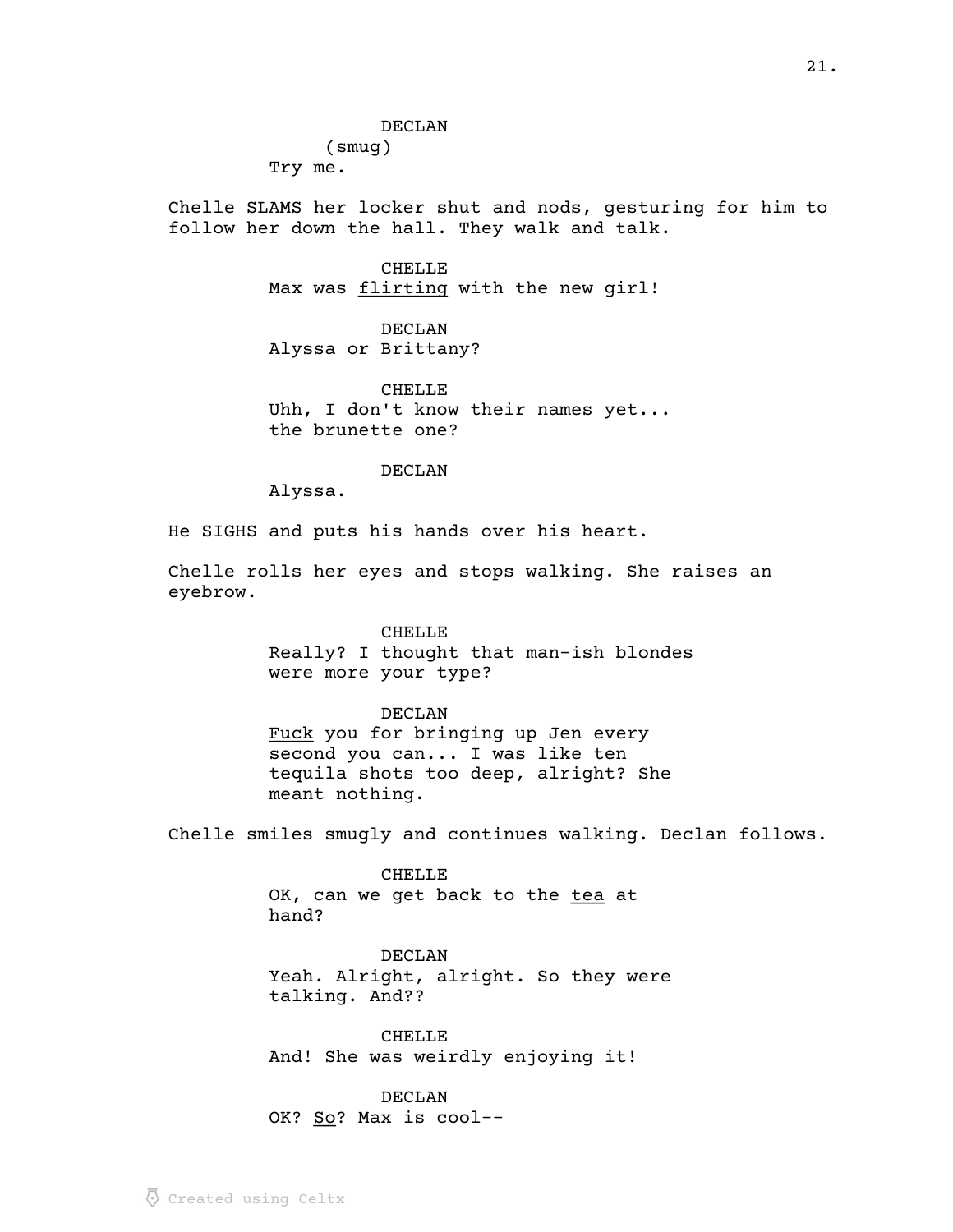CHELLE He's a creep!

DECLAN Correction. An alleged creep.

**CHELLE** Come on. You know he probably, definitely did it.

DECLAN (sighing) I... really don't know that. I mean guys don't lie about the girls they smash... even if she is only like a six!

Chelle slaps Declan's bicep.

CHELLE Fuck you! We've talked about this. I'm a six!

DECLAN Girl. That is ridiculous!

Declan pulls her in close. Chelle GIGGLES.

DECLAN With that caramel skin and curly hair of yours... You're a six-point-five.

CHELLE

Wow...

She pushes him away and takes off down the hall. Declan tries to run after her.

> DECLAN Chelle! Come on, I was kidding!

#### CHELLE

Fuck off!

ROMI'S POV: She watches the flirtatious interaction from the shadows of a cubicle under the stairs.

Declan spies Romi's green eyes devouring the drama.

He waltzes over to her. Romi quickly busies herself with the calculus problems on the page in front of her.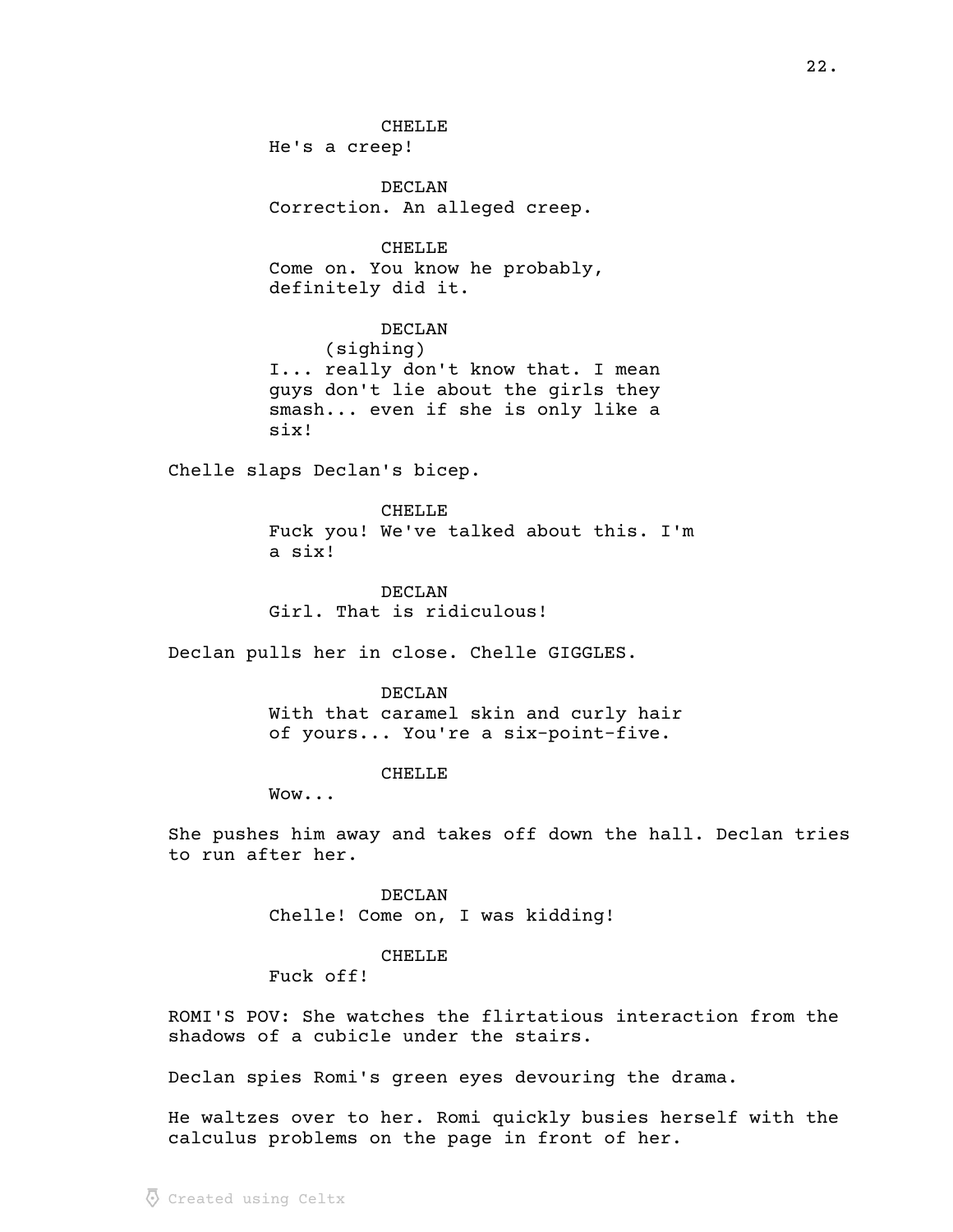DECLAN

Hey...

Romi looks back up and crosses her arms across her chest.

ROMI

Yes?

DECLAN Not much. How are you today, sweetheart?

### ROMI

I'm fine.

A smug smile spreads across her face.

ROMI (CONT'D) But what was that all about?

She raises a ginger eyebrow and bounces the tip of her pencil off of her lower lip seductively.

> DECLAN What? Oh. Chelle?

He winks.

ROMI Trouble in paradise?

DECLAN (sighs) Well... Yeah, actually.

Romi GASPS and drops her pencil. It SCATTERS across the floor.

> ROMI No way! Wait? So you two are finally official?!

DECLAN Finally? We've been exclusive for like three months now...

ROMI Shit! Really? Why... didn't she tell me?

Declan shrugs.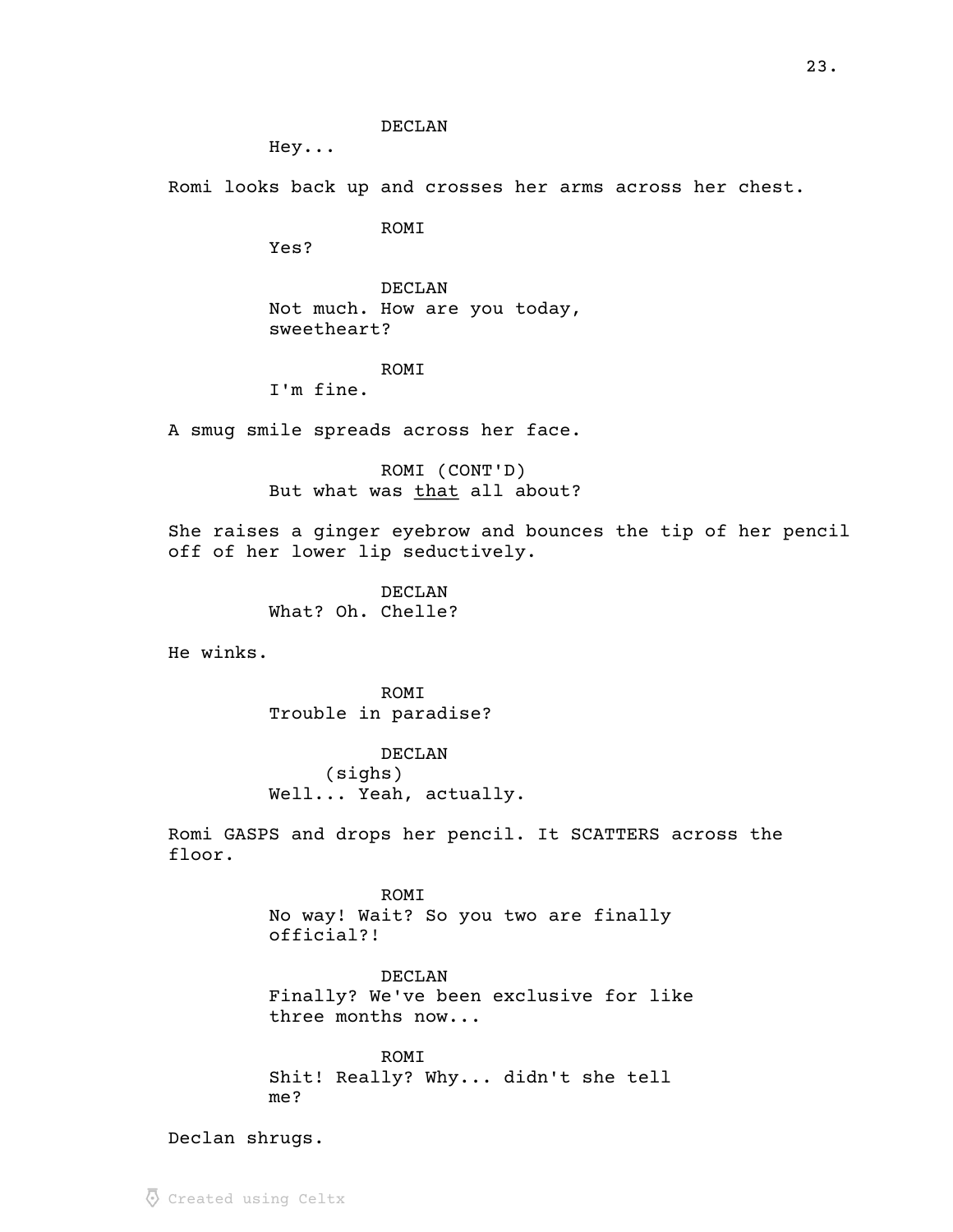DECLAN

Oh, come on. Don't take it personally. You know how everyone at IAZ can be. She didn't want anyone saying anything... like talking shit...

ROMI You guys flirt openly every day. It's not really all that shocking. People are already talking, you know that...

DECLAN Well... OK. I don't know. But just, please don't tell her you know, alright? She's already mad at me...

He runs a hand through his hair and flashes irresistible, pleading puppy eyes.

> **ROMT** Fine. But, not for you. For Chelle.

Declan winks at her.

DECLAN Ahh, I think we all know it's for me, sweetheart.

He waves and begins to jog off.

DECLAN (CONT'D) Alright, I'm gotta go find her and work things out!

ROMI

See ya...

Romi bites her lip. Her forehead sinks down to her desk and she lets out a frustrated HUFF.

INT. GRADE 11 LOCKER'S - 5TH PERIOD

Brittany has touched up her makeup but her eyes are still puffy from crying.

Alyssa stands with her as she struggles to open the complex lockbox that looks more like a bank safe than a school locker.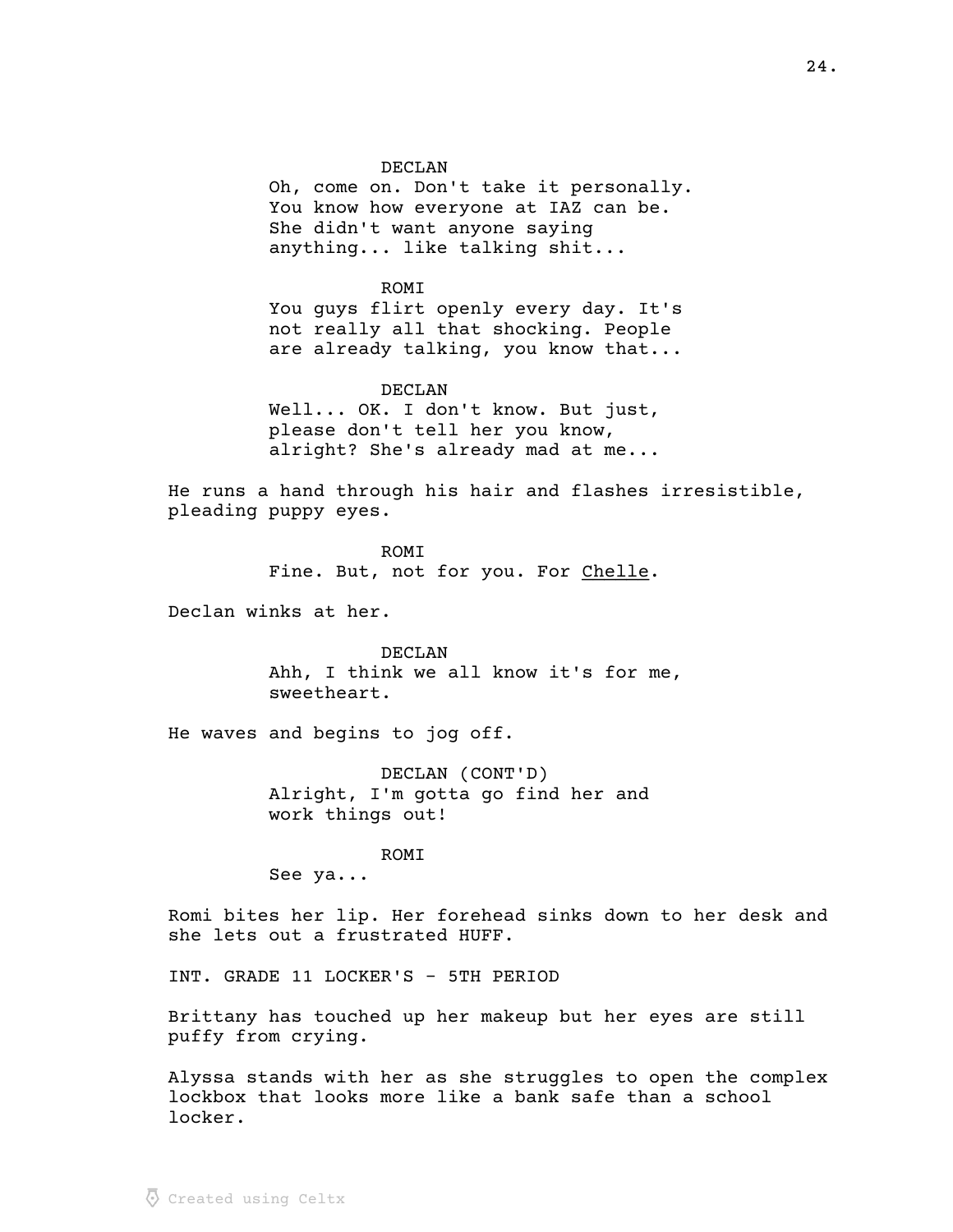### BRITTANY

What... the... actual fuck! Ugh. This is impossible!

Alyssa moves her aside and gives it a try.

## ALYSSA

You'd think a school full of bizillionaires wouldn't have to be so worried about theft...

She jiggles the lock and manages to open the door just as the SCHOOL BELL CHIMES its DELICATE TONE.

### BRITTANY

Ughhh. So pathetic how they try to make it sound like we're in spa when this is a torture chamber...

#### ALYSSA

(frowning) Brit, your attitude really isn't helping, either of us--

#### BRITTANY

Would you stop momming me for like ten seconds! I'm allowed to be pissed off! OK? I fucking hate it here!

#### ALYSSA

I just think if you are more open to giving this place a chance it could--

#### BRITTANY

Why? Why is this not bothering you? How can you ignore the fact we were sent to a school that literally has rapists for classmates!

#### ALYSSA

SHHH! You don't know anything. We don't know anything! We don't know any of these people!

#### BRITTANY

Exactly!

ALYSSA But we will get to know them...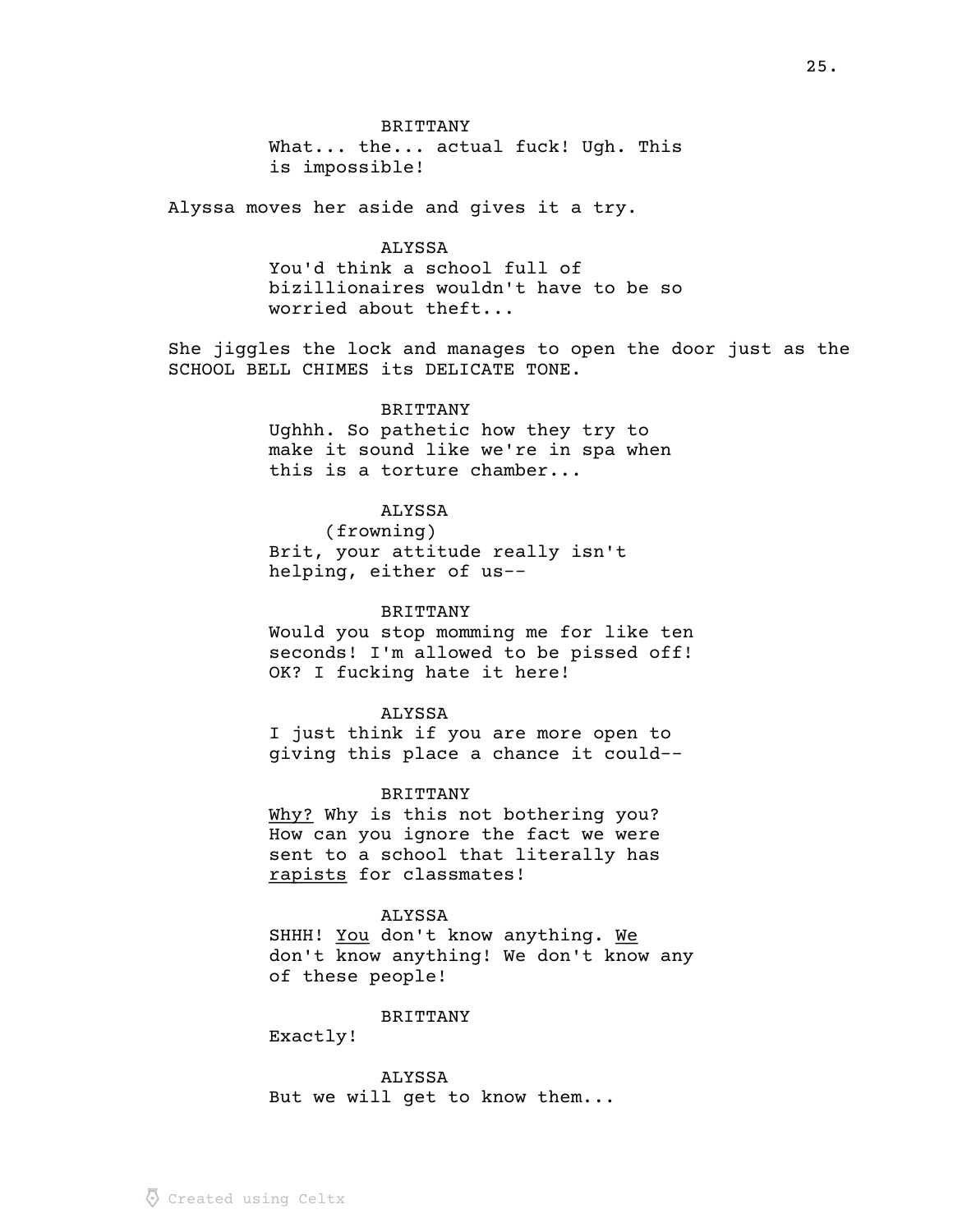BRITTANY

Well, I know right now that I hate it here! And that's not changing anytime soon... Cause this place sucks, and- and so do you!

She storms away but is obvious she has no clue where she is going.

Alyssa watches her sister do an awkward dance as she contemplates which hall to turn down.

Brittany finally bangs a sharp left without looking back.

Alyssa SIGHS.

CLOSE ON: She pulls out a crinkled paper map. It has been highlighted with five colors signifying different routes and circling different classrooms.

She shakes her head at the mess and GROANS.

INT. CORRIDOR - CONTINUOUS

Alyssa desperately wanders the halls.

Groups of kids bump and fly past her in the opposite direction. Alyssa hangs her head. She might as well be invisible...

> MAX (O.S) What the fuck?! Scheiß drauf!

Alyssa turns towards the COMMOTION. In the middle of the hall the Security Guard holds Max as a COP handcuffs him.

> MAX (CONT'D) You can't do this! I'm innocent! Why are you doing this?! Shouldn't I get a phone call or something?! (subtitled, in Swiss German) I swear, I'll kill her!

Max tries to wrestle free, but his Escorts maintain a firm grasp on his biceps. They lead him towards the sliding glass doors.

> MAX (CONT'D) Fich dich! Let me go! Idiots! My father will destroy you! When he-- Help me! Get them off me! Please!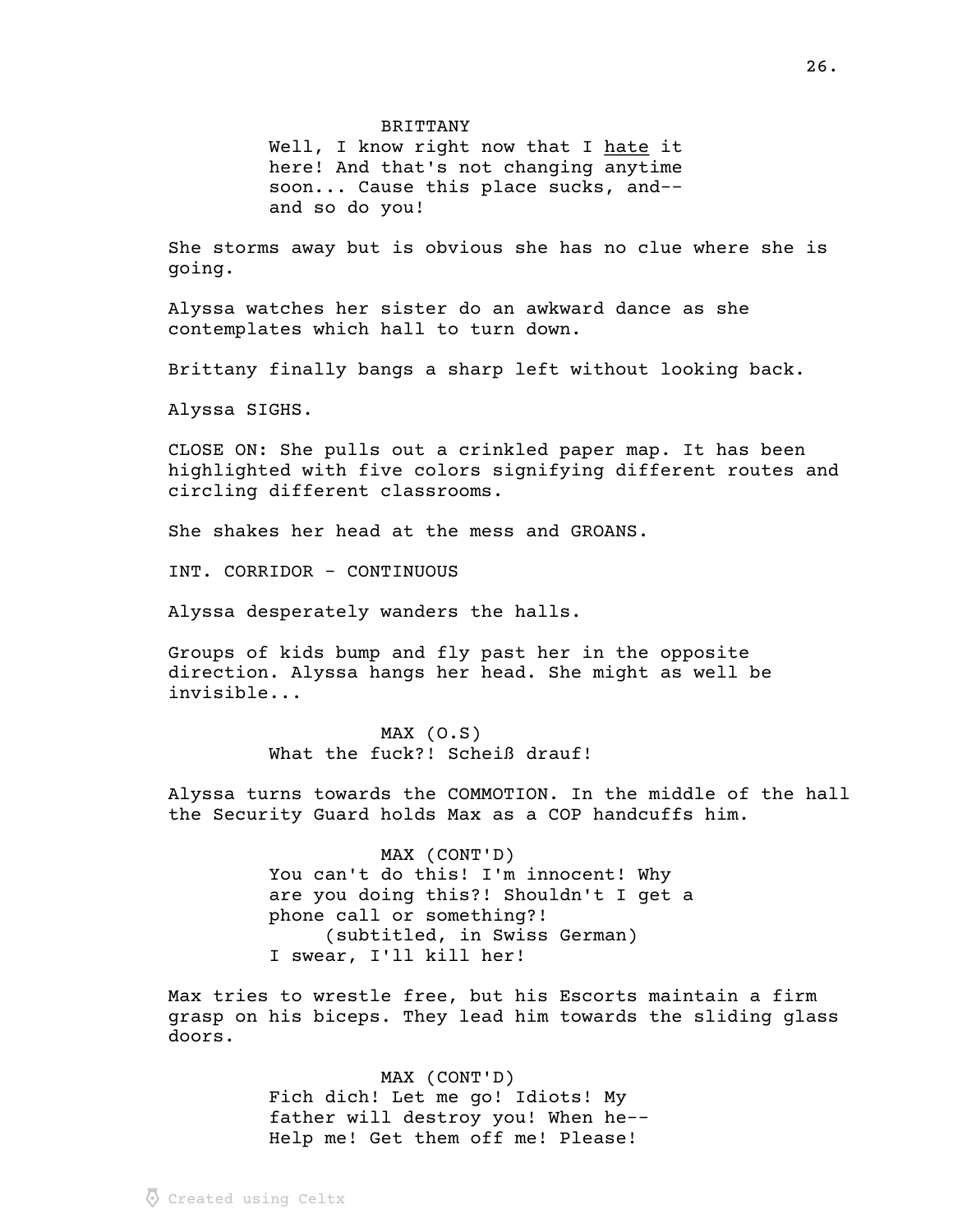Max SCREAMS out to the gathering crowd. His eyes lock with Alyssa.

She GASPS, releasing her map.

CLOSE ON: It floats to the the ground.

Alyssa scrambles to pick it up, avoiding Max's pleading face. She stays low until she hears the GLIDE of the sliding doors shut...

The silence of the many spectators quickly wanes into a symphony of ALARMED WHISPERS.

> ROMI I can't believe they just arrested him, in front of everyone! Without a trigger warning!

NICOLE He must be guilty! They couldn't arrest him otherwise. Could they??

BIANCA No way... this is a huge mistake! Where is that bitch Elena?

PATTI Please tell me someone got that on camera?

CHELLE I did! Ha! Look at his face! Uhhh, would it be bad if I turned this into a meme?

A furious Keuril barges through from the back of the crowd.

KEURIL This is bullshit!

Ms. Greenwald emerges from her office. She holds the door for Elena and Principal Switzer.

Keuril's eyes narrow as they follow Elena, who cowers behind the administration.

> KEURIL Hey! Fuck you bitch!

Hugo holds Keuril back.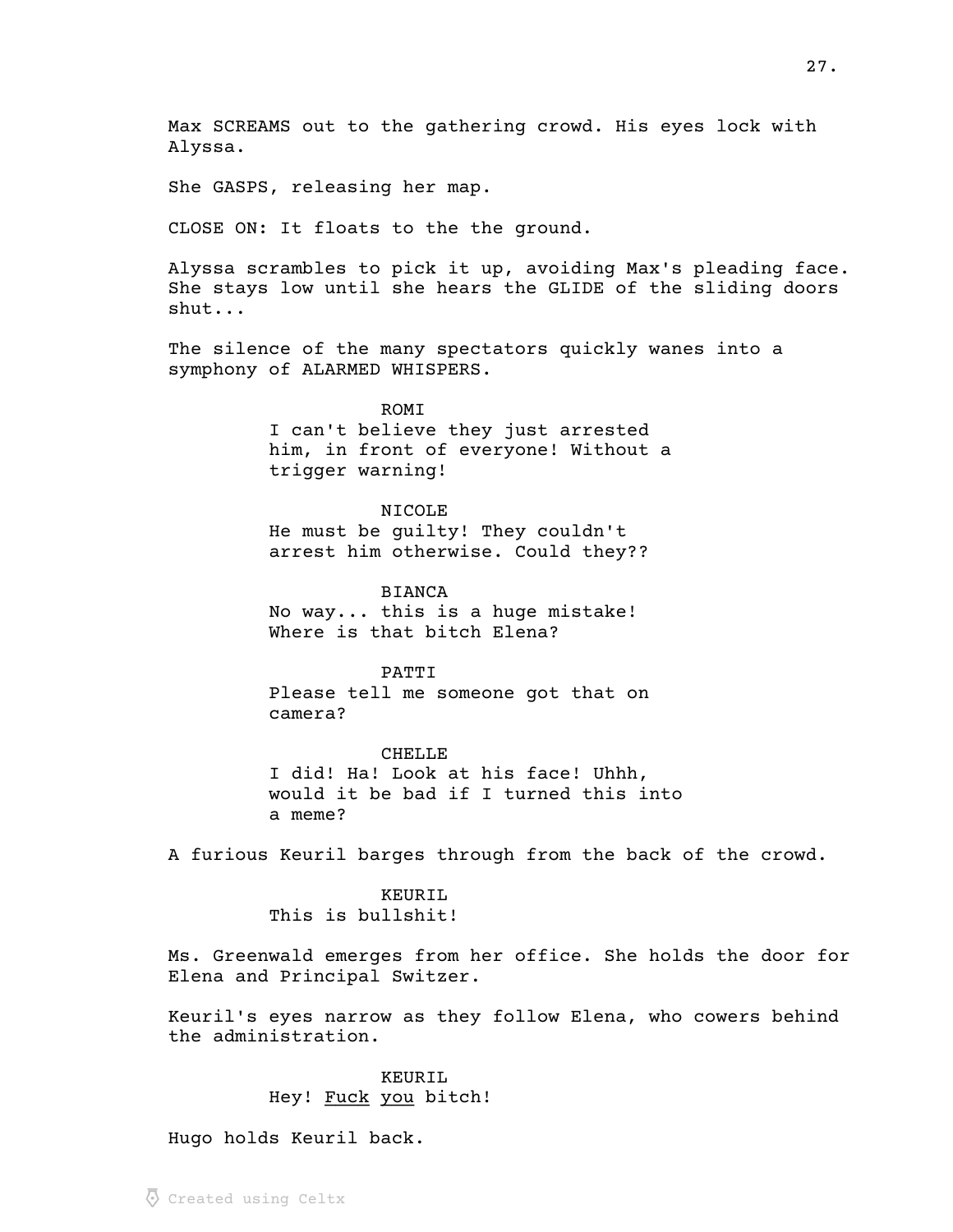SWITZER Mr. Mykrantz! Watch your mouth!

Keuril burst free from his friends' grip and storms over to Elena. He gets right up in her face.

> KEURIL. You're a lying little bitch. You know he didn't do this to you! You know he's innocent!

Elena's lip quivers as the administrators rush to intervene.

KEURIL (CONT'D) What the fucks wrong with you? Huh? All of this for some attention? You little slut.

SWITZER Stand down, Keuril.

KEURIL Fuck you! I'm not a dog. I'm standing up for what's right, Switzer! Isn't that what you Americans are always going on about? Your freedom of speech? Well, this is-- it's BULLSHIT!

Switzer SNAPS his fingers.

The Security Guard returns and restrains Keuril.

KEURIL (CONT'D) (subtitled, in Swiss German) Fuck this! Fuck your mother and your cousin and your cousin's mother! And her sister!

He tries to squirm free but the Security Guard has him locked in his tight grip.

> SWITZER I will be seeing you in my office. Now. Everyone else, back to class!

The Guard practically lifts Keuril up and towards the direction of the office.

> MS. GREENWALD Come on now, everyone, back to class please.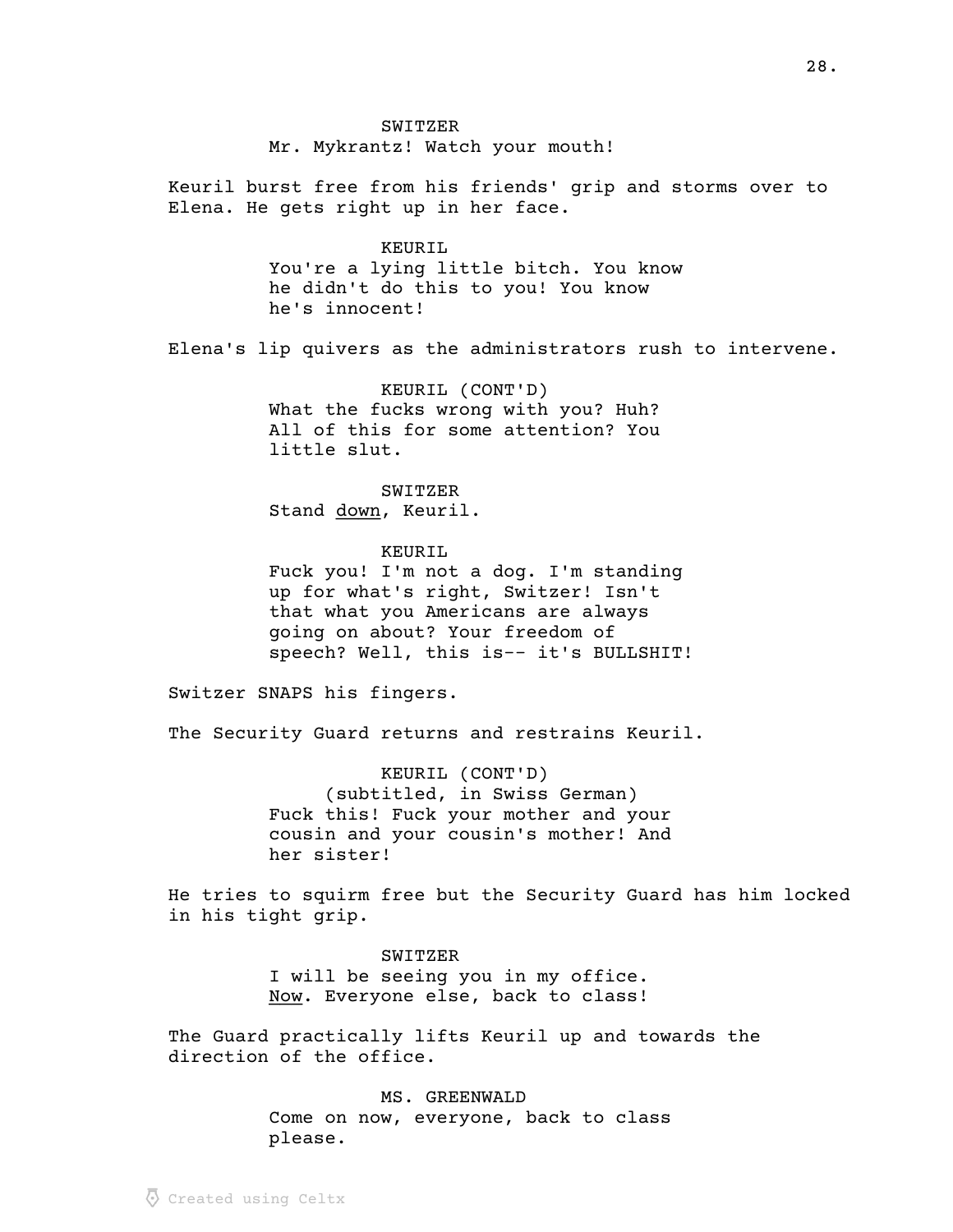The students disperse.

Alyssa trips, dropping her map in her haste.

CLOSE ON: The paper floats back towards the direction of the commotion. Students kick it farther away.

Alyssa chases after it and finally snags the paper. When she looks up she watches Ms. Greenwald holding a crying Elena close.

Ms. Greenwald WHISPERS soothing coos to her student. But Elena is growing hysterical, sobbing and looking frantically towards the glass doors.

Ms. Greenwald begins guiding Elena away from the entrance, placing a gentle hand to her back.

ALYSSA'S POV: Beyond the glass door, she can make out the scene: Max is yelling his head off. He is shoved down into a police car. The door SLAMS shut behind him and the car pulls away.

INT. CLASSROOM - MOMENTS LATER

Alyssa hustles into a nearly full classroom, feeling everyone's eyes on her as she fumbles for an empty seat. She b-lines for the first available spot, plopping down next to Bram.

> BRAM (whispers) Hey.

> > ALYSSA

Hi...

BRAM You're new, right?

ALYSSA (clears throat) Yeah... I'm Alyssa.

#### BRAM

Bram! Welcome to the International Academy of Zurich!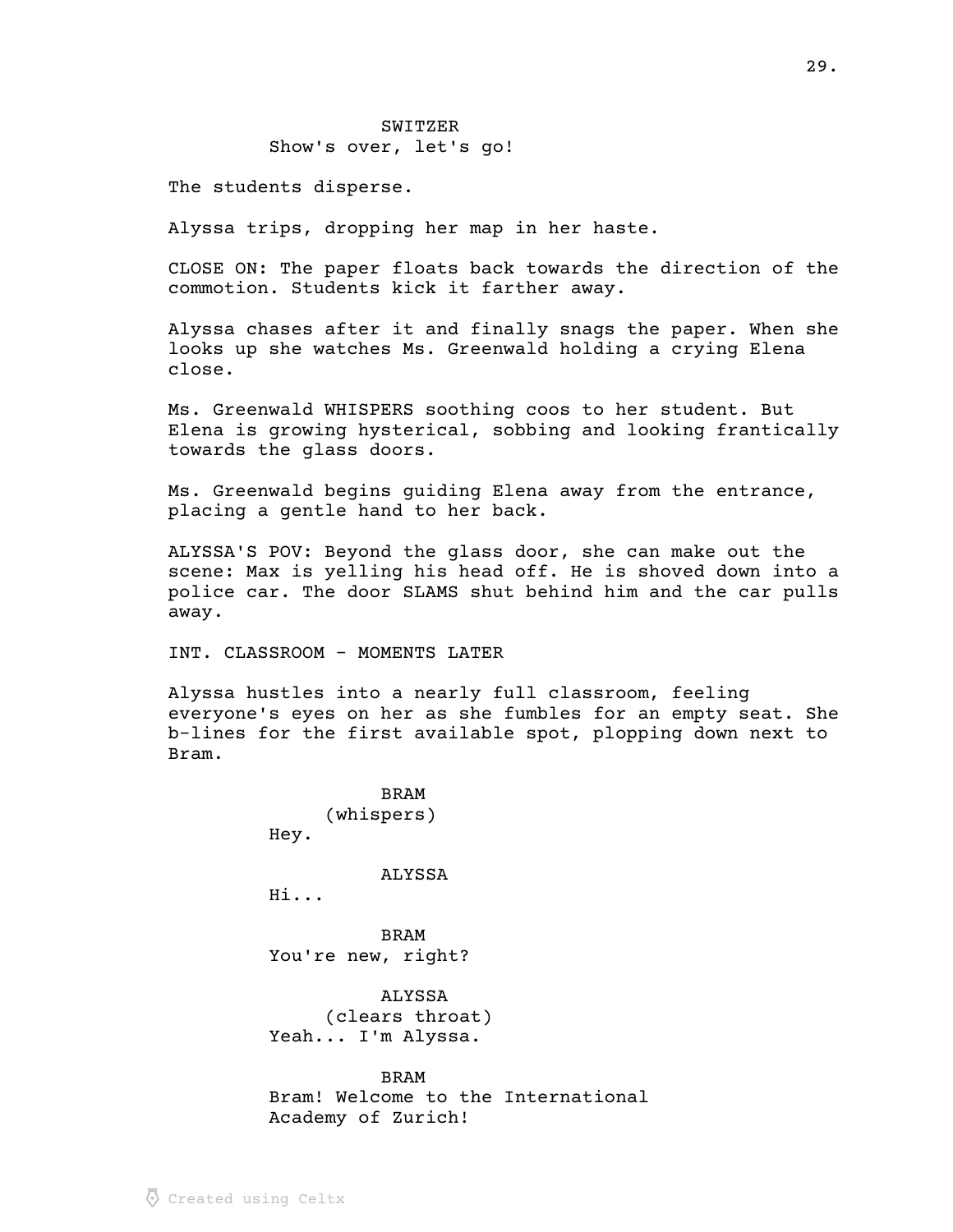ALYSSA (sighing) Oh-- you're the "Hot Sisters" guy. BRAM (chuckling) Oh, fuck... Who told you? ALYSSA Mhmm... And I-BRAM It's a compliment, you know? ALYSSA Thanks...? BRAM So, when did you move here? ALYSSA Last Tuesday. Over the holiday! Bram nods. He smiles at Alyssa, prompting her. She blushes. ALYSSA (CONT'D) So... When did you move here? BRAM Oh, I was born here. Zurich is my home.

ALYSSA Oh... I just assumed. You were. Uh-Sorry.

BRAM Well, I  $\underline{am}$  Spanish... My parents moved here right before I was born. But we go back to Spain every summer.

He smiles at her. Checks her out.

ALYSSA (giggles) I've always wanted to go to Spain! I love paella. And is it true they siesta after lunch?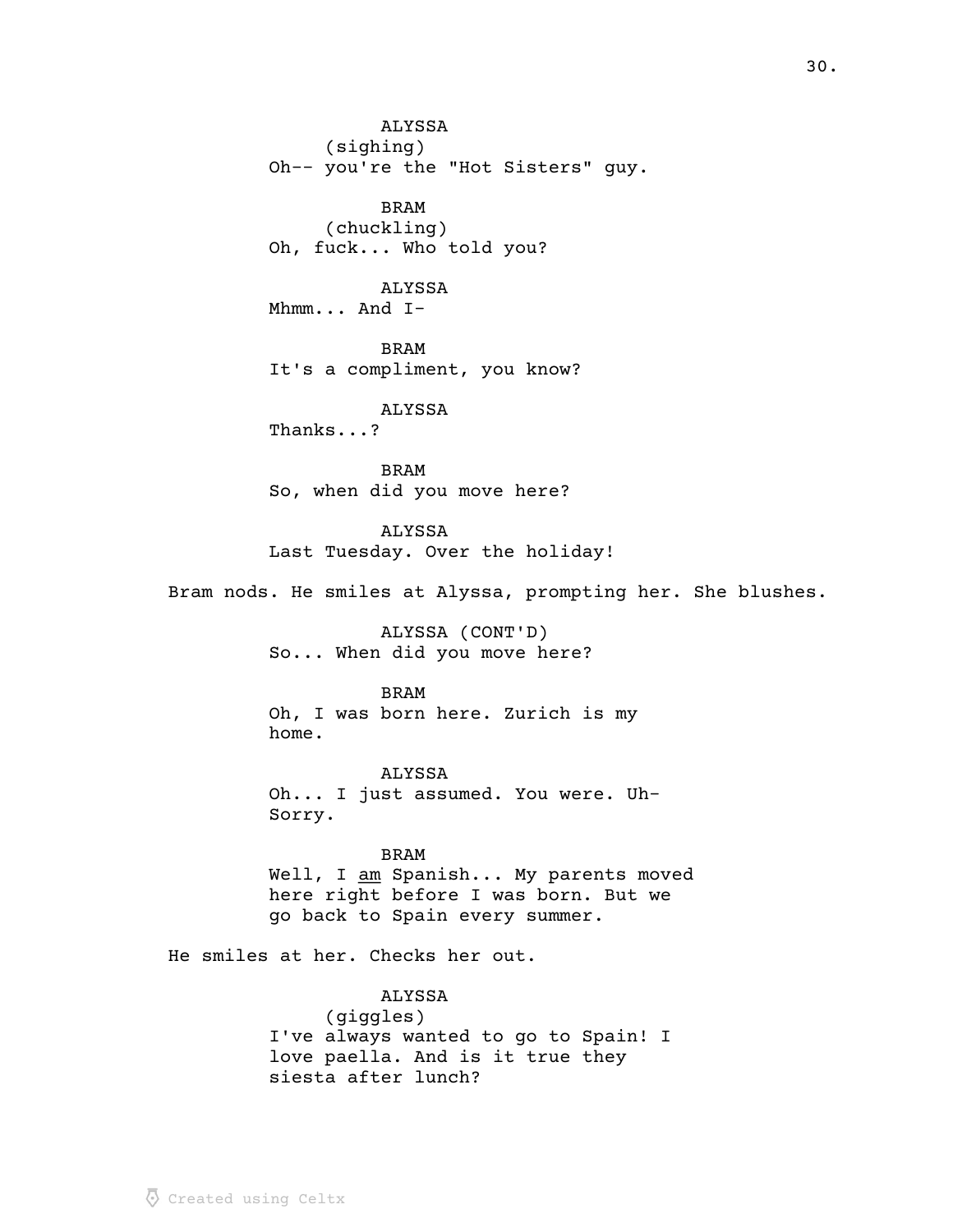Oh, yes. You have to visit in summertime! It's like a twenty-four seven party. Especially in the islands.

# ALYSSA

(sighing) That sounds amazing! This is embarrassing... but I've never even been outside of the U.S until this move.

#### BRAM

Que chulo que una chica guapa le guste mi país.

### ALYSSA

(giggling)

Si? Oh god I'm so embarrassed... everyone at this school can speak like four languages and I only know English.

#### BRAM

Maybe we'll have some Spanish lessons some time then.

### ALYSSA

Bet, I would love that.

### BRAM

Bet?

### ALYSSA

Oh, sorry-- it's just dumb... American lingo I guess? Funny you've never heard it. The kids in my high school used it all the time!

### BRAM

Bet... guess you'll have to teach me "American" during our lessons.

Alyssa GASPS as Brittany suddenly storms into the room. The sisters lock eyes.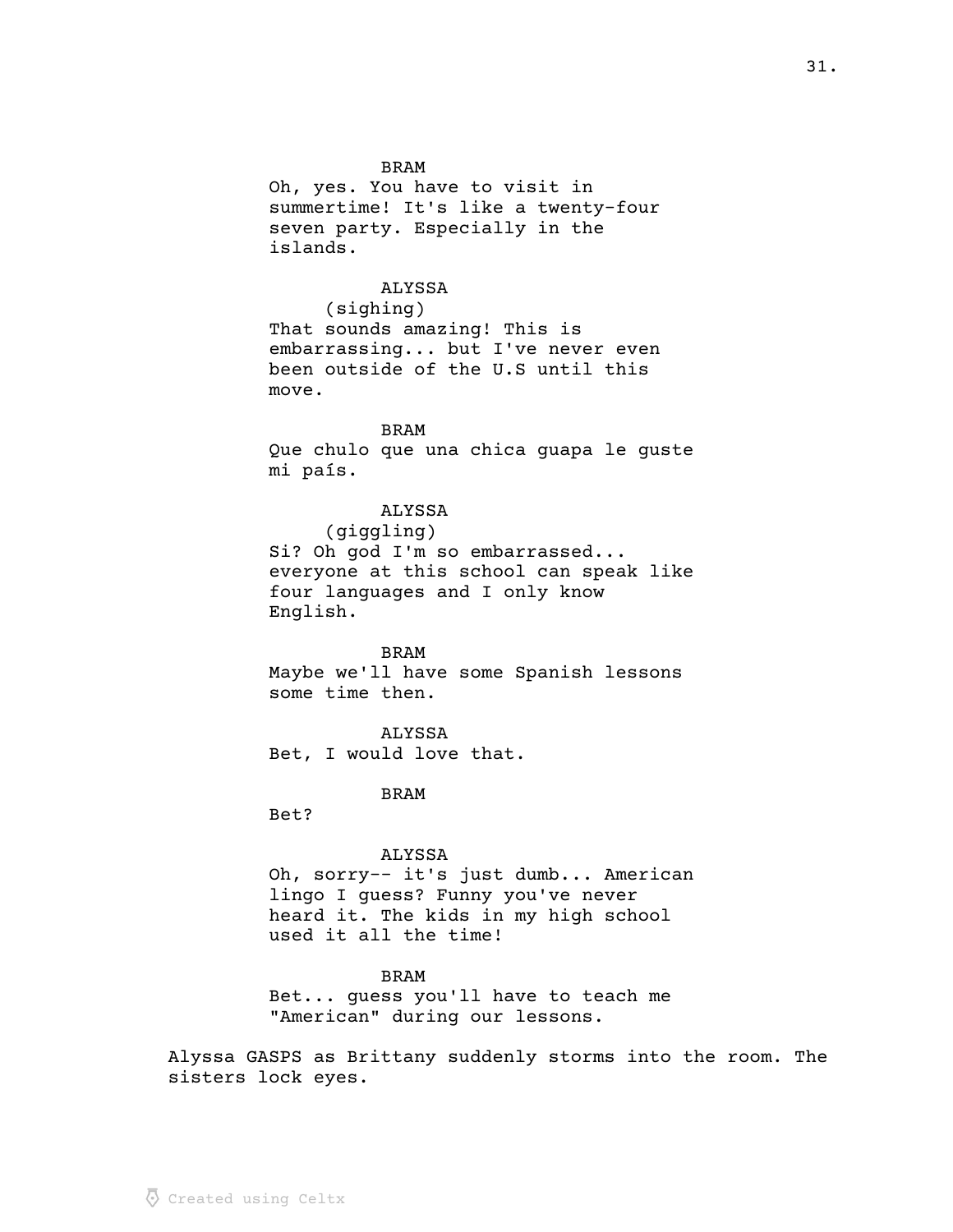(frowning)

UGH!

She rolls her eyes and HUFFS to the empty chair behind a blushing Alyssa.

Alyssa twists around to face her sister.

ALYSSA What are you doing here?

BRITTANY (mumbling) Going to class. This is a graduation requirement, dumbass.

ALYSSA Well, OK. I- uh. Guess I have to take it, too, then?

Brittany busies herself, picking at her nails.

BRITTANY Great. Another thing you can boss me around in... Now you'll be up my ass about homework... Telling me I should care about sustainability or whatever.

Alyssa raises her eyebrows.

ALYSSA You should care about sustainability.

BRITTANY See! There you go again!

ALYSSA Jesus, Brit... I'm sorry. OK?

BRITTANY (grumbling) Whatever.

She crosses her arms and glares at Alyssa.

Alyssa HUFFS and turns back to face the massive SMART TV hanging on the front wall.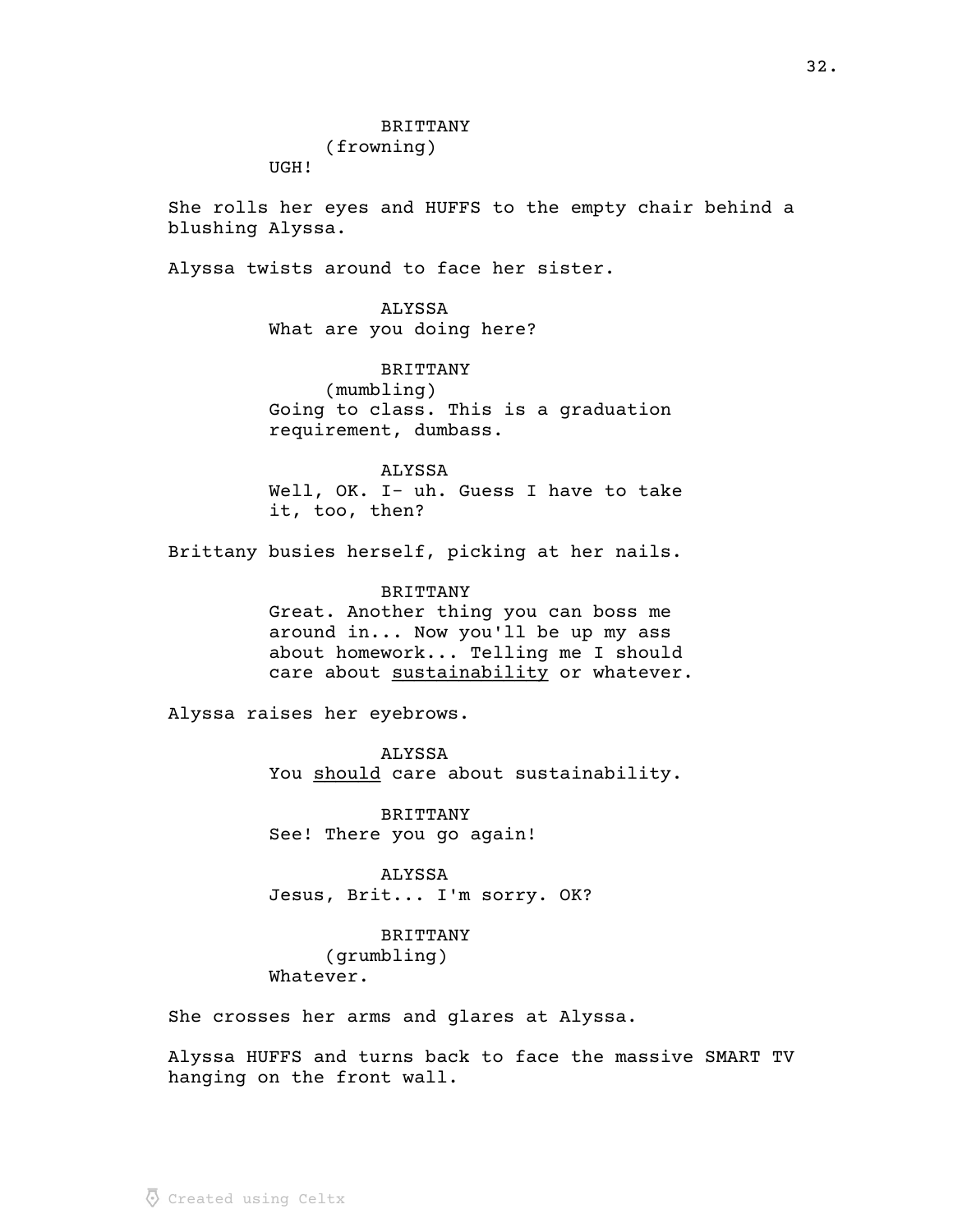BRAM

Hi, I'm Bram. You must be the other sister?

BRITTANY Yeah. That's me. The other sister.

Bram stares, unafraid, patiently awaiting her answer.

BRITTANY (CONT'D)

Brittany.

Brittany stares daggers back at him, willing him to back down. But Bram runs a hand through his hair, smugly.

# BRAM

You know, you must get this all the time but I have to say... you're very beautiful... intimidatingly so...

### BRITTANY

(glaring) Good. I don't want any of these people to look at me. I don't want them to talk to me.

BRAM

I was just--

ALYSSA Sorry about her. She's just really bitter about the move so she's been a real bitch to everyone lately.

#### BRITTANY

Fuck you!

ALYSSA What is wrong with you?

### BRITTANY

With me?! Look around yourself, Lyss! I feel like a piece of meat!

She gestures towards Bram.

#### ALYSSA

Brittany!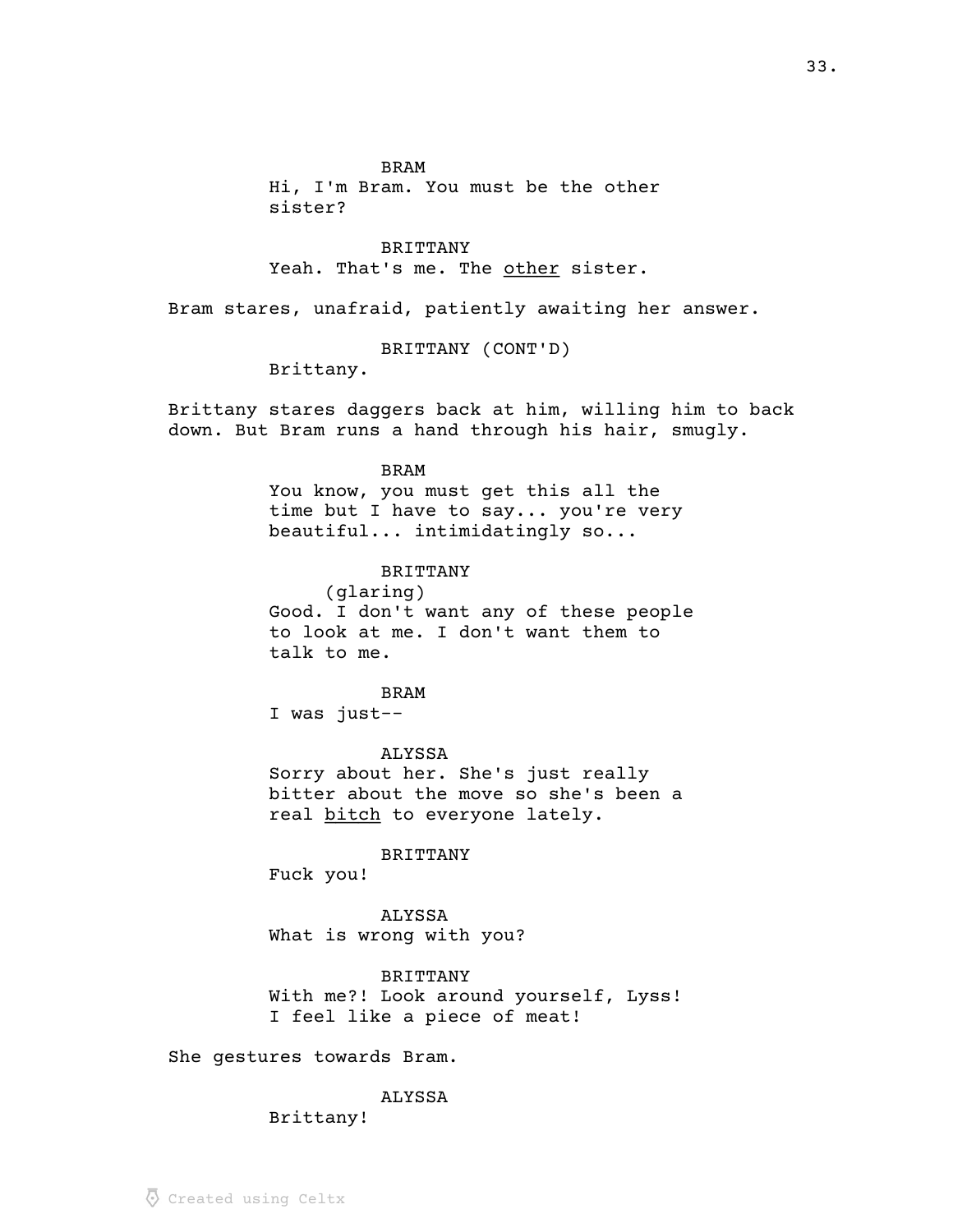BRAM Woahh! Guys. Hey, hey it's OK. I understand. Really.

BRITTANY Yeah, sure you do.

### BRAM

No, seriously. This place is... well it's really aggressive. Everyone thinks their hot shit cause their daddy owns Ricola or Lindt or whatever the fuck. That doesn't mean shit. Doesn't give you the right to act like an asshole... I'm sorry.

Brittany softens and looks up at Bram.

BRAM (CONT'D) I am. I'm really sorry if I gave you that impression... but I swear, I'm on your side.

Brittany gives way to a small smile.

BRAM (CONT'D) Ah. She can smile! And wow... You do have a gorgeous smile.

He beams back at her. Alyssa starts playing with her hair, uncomfortable.

### BRAM (CONT'D)

So, Brittany. What was so great about Connecticut? I'd like to hear all about it. Really- I'm not trying to be a jerk. I think American high schools are so interesting, with your football and your pep rallies...

#### BRITTANY

Well. Um. I mean, I guess it wasn't that great. We had assholes too. Big stupid jocky ones who lived and breathed lacrosse... But really it was just familiar. I feel so out of place here. With all these people speaking German around me. It sounds like I'm in the Sims or something!

Bram chuckles.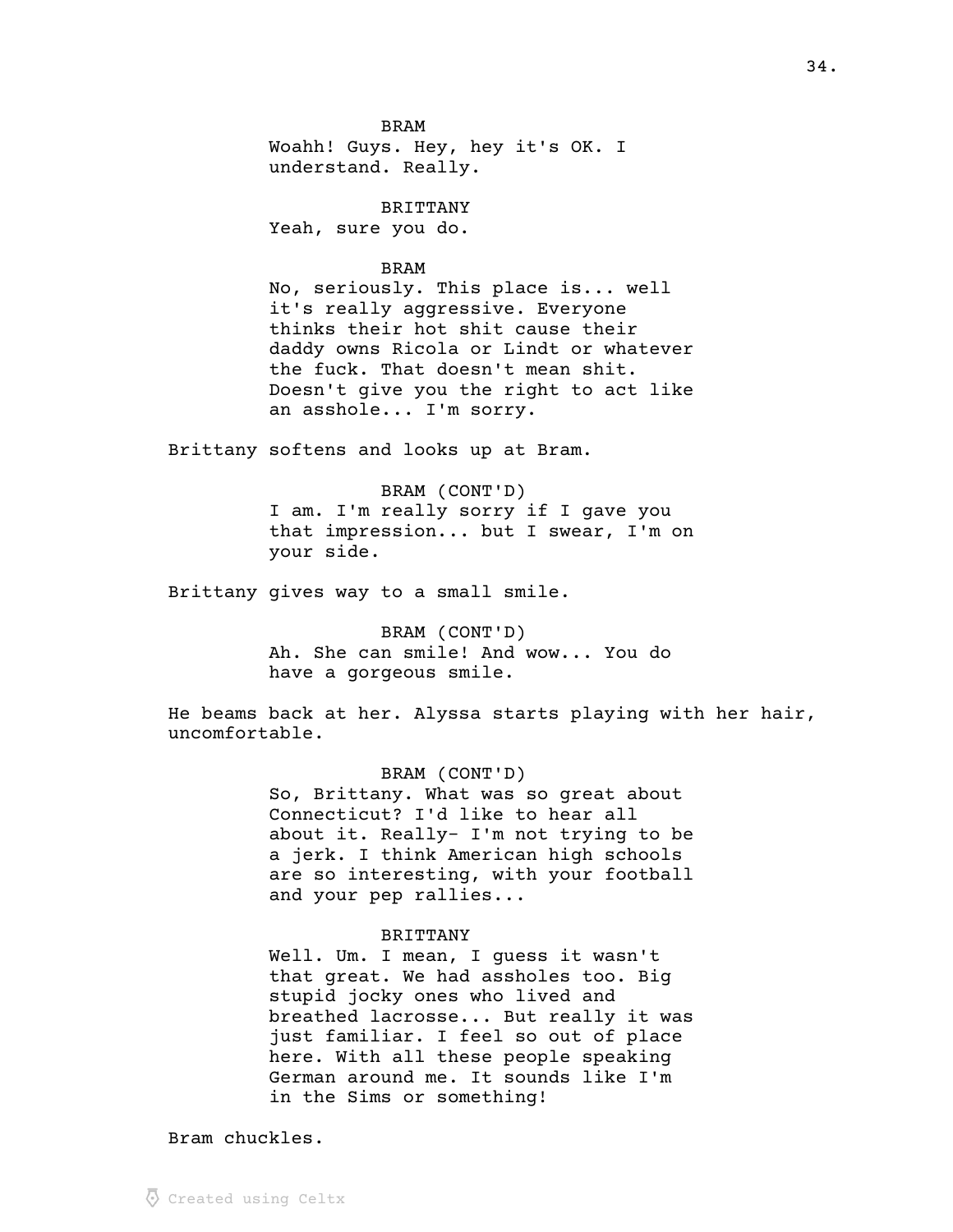BRITTANY (CONT'D) Ohh! No offense!

BRAM (laughing) The Sims! Huh? No, that's funny!

Brittany LAUGHS. Alyssa cracks a smile. She looks over at Bram affectionately.

> BRAM (CONT'D) You gotta come to Arty's party tonight! But I'm sure you've already been invited by a dozen other people.

Brittany cocks her head, confused.

BRAM (CONT'D) No? Well, he's this kid in grade eleven, having a huge house party tonight! You guys should both come with me! I can pick you up from the trains?

Alyssa opens her mouth to object.

BRITTANY Yes! That sounds cool. Thanks!

Alyssa presses her lips together.

ALYSSA Yeah, that sounds-- great...

BRITTANY Lord knows I need to drink.

Bram writes down his phone number and gives it to Brittany. Alyssa's eyes follow the paper longingly.

> BRAM Just text me later!

Suddenly, MS. BENTLY (stout, British) bustles in. She's wiping away tears.

> MS. BENTLY Oh class, please excuse me!

She clears her throat and adjusts her skirt.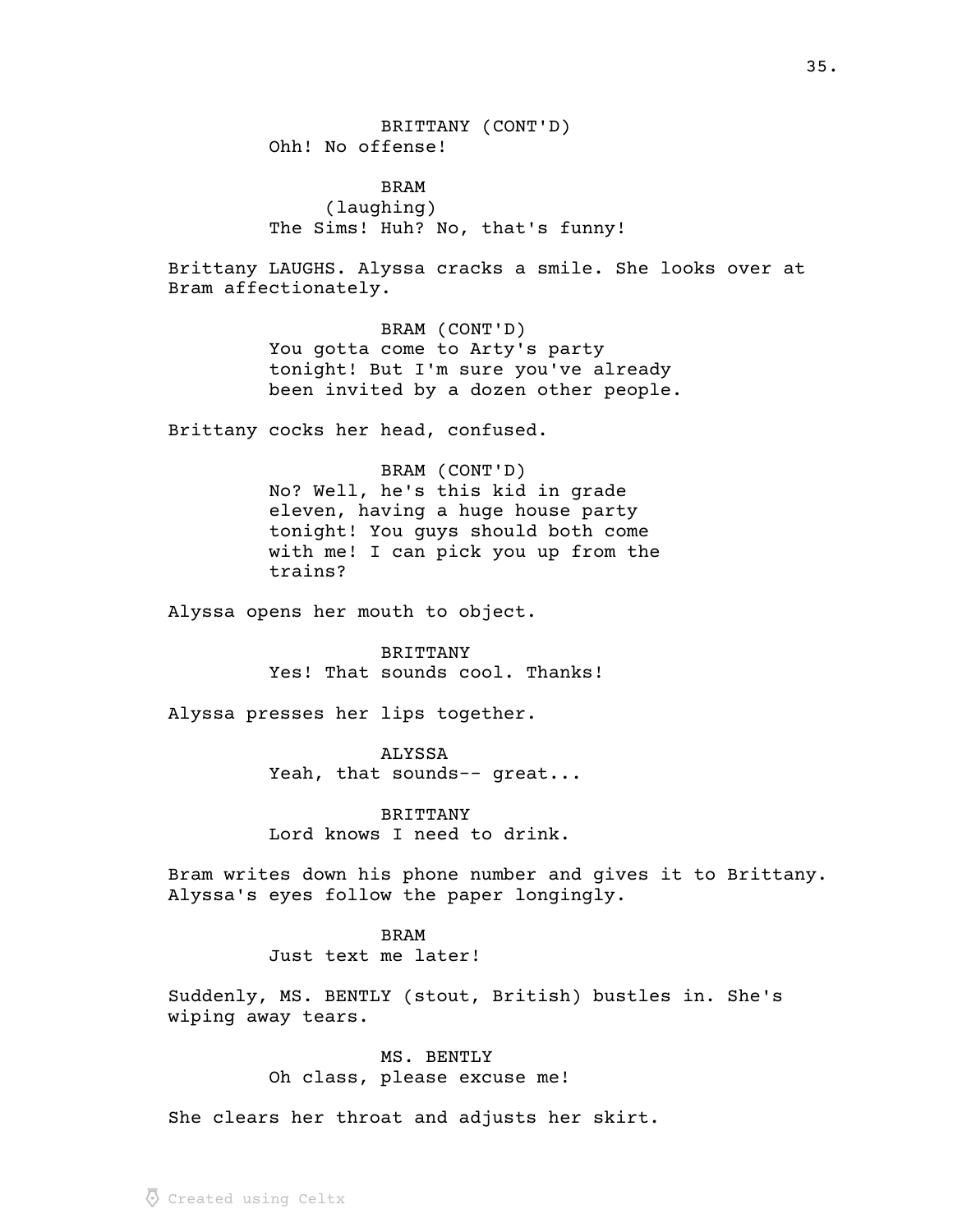MS. BENTLY (CONT'D) Well, firstly I'd just like to say. If anyone is having any difficulty... with the events of today. Please do not hesitate to talk to me. Now-- (claps her hands) Please welcome our new girls, Alyssa and Brittany! All the way from...

She gestures in their direction. Brittany slumps over to avoid the attention.

> ALYSSA (weakly) Uhh-- Connecticut?

MS. BENTLY (CONT'D) Wonderful! Bram, you're first to kick off the presentations today? Right?

Bram nods and moves towards the front of the room.

He begins setting up his presentation. The projector stalls.

MS. BENTLY (CONT'D) Hmm? You can all talk amongst yourselves while we sort this out.

The HUM of friendly CHATTER whirls up. Alyssa turns to face her sister.

## ALYSSA

(whispering) Hey. So... About the party tonightwell, I talked to... someone... I shouldn't maybe have-- And he invited me out and I don't know if anyone saw, I just don't think I- We shouldn't go...

Brittany stares up at her, alarmed.

BRITTANY

(hushed) What?

MS. BENTLY Hurray! There we go! OK, everyone, settle.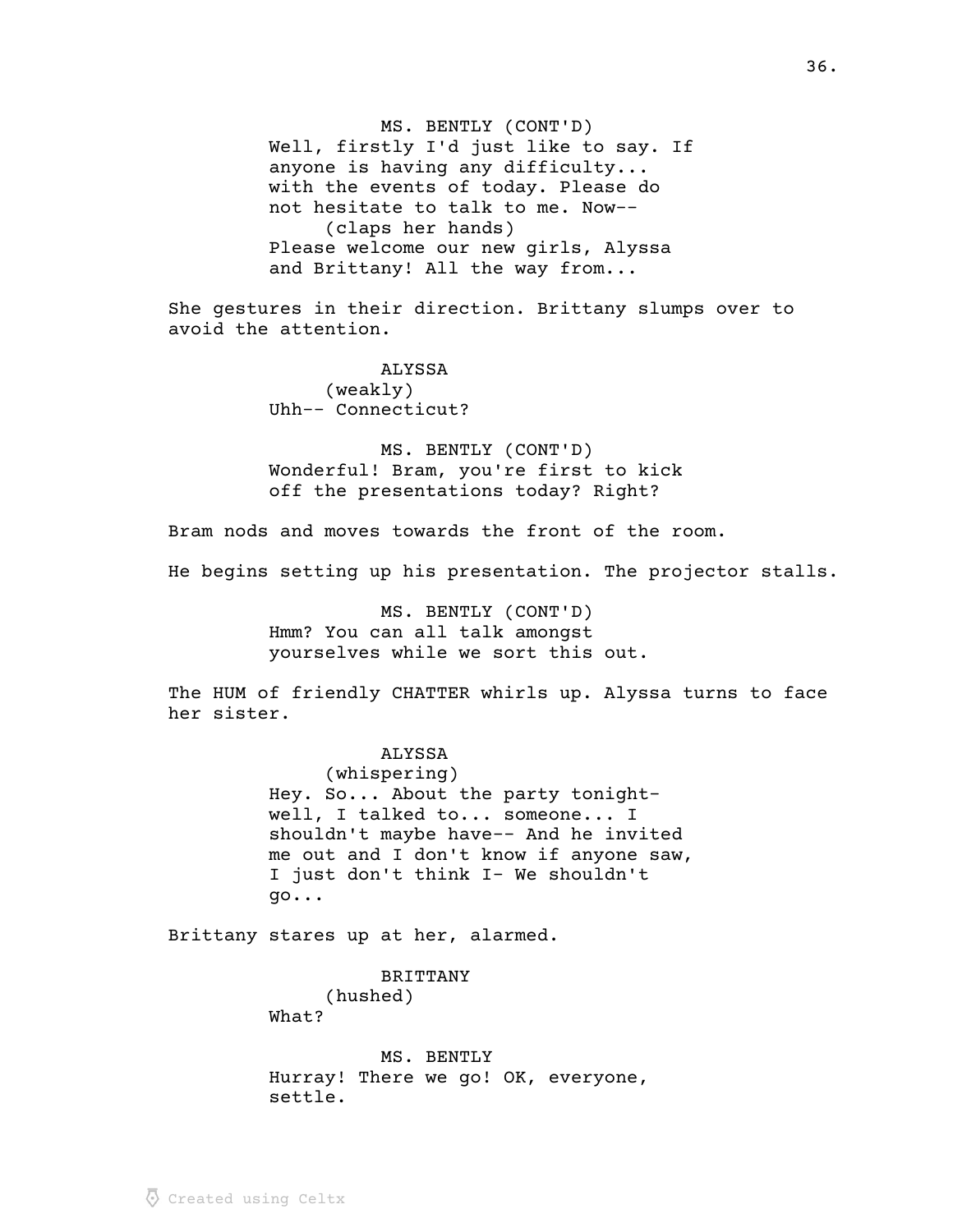ALYSSA (whispering) Never mind. I'm- I'm just overthinking it...

Alyssa turns back, closes her eyes and SIGHS.

END ACT II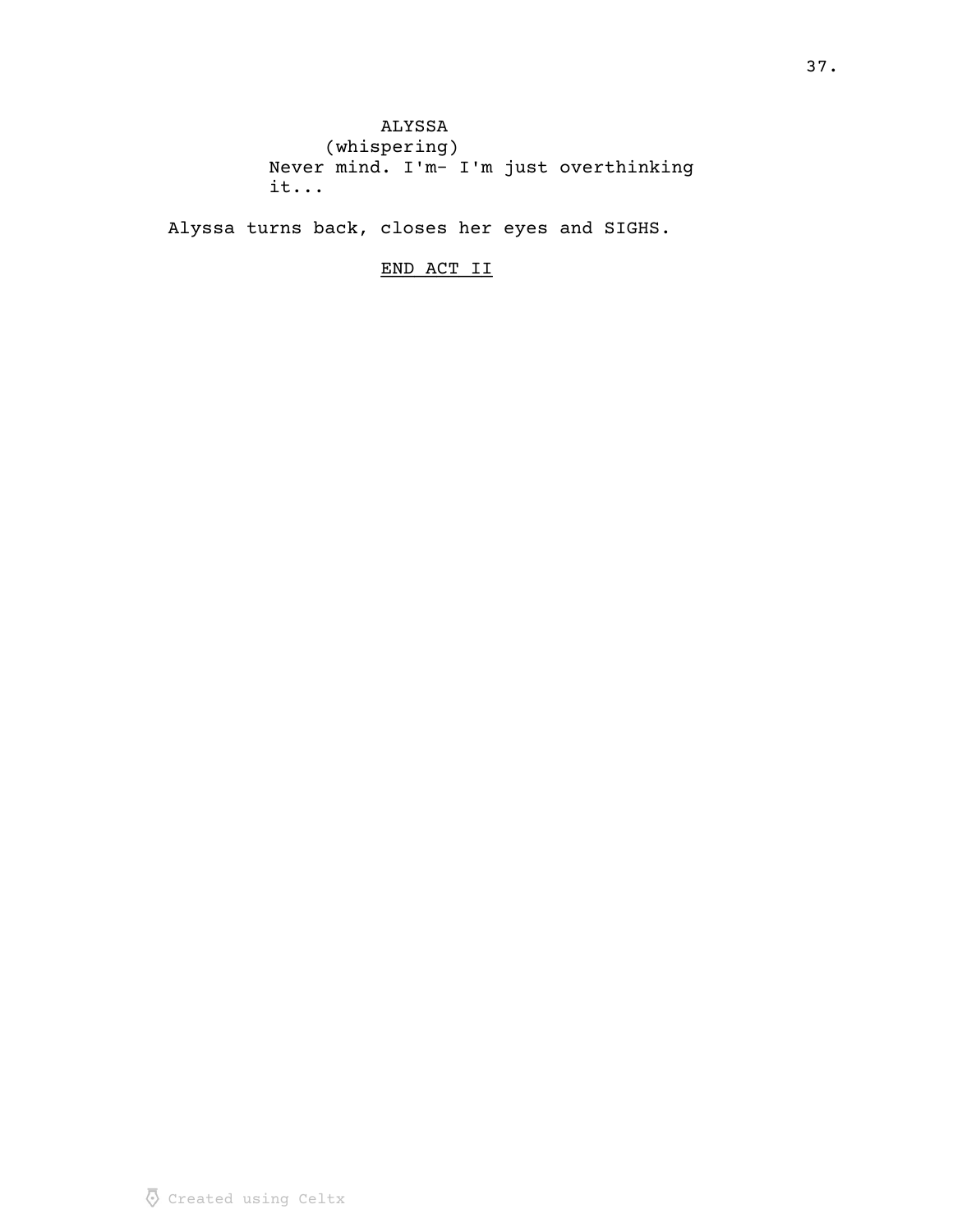### ACT III

INT. BRITTANY & ALYSSA'S BEDROOM - EVENING

Brittany fusses over her eye shadow in a vanity mirror while Alyssa straightens her hair.

They bop to J.COLE'S "WORK OUT" while they work.

Alyssa's phone PINGS.

CLOSE ON: A text message from MAX lights up the screen.

She winces and shuts the phone off.

#### ALYSSA

Hey. Did you text Bram? Ask him what time he wants to meet up?

Brittany is mid-lipstick application.

BRITTANY Mmmhmm. He said just text whenever we're ready...

Brittany smacks her lips together. She smiles as she fiddles with the tube.

> BRITTANY (CONT'D) Bram... he's kinda cute, don't you think?

ALYSSA (flustered) Uhh-- I-- Sure.

#### BRITTANY

In a charming way. Like his scruff... is usually soooo not my type but-- I don't know! He seemed actually sweet.

She GIGGLES.

ALYSSA (sighing) Mmmhmm.

BRITTANY Maybe I'm crazy I just felt this spark Like a connection. Did you feel it?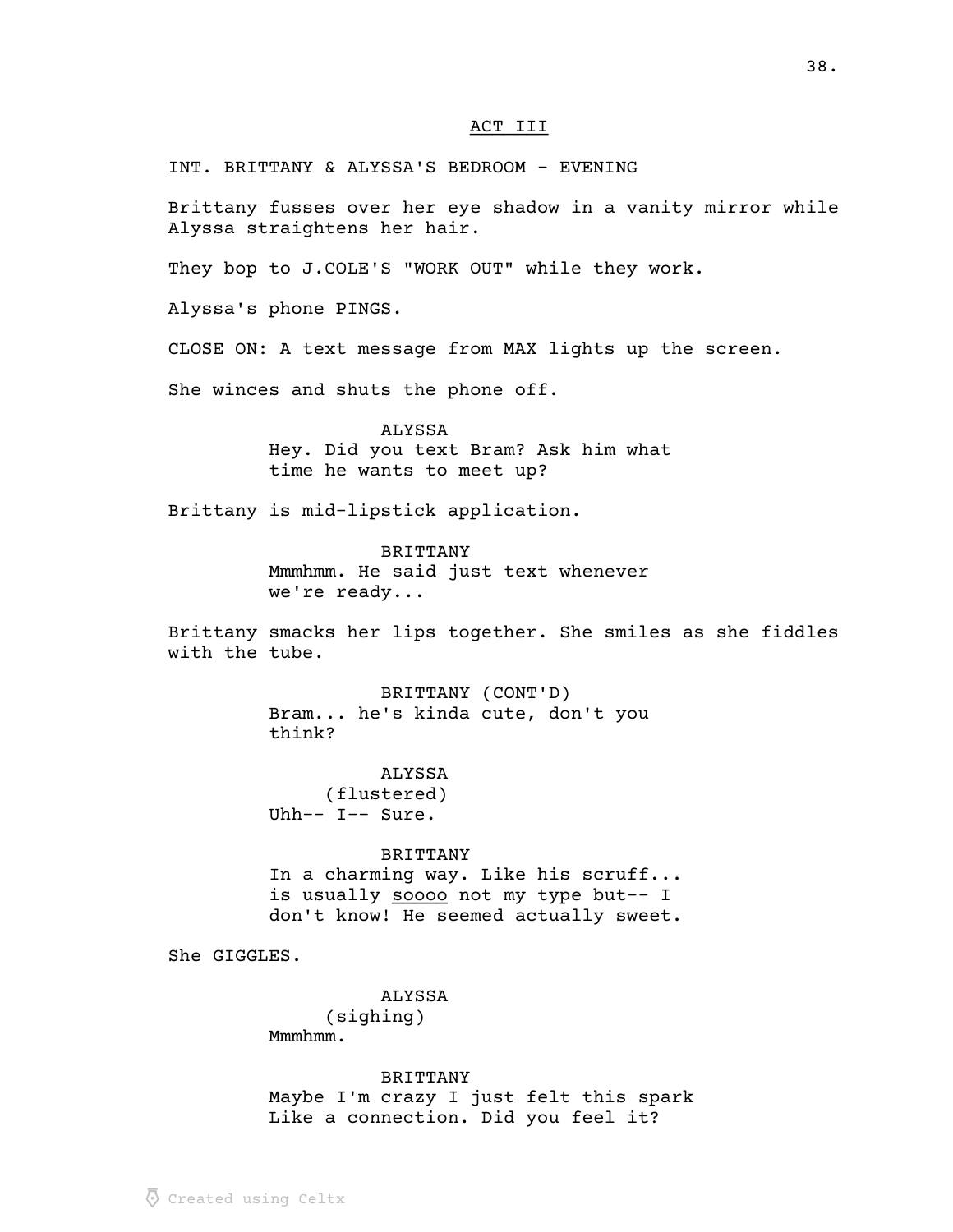ALYSSA Yep... So are you gonna like, make a move tonight?

BRITTANY Pfff, no! He should be the one to do it!

#### ALYSSA

'Kay--

BRITTANY But, I mean if you wanna be my wing woman and let him know I'm interested I won't mind.

Alyssa set down the straightener and runs her hands through her hair. She SIGHS.

> ALYSSA (CONT'D) Alright. Well, let's go get wasted.

BRITTANY Please. This blackout is long overdue.

EXT. TRAIN STATION PLATFORM - NIGHT

Scantly clad Alyssa and Brittany hop from foot to foot. Brittany's teeth CHATTER, her breath visible in the icy winter air.

> ALYSSA Ughh. Where is he?

Alyssa hugs her leather jacket tighter across her chest.

BRITTANY I don't know. But, ugh, I need a drink. Why didn't we sneak shots before we left??

ALYSSA You know we couldn't risk waking Dad up!

Romi arrives. She is dressed in a fluffy fur coat and black knee high boots. Her cheeks are flushed a rosy pink and she pants from the incline.

She makes eye contact with Alyssa, waves excitedly, and skips over to the girls.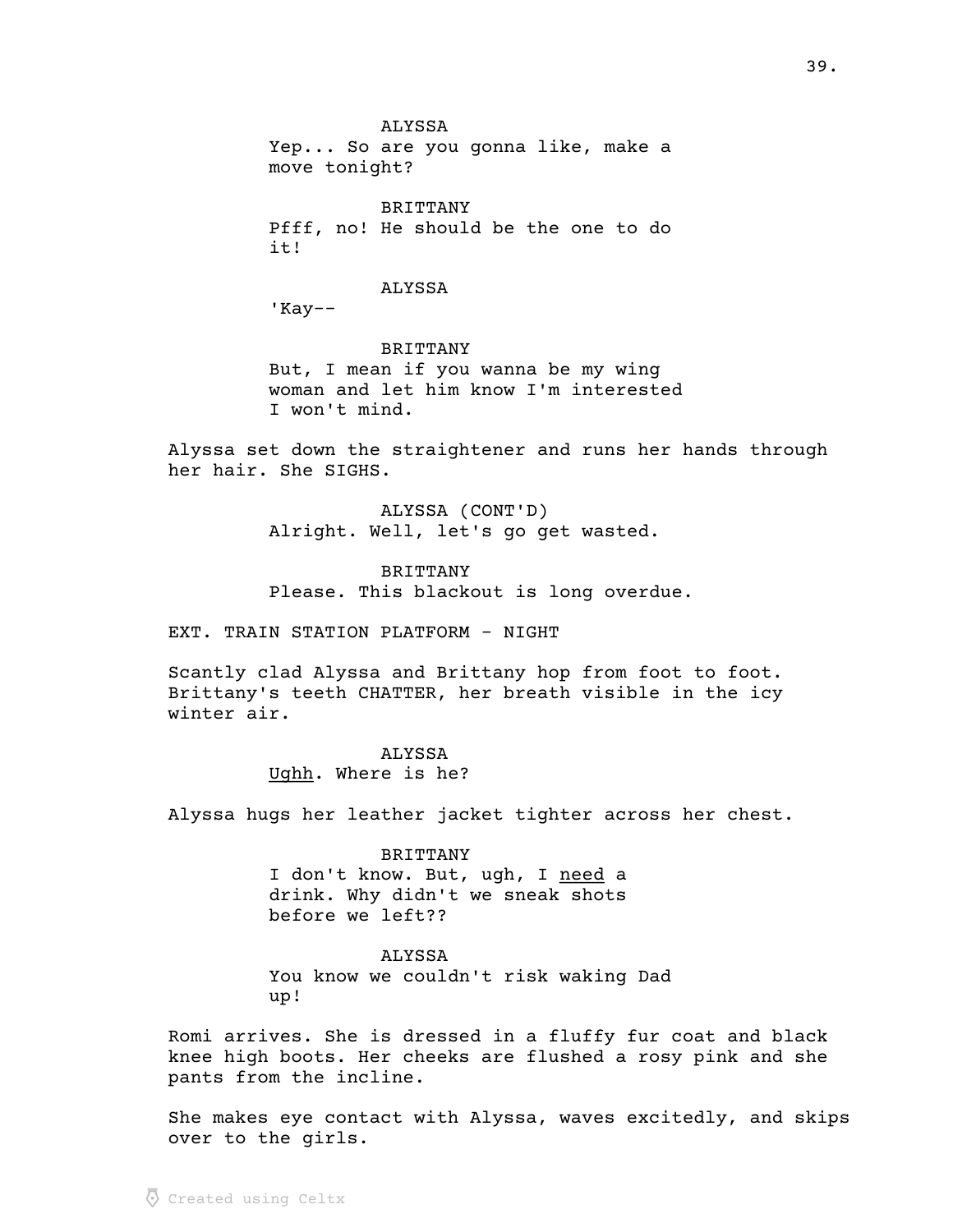Oh, hey! You're the new American sisters, right? So sorry I never got to introduce myself today, but I'm Romi! I'm also in grade eleven, with you- uh?

# ALYSSA (smiling) Alyssa.

She offers a handshake but Romi grabs each sister and hugs them tight. Romi gives the girls a peck on both cheeks.

Alyssa performs this dance awkwardly, nearly bumping heads with Romi.

> ALYSSA (nervous laughter) Sorry. Still getting used to that!

### BRITTANY

I'm Brittany.

**ROMT** Oh! Like Spears! (giggling) I just love Americans! It's my dream to move to L.A. and act in the movies ... or be on Broadway! But my singing is a bit well- uh, pitchy.

She removes a wine bottle, hiding inside her long coat pockets. She takes a swig and then offers it to the girls.

> ROMI (CONT'D) Are you guys on your way to Arty's also?

Brittany nods her head and grabs it greedily, chugging the wine.

> BRITTANY Yea! We're just waiting for Bram.

Alyssa takes the bottle and drinks.

ALYSSA Yeah. He offered to pick us up.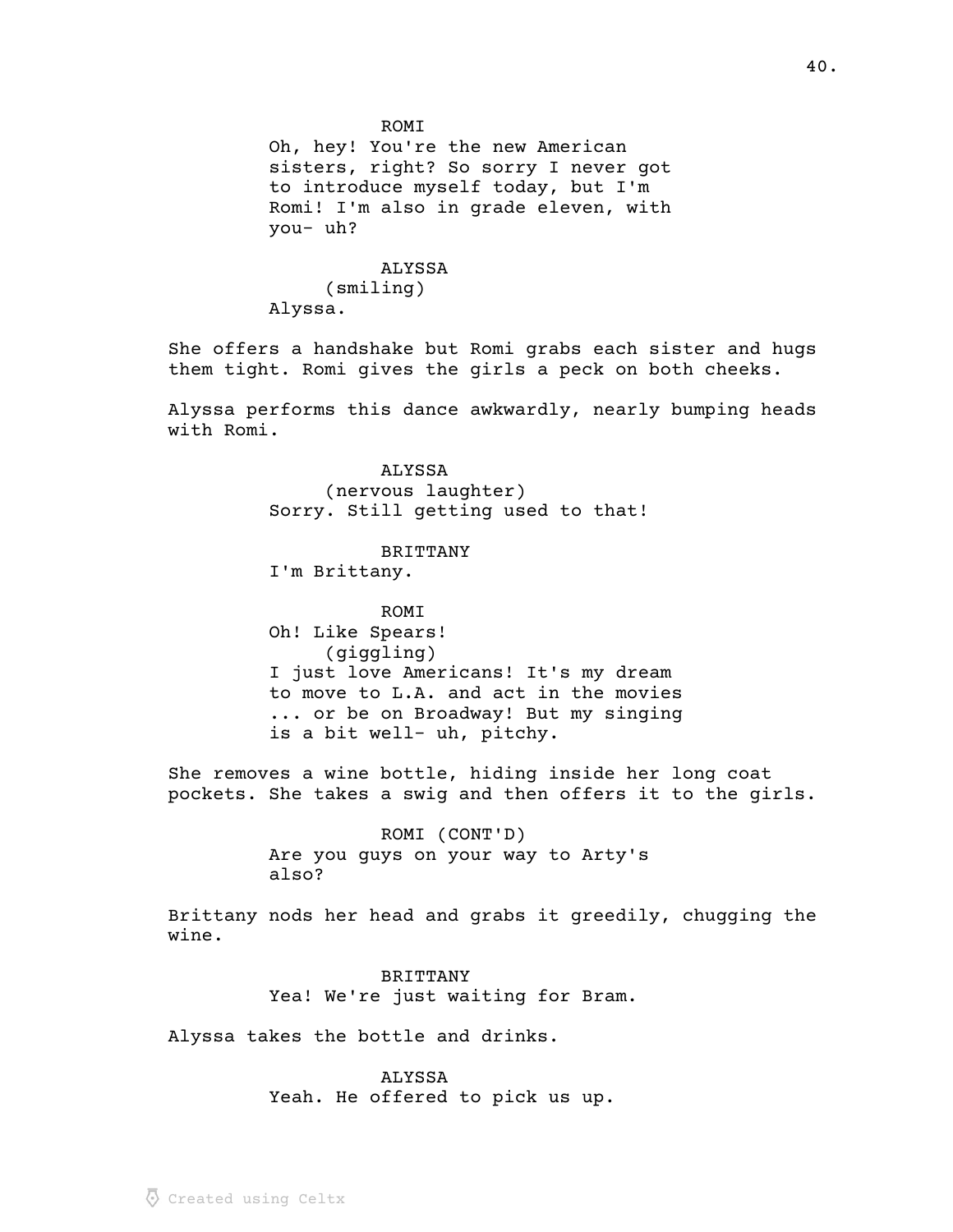ROMI (smug) Oh, of course he did...

ALYSSA

Oh?

Romi rolls her eyes. A train starts to CHUG in from the distance.

> ROMI (chuckling) Oh, no. I mean, Bram he... is very welcoming. Whenever there are new girls, specifically. I'll just put it that way.

Brittany stares down at her boots and digs one into the cement platform.

The train pulls into the station. It CREAKS to a halt.

ROMI (CONT'D) Oh! I'm not trying to talk poorly of him. He's a sweetheart! Honestly. He's one of my best friends... but, so I know him really well, so...

The electronic doors glide open to reveal a pristine interior. Romi moves towards the cabin.

> ROMI (CONT'D) I'm just saying, girl to girl, I'd be careful.

Brittany EXHALES a big puff of icy vapor.

ALYSSA Oh. Yeah. OK. Thanks.

ROMI Aren't you guys coming?

Romi skips onto the train, holding her hand over the sensor to prevent the doors from closing.

ALYSSA

Uhhhh--

BRITTANY No. I'm waiting for Bram.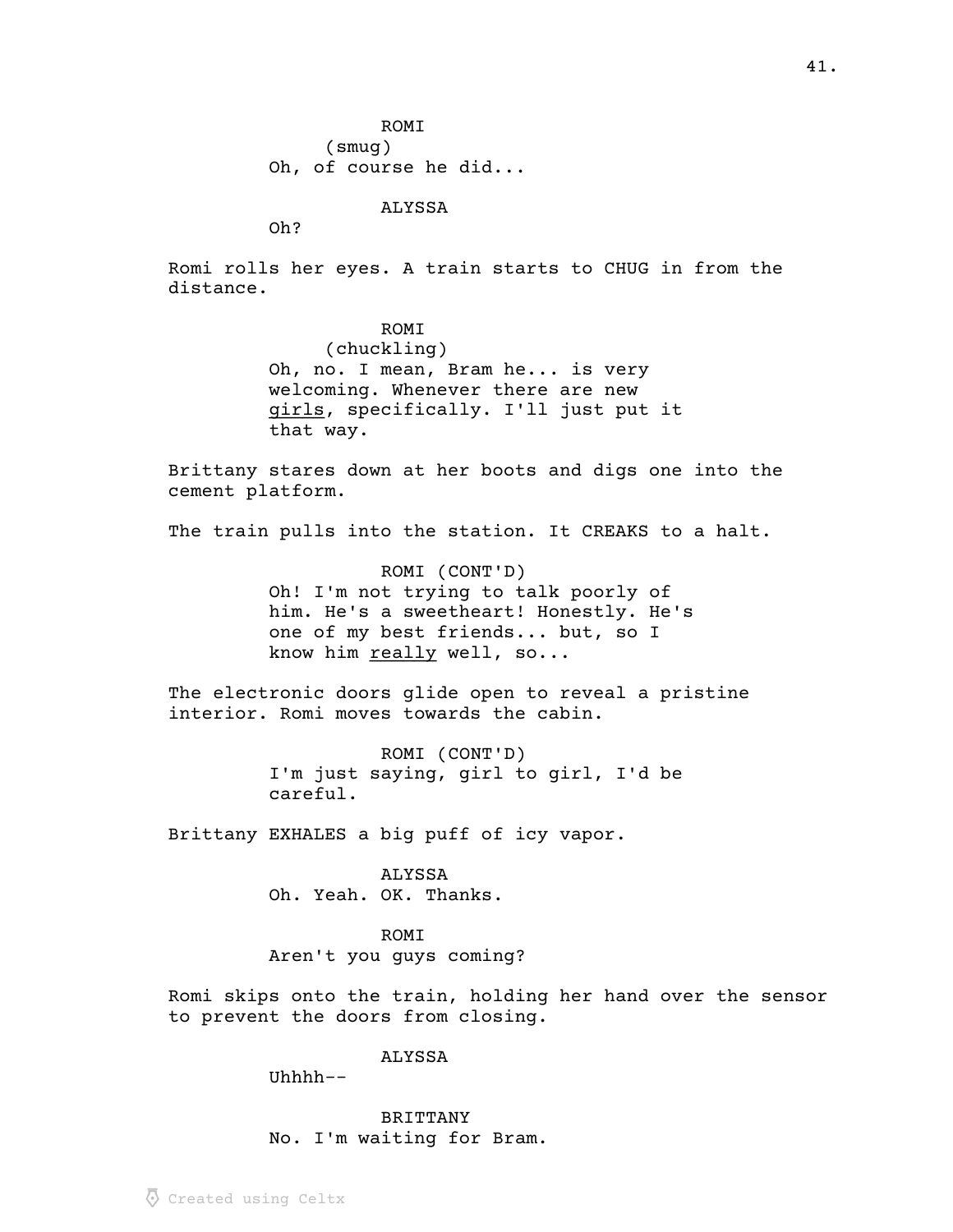She crosses her arms over her chest. Alyssa winces.

ALYSSA Yea, no. Please go ahead. We'll catch up later!

**ROMT** 

OK!

She waves giddily through the window as the train pulls away. Bram jogs towards the girls. He stops, bent over, PANTING.

> BRAM (breathless) Fuck! Sorry guys. Missed by... (checking his Rolex) One minute? Seriously? (panting, sarcastic) The Swiss man, they can never be late.

Brittany LAUGHS as he stretches and finally catches his breath. He looks her up and down, his eyes widen.

> BRAM (CONT'D) Wow. You look... fantastic... Well, both of you... The guys are gonna be all over you tonight. You better stick close by me.

Alyssa blushes. Brittany moves in towards Bram.

BRITTANY I think, I can make that happen.

EXT. LAKESIDE MANSION - NIGHT

"FOR REAL" by Rittz radiates through the walls.

DRUNKEN TEENAGERS stagger across a spacious, well-groomed front lawn.

A GROUP of teens WHOOP and HOLLER as they bounce on a massive trampoline situated at the side of the house.

OTHERS hang along the rail of a balcony above the quaint french door entrance.

42.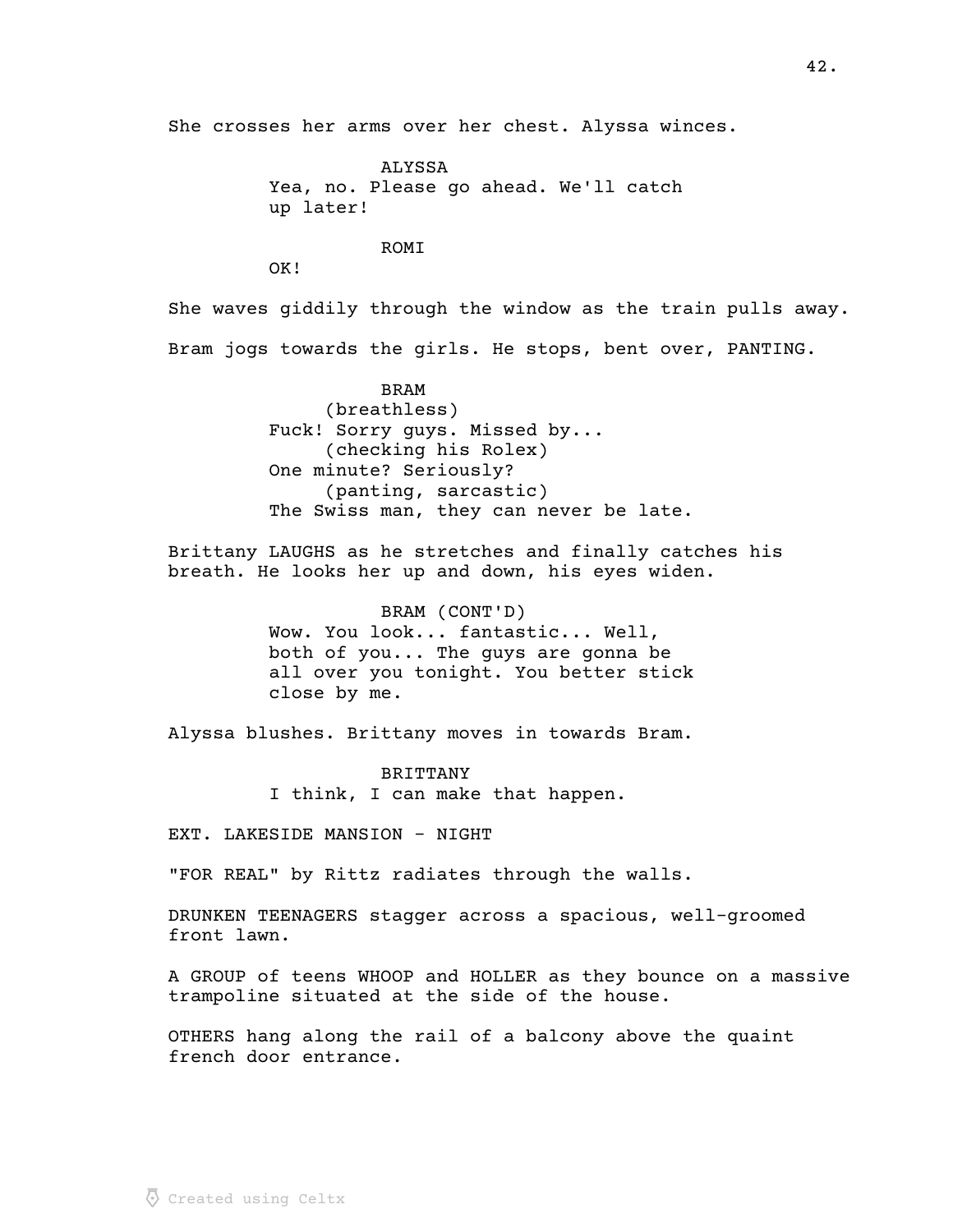INT. LIVING ROOM - CONTINUOUS

Alyssa sits awkwardly on a leather sofa with red solo cup in hand. She watches some BOYS rough housing near a beer pong table.

In the corner, a mob of STONERS pass a blunt. Alyssa's eyes watch it warily.

Brittany and Bram and engaged in intimate conversation in another corner. Alyssa SIGHS.

A clearly wasted Nicole, wearing her top inside out, plops down next to Alyssa, obscuring the flirty couple.

> NICOLE (slurring) Who are you? I've never seen you before!

She adjusts her boobs which are spilling from her ill fitting top.

> NICOLE (CONT'D) And I know everyone. I definitely think I'd know if I've seen you before!

She leans in to get a closer look at Alyssa's features. Alyssa gently pushes her to sit back upright.

> ALYSSA Yeah. Well, I'm new but we met at lunch, remember?

**NICOLE** Oh! You must be one of the sisters! From America! Wow, I really love your hair.

Nicole grabs her hair and begins playing with it.

ALYSSA (laughing awkwardly) Awe... thanks. Yep. I'm Alyssa. Again...

Nicole tries to stand but suddenly, her face twists with nausea.

Nicole grabs Alyssa by the arm and covers her mouth.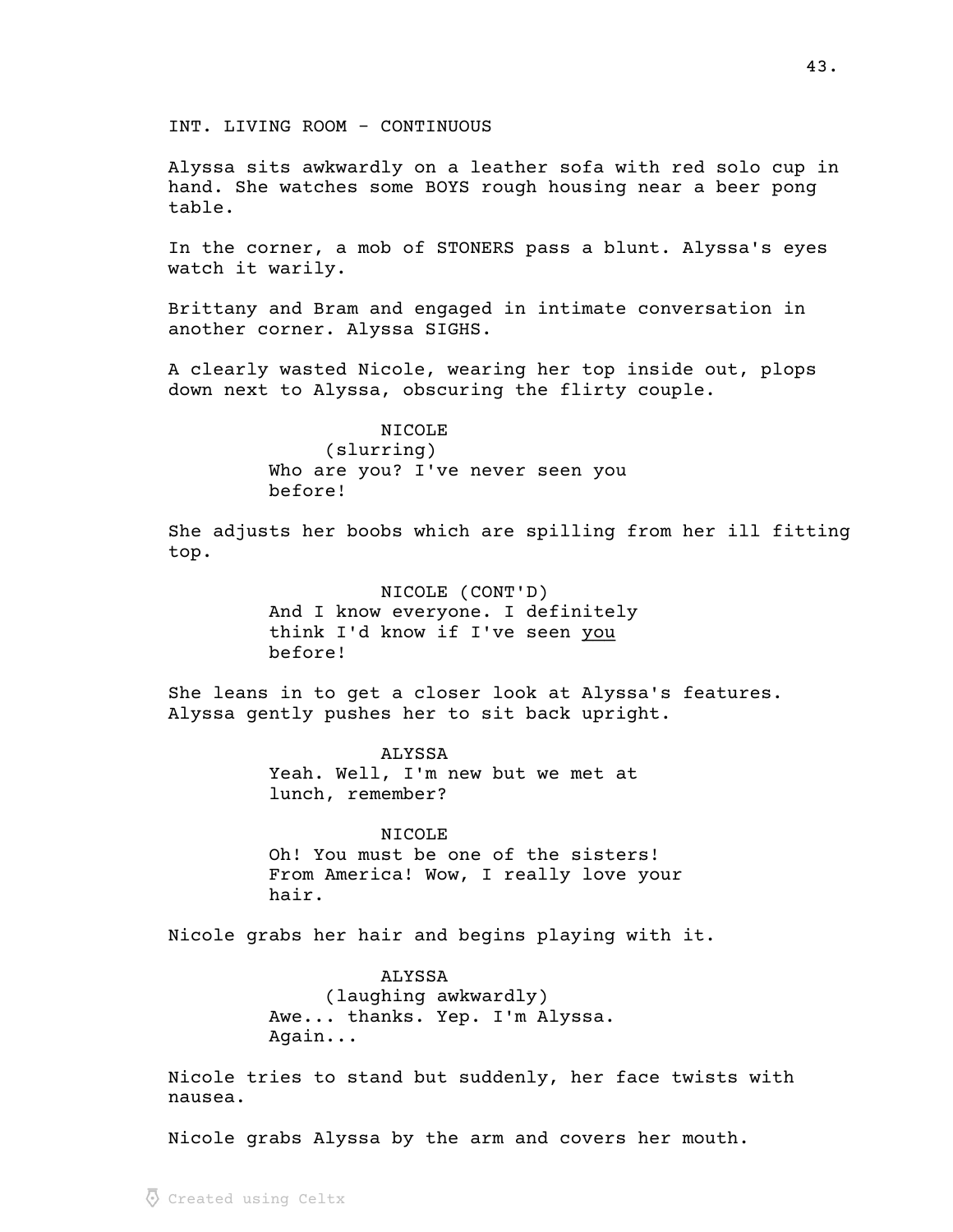Alyssa acts fast. She runs with Nicole.

They fly up a spiral staircase, down the hall and into...

INT. MASTER BEDROOM - CONTINUOUS

They dash past an exquisite king bed and fling the bathroom door open to reveal a couple devouring one another's faces.

INT. BATHROOM - CONTINOUS

BOY

YO!

GIRL (subtitled, in Swiss German) Occupied! Hey! What the fuck!

Nicole rushes to the toilet and VOMITS.

The Girl winces at the GURGLING sick, grabs her Boyfriend's hand and bolts out of the bathroom.

Alyssa rubs Nicole's back as she continues to RETCH. Nicole begins to CRY. Alyssa sinks down next to her.

> NICOLE (sobbing) You're so nice!

ALYSSA (nervous) Is there someone I can call for you...? Uh-- Oh, sorry. What was your name again?

Nicole clings to Alyssa's thigh, still CRYING.

In an instant, Nicole is SNORING. Passed out on the marble floor.

Alyssa rolls her eyes and looks desperately towards the door.

Suddenly, Max's hand grabs the door frame for support. He locks eyes with Alyssa. His face lights up.

> MAX Hey! Alyssa?

Alyssa's eyes bug out.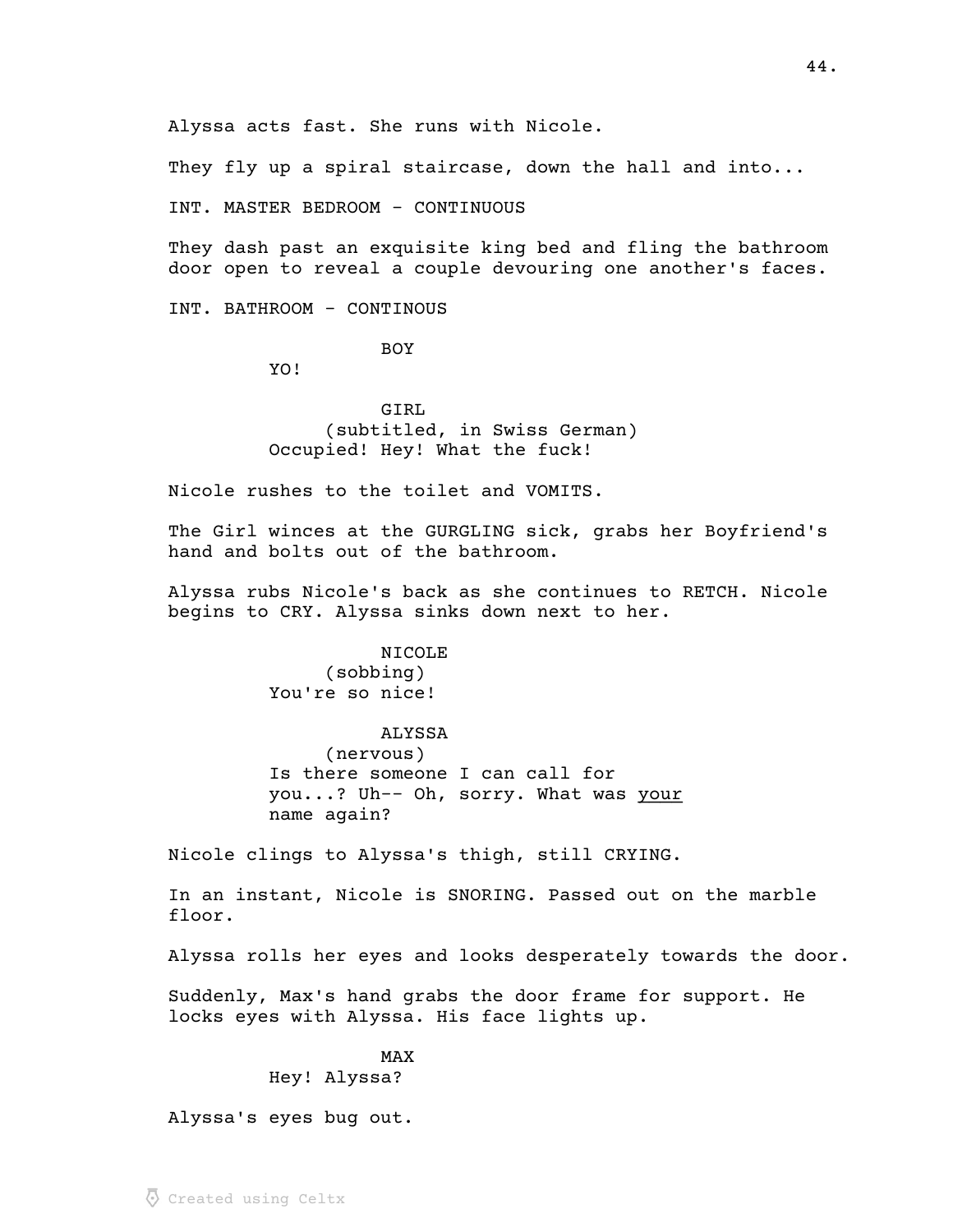ALYSSA (panicked) Oh, hey! I-- Um--

MAX (smug) Didn't expect to see me?

He flexes and staggers towards her.

MAX (CONT'D) I broke out for the party!

Nicole MOANS. Alyssa glances down at her in fear.

MAX (CONT'D) Nah, I'm messing with you. My Dad had me discharged! Now I have to start talking to all these lawyers and it's-

He smiles, looking Alyssa up and down, pausing a bit too long at her chest.

> MAX (CONT'D) How do you think your parents would feel about you hanging out with someone who's been arrested?

He moves closer to her, sliding an arm around her waist. Alyssa blushes, GIGGLING awkwardly.

> MAX (CONT'D) I'm pretty bad-ass, huh?

Alyssa gently pushes him off. She looks down at a drooling Nicole.

> ALYSSA I'm sorry, I really need to get her some help.

She pushes past him but Max grabs her hand.

MAX Hey! I'm sorry... I'm a tool.

Alyssa looks deep into his sad eyes.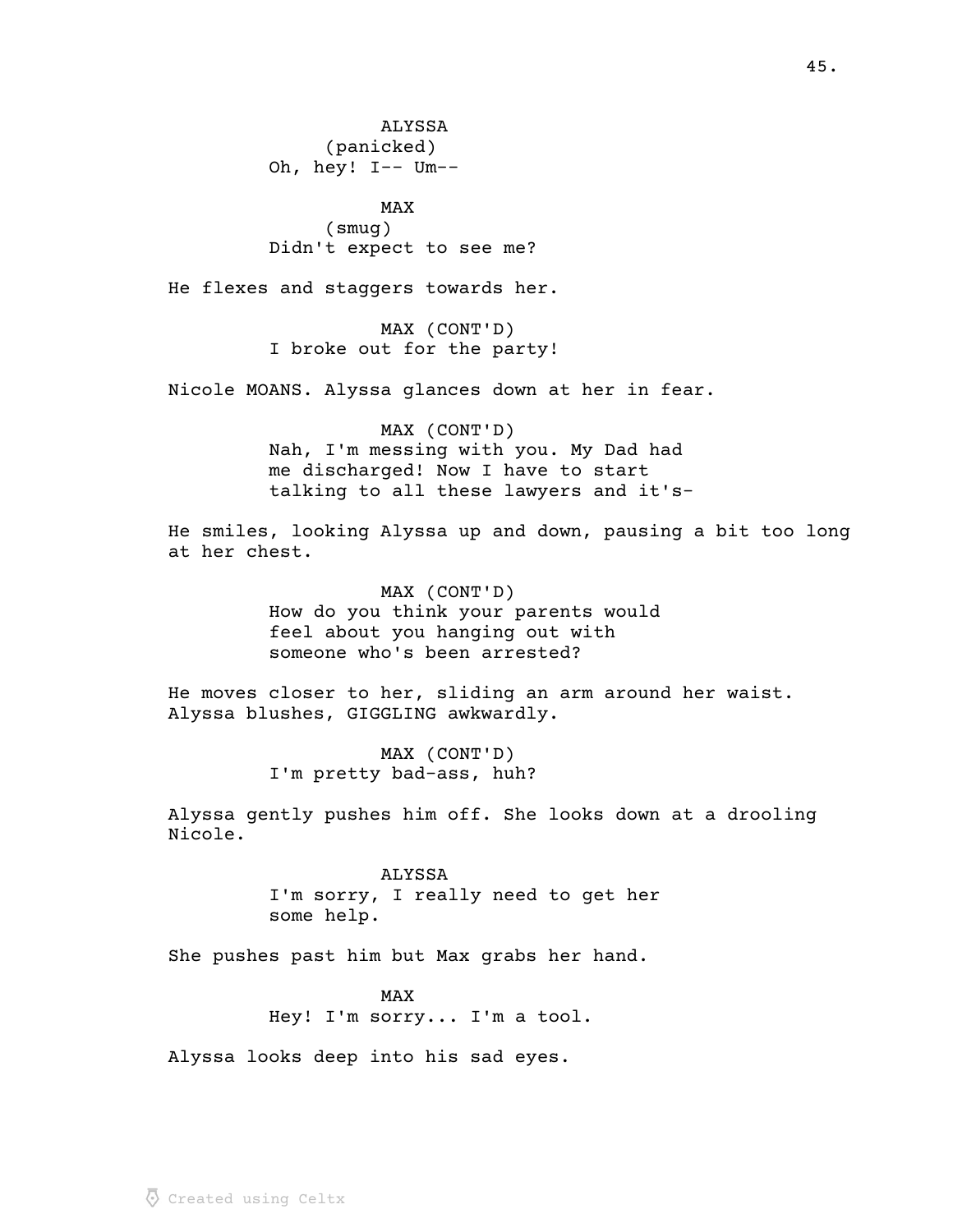ALYSSA No. No you're --it's (clears throat) It's OK. I'll find you later?

Max nods as Alyssa bolts into

INT. LIVING ROOM - MOMENTS LATER

Raunchy RAP MUSIC continues to BOOM. The CHAOS of the drunken teenagers is growing.

Some BOYS play darts, ripping holes into the sturdy wooden walls.

Empty handles of top shelf liquors fill all available table space.

Declan "sleds" down the staircase on a yoga mat.

Alyssa weaves through the crowd. She bumps into Bram. Suddenly, they're pinned chest to chest in a very suggestive nature.

#### BRAM

Oh, hey!

Alyssa LAUGHS awkwardly, trying to squeeze herself out of this forced embrace.

### ALYSSA

(blushing)

Hi.

BRAM You wanna play beer pong? I was looking for a partner!

#### ALYSSA

Oh. I, uh, don't really like beer so...

BRAM Bummer. You look like you'd be really good at it.

He caresses her arm.

BRAM (CONT'D) Yeah, see. You got a great throwing arm, I can tell.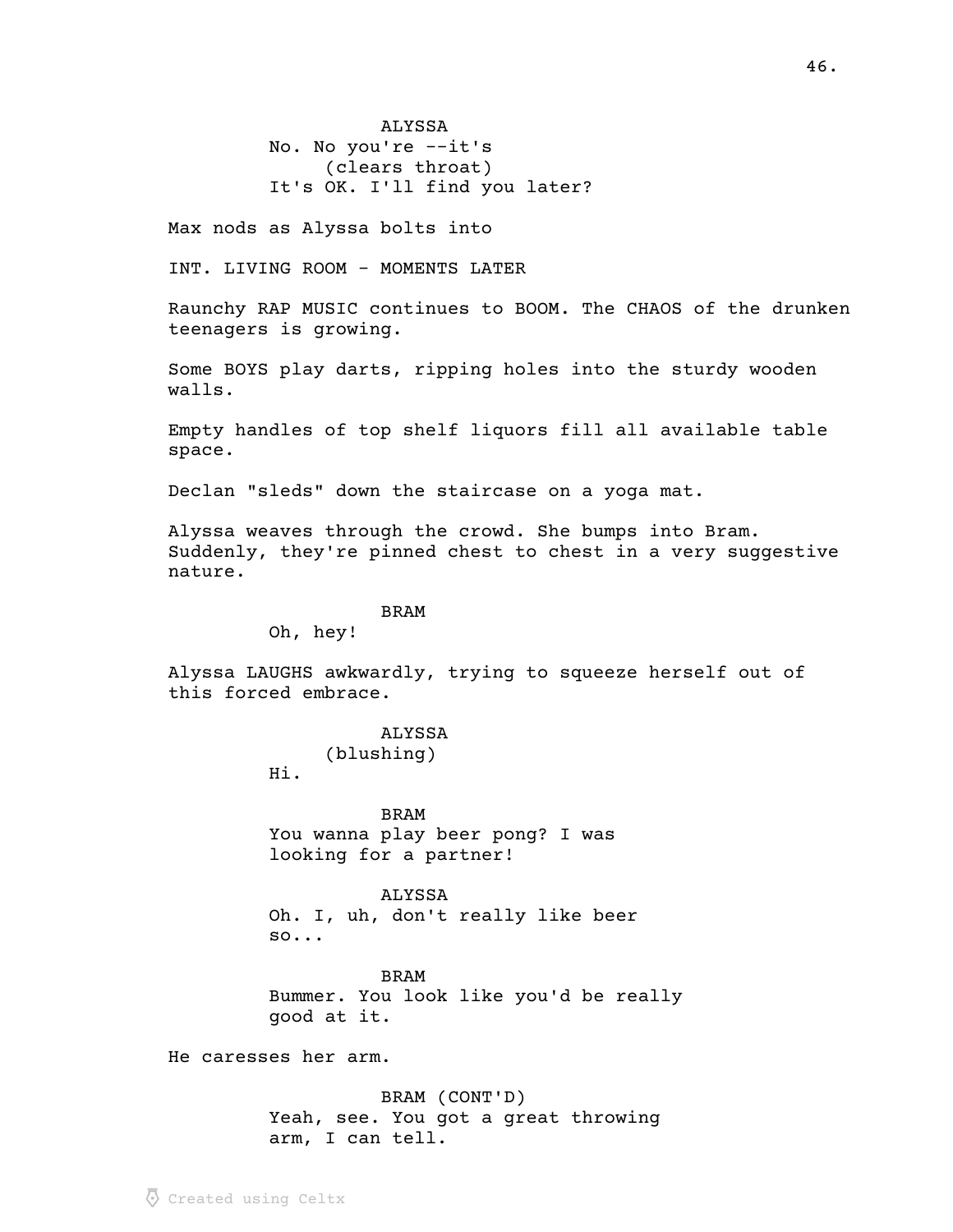Alyssa blushes.

ALYSSA (giggling) I mean, I guess so...

BRAM

Arty's got a fuck ton of Dom Pérignon in his wine cellar downstairs. We could do champagne pong instead? Just for you...

His lips are so close to her neck she can feel his breath on her skin.

Alyssa shakes her head. She closes her eyes and SIGHS. She pushes away from Bram's embrace.

> ALYSSA Uh- I-- Have you seen my sister?

Alyssa avoids direct eye contact.

BRAM Yeah. She just went to get another drink. You good?

ALYSSA Yeah. No. I'm good. Sorry. Thanks for asking.

He smiles down at her. She returns.

ALYSSA (CONT'D) Actually, I need another too. One sec.

She moves towards the kitchen. Patti calls out to Alyssa.

PATTI Oh, hello, Schatz!

She gives Alyssa a peck on both cheeks.

PATTI (CONT'D) (re: Alyssa's confused expression) Schatz? Schatzi? It means sweetie in German! Oh! I'm so glad I found you!

Patti notices Bram still hovering around them both.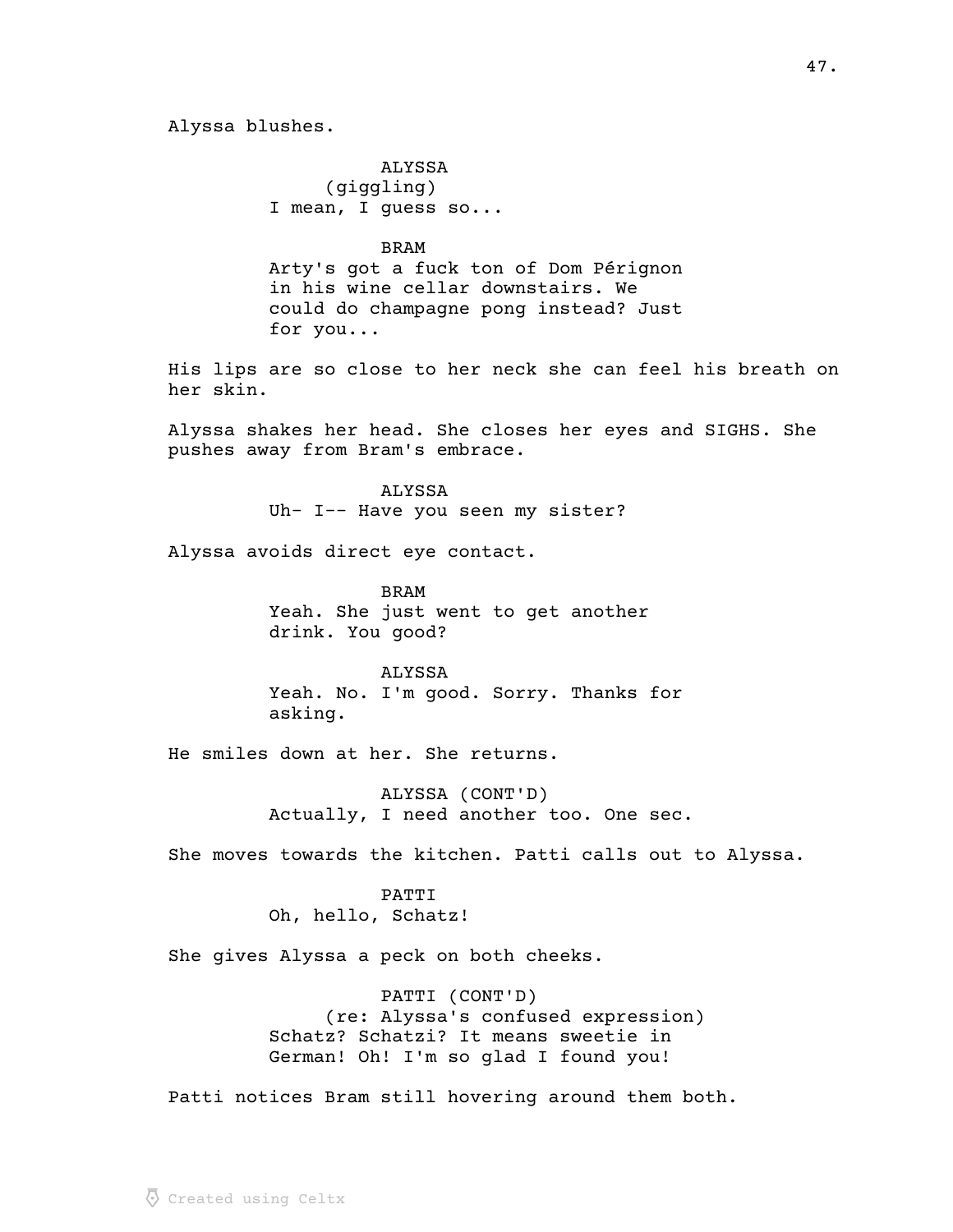PATTI (CONT'D) Oh... Hey, Bram.

They are locked in a brief stare down. Bram finally retreats.

BRAM (clears throat) I'll uh-- see you later Lyss.

Alyssa blushes and waves. She notices Patti watching her and snaps her hand down.

> PATTI (mocking) "Later, Lyss" (giggling) Stick with me, honey. Oh! I think we're going to be good friends. I like you. You remind me of me.

Alyssa's face twists. Patti doesn't notice.

PATTI (CONT'D) You're so sweet and down to earth. But you should know something... Most of these kids are, well, just pure evil! Manipulative.

She nods over to Bram who is now doing a flirty dance against Bianca.

> PATTI (CONT'D) Seriously stick with me, OK? I've been around these baboons since pre-school.

She grabs Alyssa's hand and spins her around.

PATTI (CONT'D) Ohhh! I'm so excited that you moved here!

She hugs Alyssa. Alyssa looks uncomfortable. Suddenly, she spies Romi who flags her over to the kitchen.

> ALYSSA Awe- thanks! Hey, I'm gonna go find my sister. See ya later?

She beelines into...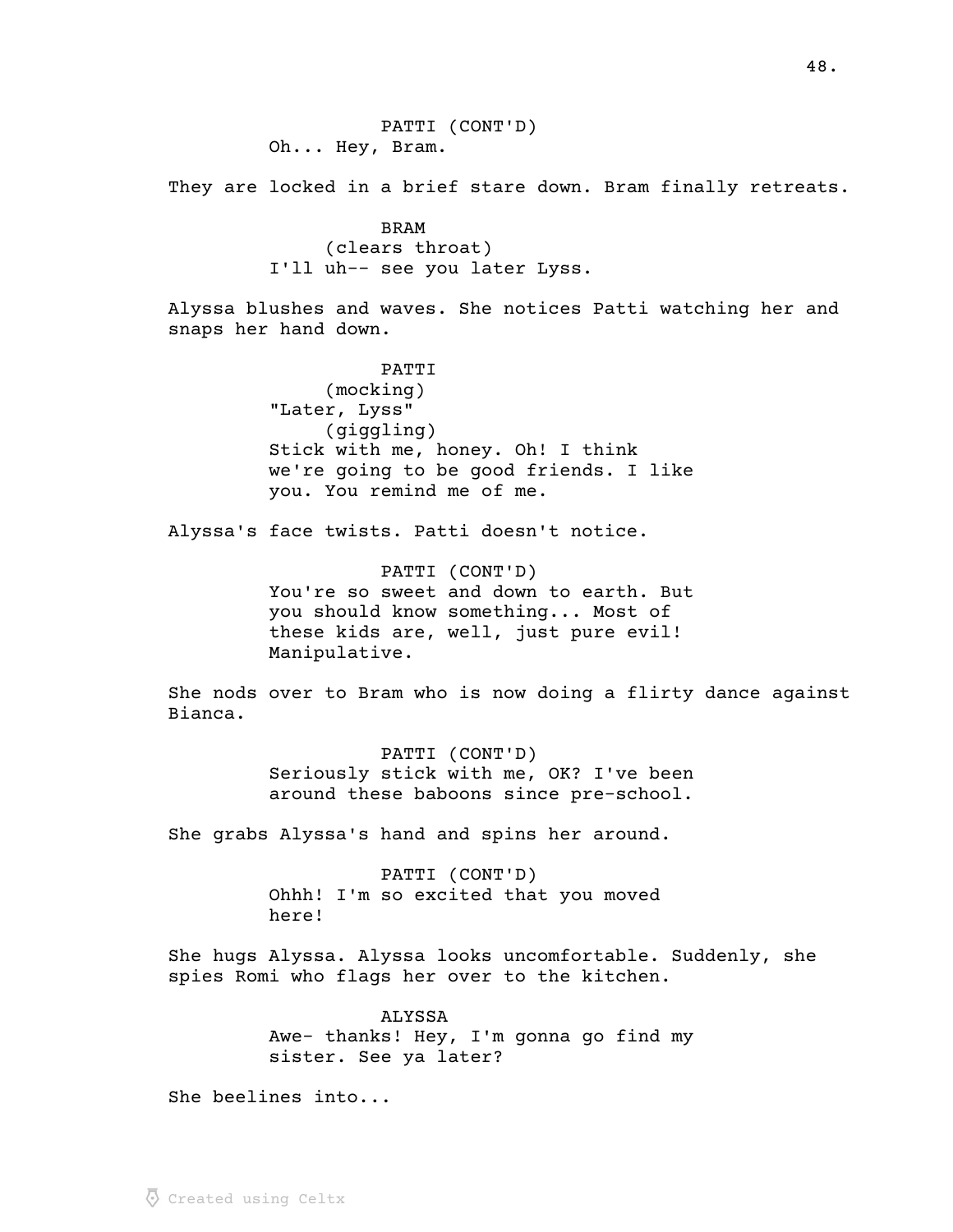INT. KITCHEN - CONTINUOUS

ROMI Heya! Wanna shot?

#### ALYSSA

Yes. Please.

She looks back towards the crowded living room.

ALYSSA (CONT'D) I'm wayy to sober for this.

ROMI (winking) How's Bram? Don't think I didn't see...

Alyssa rolls her eyes as Romi pours them hefty shots of silver Patron.

ROMI (CONT'D)

Cheers!

Alyssa lifts her shot. They gulp throw them down. Alyssa winces as Romi high fives her.

> ROMI Have you met Arty yet? Let's go introduce you to some more people!

Romi grabs her hand. Alyssa freezes.

DISSOLVE TO:

INT. BATHROOM - FLAHSBACK SEQUENCE

- CLOSE UP on Max grabbing Alyssa's hand and then her waist.

- CLOSE UP as Max lifts an unconscious Nicole from the bathroom floor, begins unfastening her bra.

- Max feels up a moaning Nicole.

- Close up as Max makes out with a semi-conscious Nicole.

- Max flexes his muscles and staggers forward drunkenly.

MAX (V.O) Escaped... jail... I'm a badass. Sorry, I'm... a tool.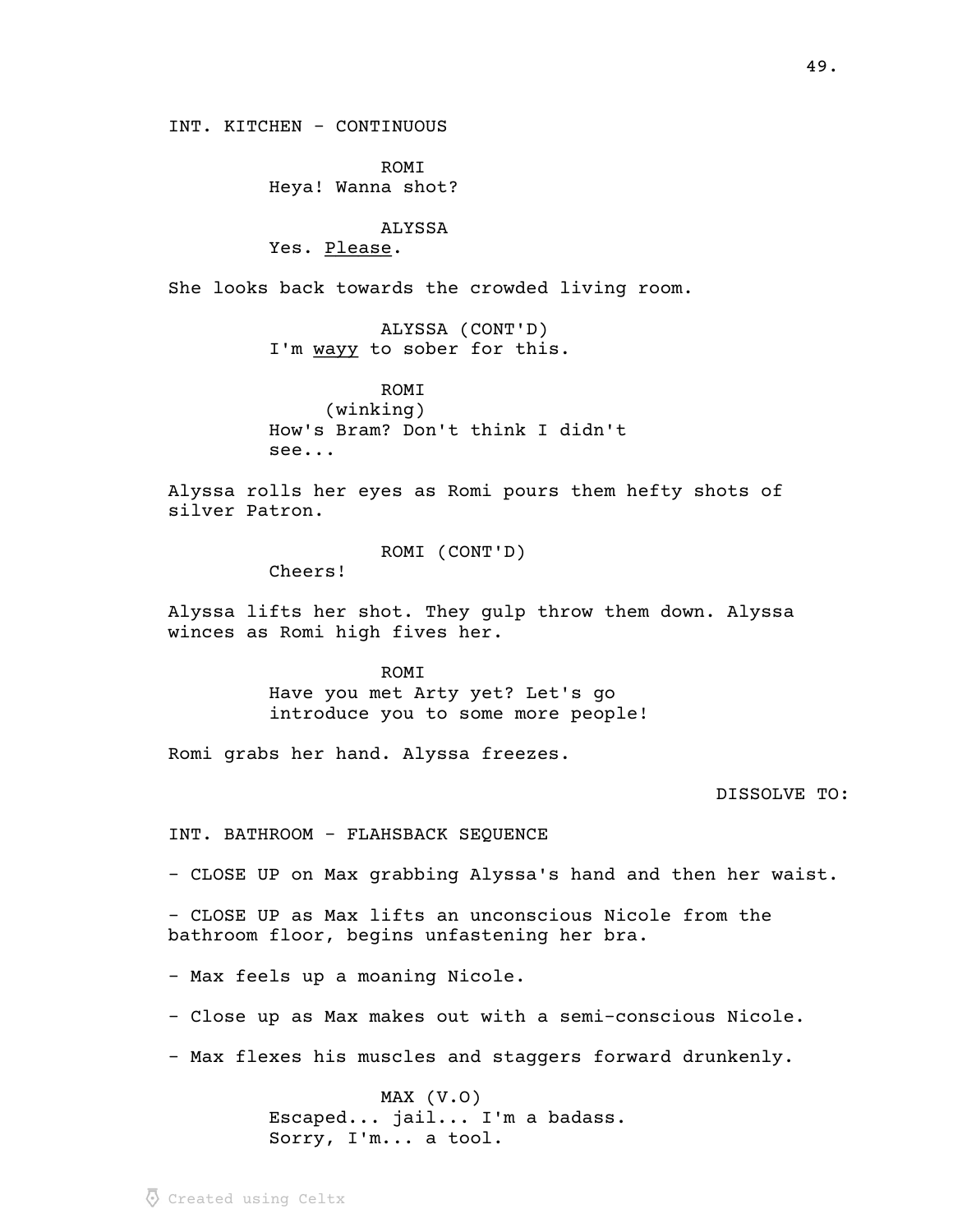## DISSOLVE TO:

INT. KITCHEN - PRESENT

Alyssa pulls her hand away from Romi like she's been shocked.

ALYSSA

Oh, God.

ROMI What? What's wrong? Do you feel sick?

ALYSSA Max! I- I just left her there--

ROMI Woah, woah. What? Max is here?!

#### ALYSSA

Yes! And I left him with a very drunk girl. Oh god-- I don't remember her name! He was being a creep, I just didn't want anyone to see me talking to him! I was gonna fo find Brittany for help. I gotta go--

Alyssa turns to leave. Romi holds her back.

ROMI Don't panic. We don't know anything.

She lifts an eyebrow.

ROMI (CONT'D) I'll come with you.

Alyssa nods.

INT. LIVING ROOM - MOMENTS LATER

Alyssa and Romi dodge champagne showers as they make their way across the room.

Bianca and Keuril bounce on the couches, raining champagne and Franc bills down on the "dance floor".

> ALYSSA Excuse me! Sorry!

ROMI Fucking move, George.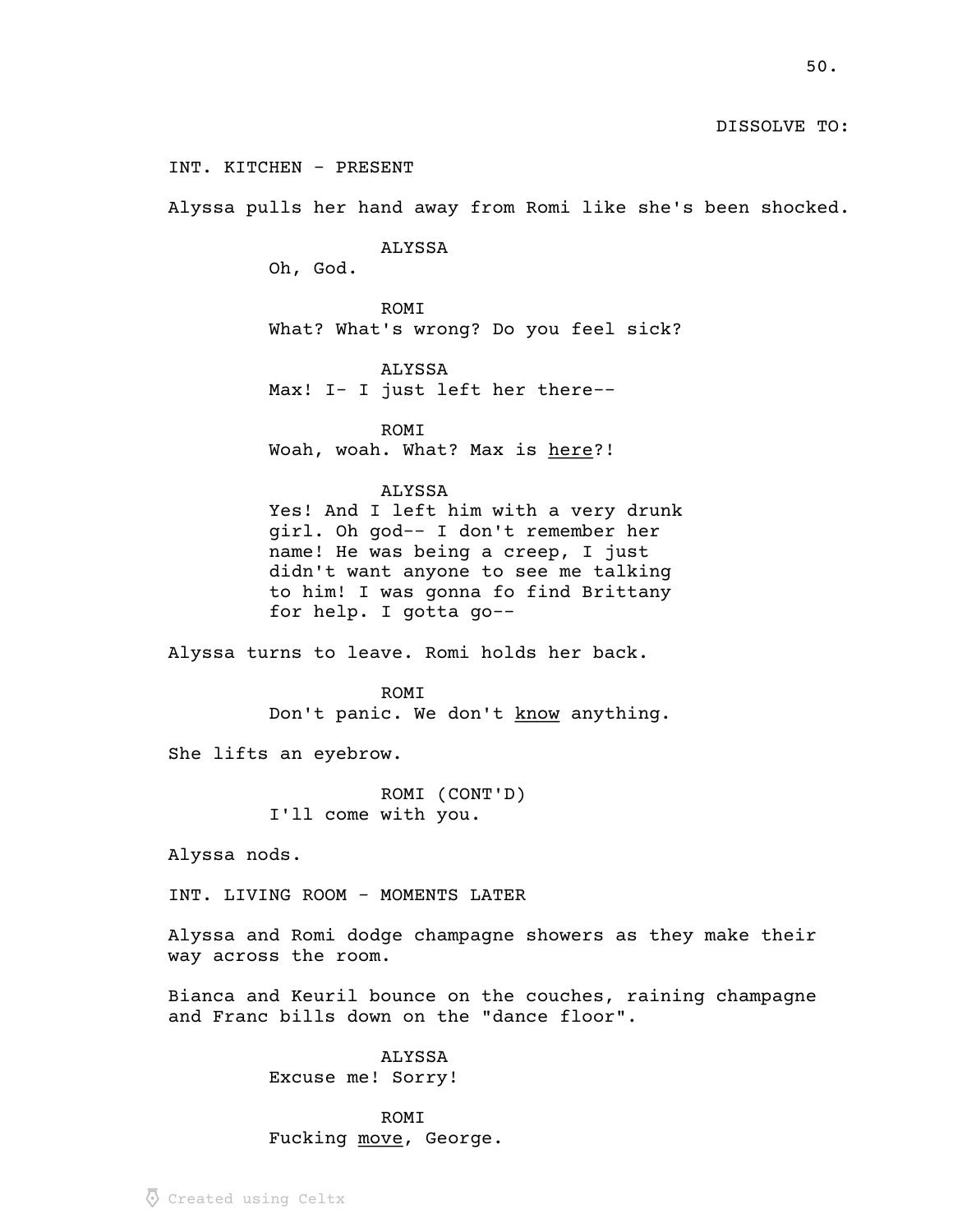INT. BATHROOM - MOMENTS LATER

Romi bursts through the door. The bathroom is empty.

Alyssa panics, grabbing her hair in her hands.

## ALYSSA

Fuck! Where are they?

ROMI OK. OK. I'm sure she's alright... let's not panic and just go look around.

Alyssa nods somberly. They return to...

INT. LIVING ROOM - MOMENTS LATER

Alyssa is nearly knocked over by George, who now sleds down the staircase. He SLAMS into a wall earning explosive LAUGHTER from the drunk GOONS who spectate.

Declan pours his beer over George's head like an athlete being showered with gatorade.

> ROMI Lyss! Look!

Romi points across the room where Keuril and Max are shotgunning beers. Alyssa SIGHS with relief.

> ALYSSA But... where's--?

ALYSSA'S POV: Her eyes scan the room and land on Bram and Brittany making out in a corner. Bram has her pinned against the wall. Nicole is passed out on a couch to their left.

ALYSSA (CONT'D)

Oh.

Romi's eyes follow Alyssa's gaze. She sighs and puts a comforting hand on her back.

# ROMI Another shot?

Alyssa nods, following Romi like a kicked puppy.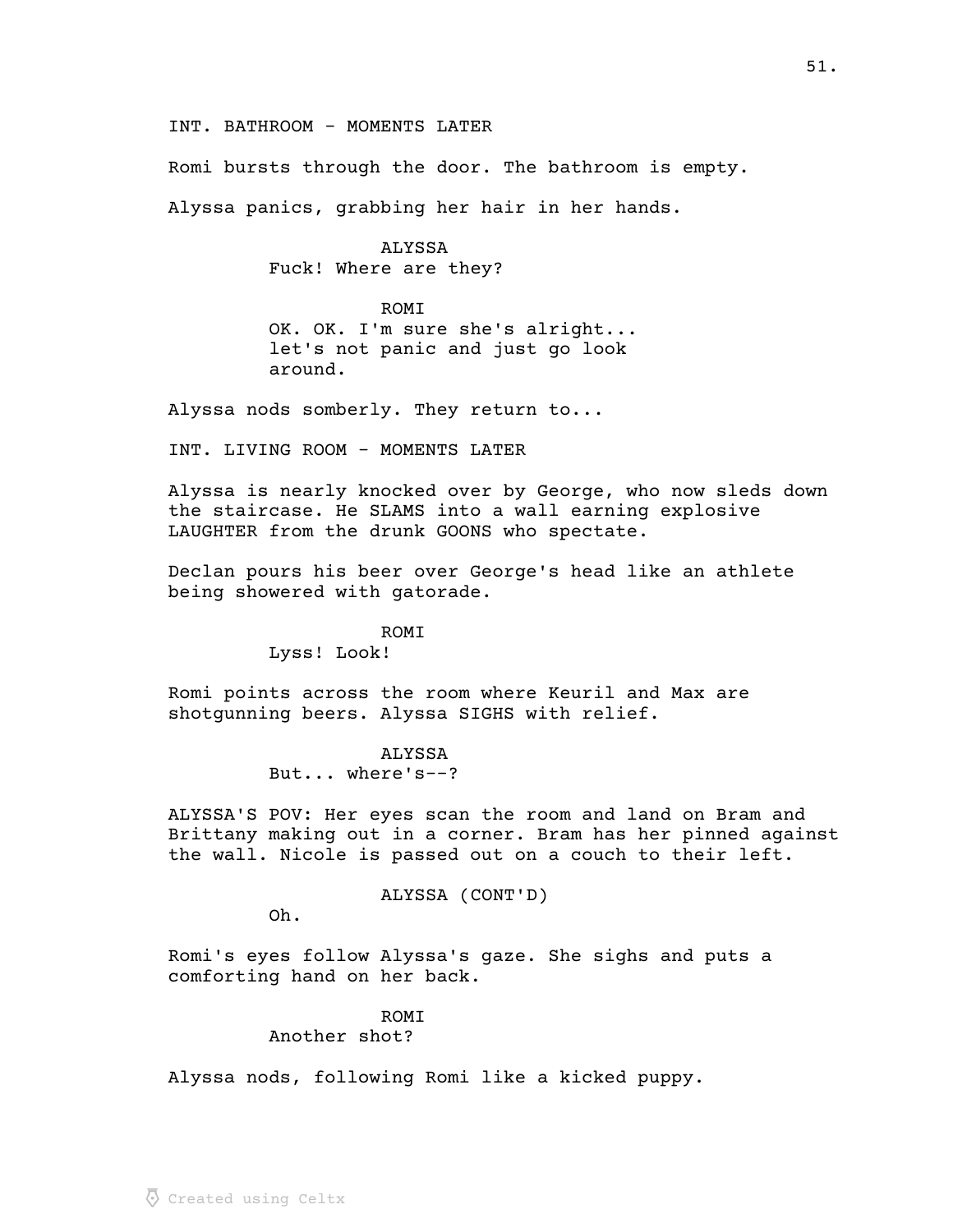INT. KITCHEN - MOMENTS LATER

Chelle and Declan play beer pong. Declan sinks a cup.

## CHELLE

Fuck you!

She throws. It lands in the middle cup. Romi and Alyssa enter.

# DECLAN

Bitch cup! Drop your pants.

ROMI Oh. Get a room, you two.

Romi grabs the tequila and pours Alyssa a shot. She begins making two mixed drinks.

> CHELLE Dude? Chill...

ROMI I'll have you know, I'm perfectly chill. I just can't believe you didn't tell me.

Declan makes a face and waves his arms frantically miming "NO" towards Romi.

> CHELLE What? What are you talking about?

DECLAN Uhh, I gotta go piss!

Declan bolts out of the room. The three girls watch him go.

ROMI That you're dating that!

Romi nods her head in the direction Declan left.

Chelle shakes her head confused.

**CHELLE** Wow. You're drunk. Sure you need another?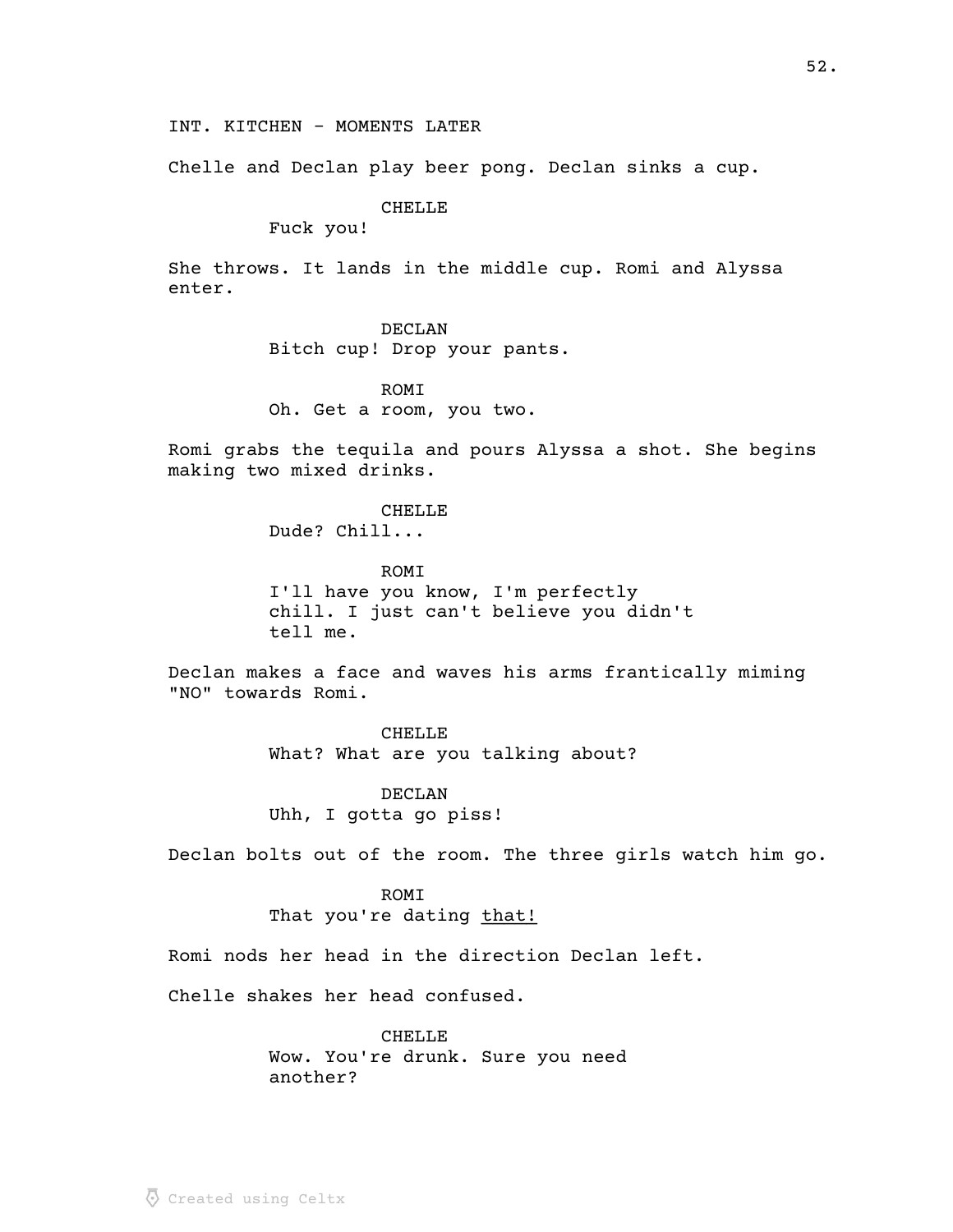ROMI

We're best friends Chelle! You really weren't gonna tell me about your boyfriend? \_\_\_\_\_\_\_\_\_

CHELLE

OK. What the fuck are you talking about? We're not dating! We're just good friends!

ROMI Bullocks! (mocking) We're "good friends".

She mimes oral sex.

ROMI (CONT'D) Yeah, great friends! Clearly!

CHELLE EW! Who told you that?

#### ROMI

Anyone with eyes can tell you're into one another. There's clear something more-

CHELLE Bullshit! Are you jealous?

ROMI NO! I just can't believe that you don't trust me!

Romi storms out the room SOBBING. Alyssa's eyes falter. She moves to follow Romi.

> CHELLE (sighing) Just leave it. Please, New Girl...

Chelle picks up Romi's mixed drink and chugs the entire thing.

> CHELLE (CONT'D) Jesus, fuck!

She winces then BURPS loudly.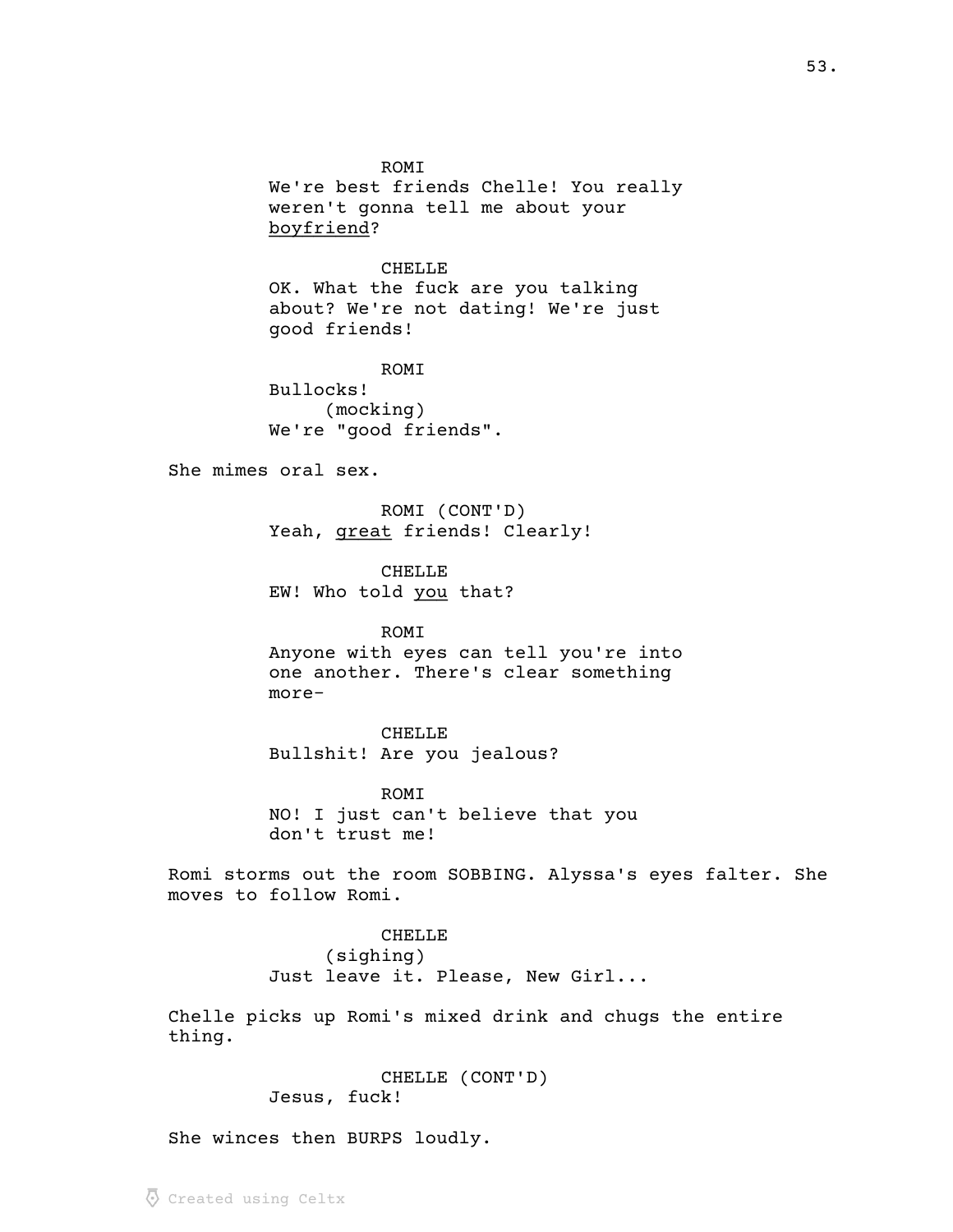CHELLE (CONT'D) I'm Chelle.

Alyssa shakes her hand warily.

ALYSSA Alyssa. New Girl.

**CHELLE** Welcome to Blaire Waldorf and Elon Musk's fucking crack baby.

They share a LAUGH.

CHELLE (CONT'D) Not me by the way. I'm not their baby. I mean our school... If I was gonna give myself a metaphor I'd say, Russell Brand's neglected younger sister.

Alyssa nearly chokes on her drink from LAUGHTER.

ALYSSA So... uhh, you're really not dating--

CHELLE Declan? No. No way.

ALYSSA

Oh.

CHELLE

Why?

ALYSSA

I just heard some things... that weren't unbelievable because you guys look like, well--

#### CHELLE

Well, I think we both know that people shouldn't make assumptions based on what they see around school.

Alyssa blushes and nods quickly. Suddenly, someone cuts the MUSIC.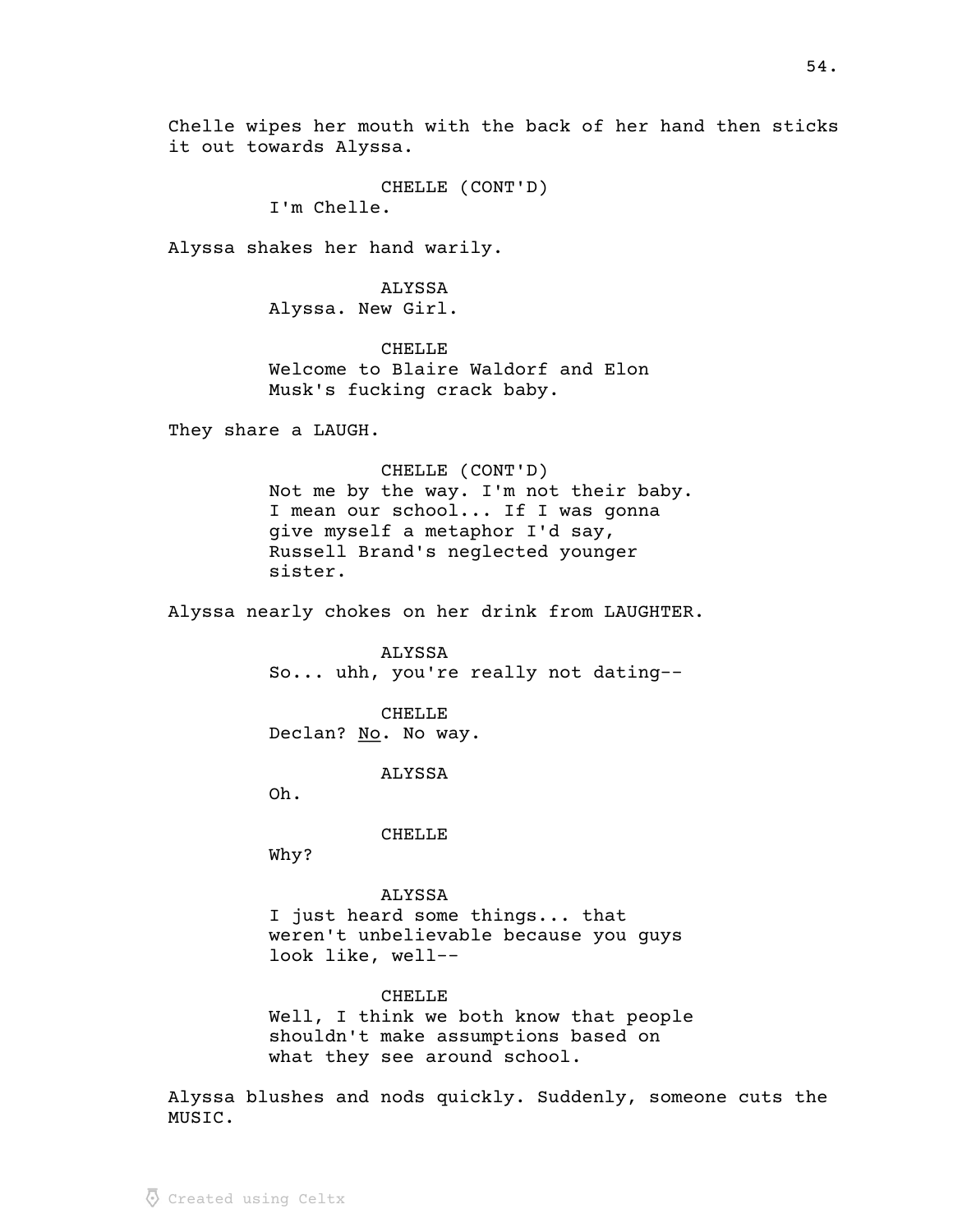DEEP MALE VOICE (O.S) Polizei! Alle raus jetzt!

Chelle's eyes go wide. Alyssa peers into to the...

INT. LIVING ROOM - CONTINUOUS

Two COPS interrupt the party mayhem.

The taller of the partners, pries apart two SOPHOMORES absorbed in a make out session.

PARTY-GOERS bolt for the exits. The Officer calls for backup.

COP 1 (subtitled, in Swiss German) We got another stupid rich bitch party. Permission to detain the drunk ones?

INT. MASTER BEDROOM - MOMENTS LATER

Three FRESHMAN GIRLS model Arty's mother's lingerie. They stumble and GIGGLE in drunken ecstasy until suddenly a COP barges in.

> COP 2 (subtitled, in Swiss German) POLICE!

#### GIRLS

AHH!

COP 2 (subtitled, in Swiss German) What the fuck is going on here? IDs all of you, now!

EXT. FRONT YARD - MOMENTS LATER

Bram and Brittany make out, laying on the elastic bed of the trampoline.

He moves to feel up her skirt. She pulls away.

They both JUMP as the front door BANGS open and TWO FRESHMAN hightail out of the house, their designer pumps in hand.

> FRESHMEN GIRLS (subtitled, in Swiss German) AH! Fuck! Cops!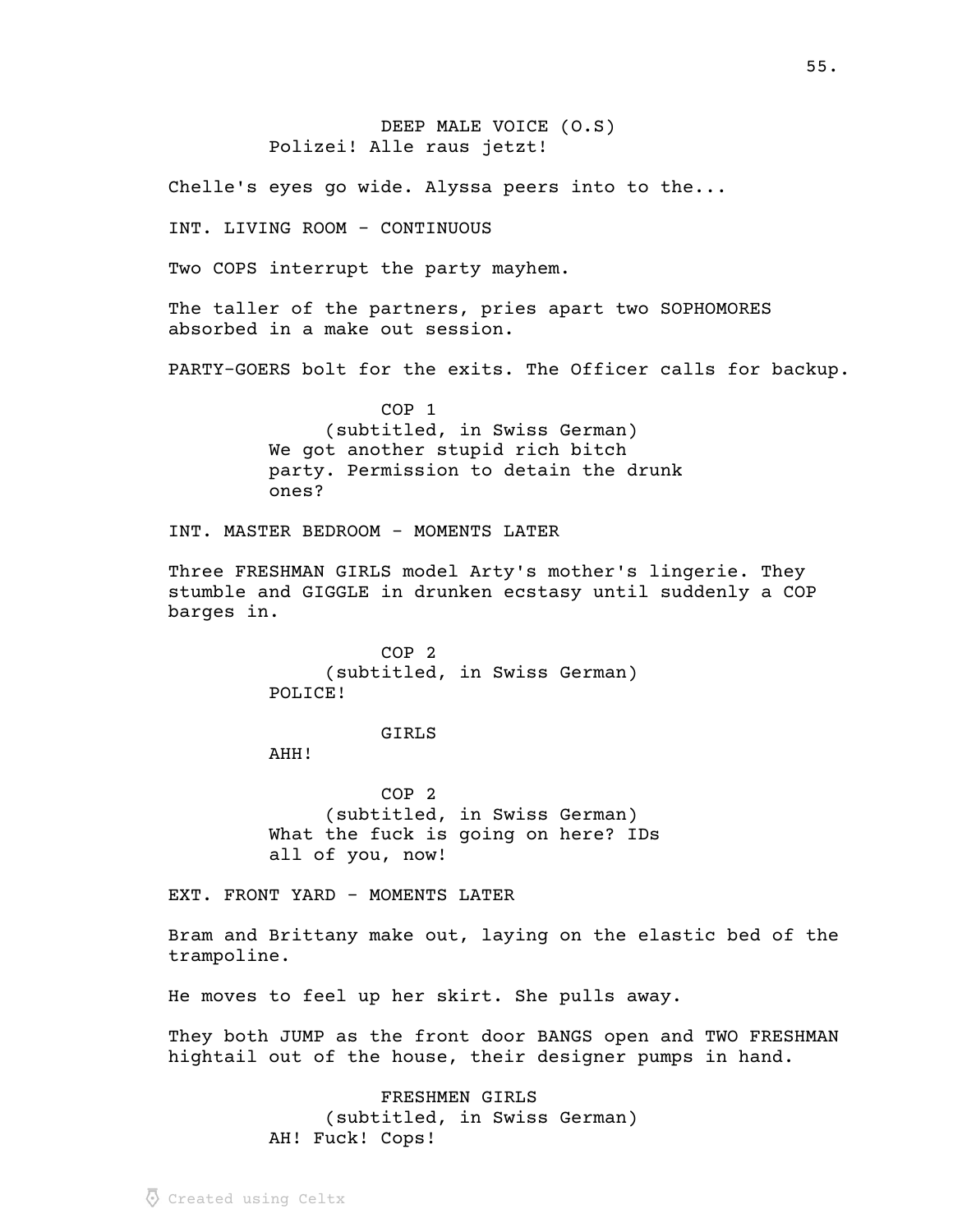Bram sits up. He starts breathing heavily.

COP 1 (O.S) (subtitled, in Swiss German) Hands up! Let's go!

KEURIL (O.S) (subtitled, in Swiss German) Nah! Fuck you pigs!

BRAM

Fuck.

Bram grabs Brittany's hand and leads her off the trampoline. Both freeze when A COP runs across the threshold after a frantic FRESHMAN. Bram and Brittany duck.

> BRITTANY (urgent whispering) Fuckkk! My parents are gonna kill us.

### BRAM

(whispering) We need to get the hell out of here.

He tugs at her hand.

BRITTANY Wait! Alyssa!

BRAM

Dude, did you not hear me? We got to get the fuck out of here! You don't fuck around with the Swiss police.

Brittany pulls away from Bram. She SCOFFS.

BRITTANY Fuck off, dude. I'm not leaving my sister here!

BRAM Brittany! You don't understand! We can't--  $\mathbf{I}$  can't get caught? OK? I can't afford to--

Brittany storms away in the opposite direction flipping Bram off as she goes.

BRAM

UGHH!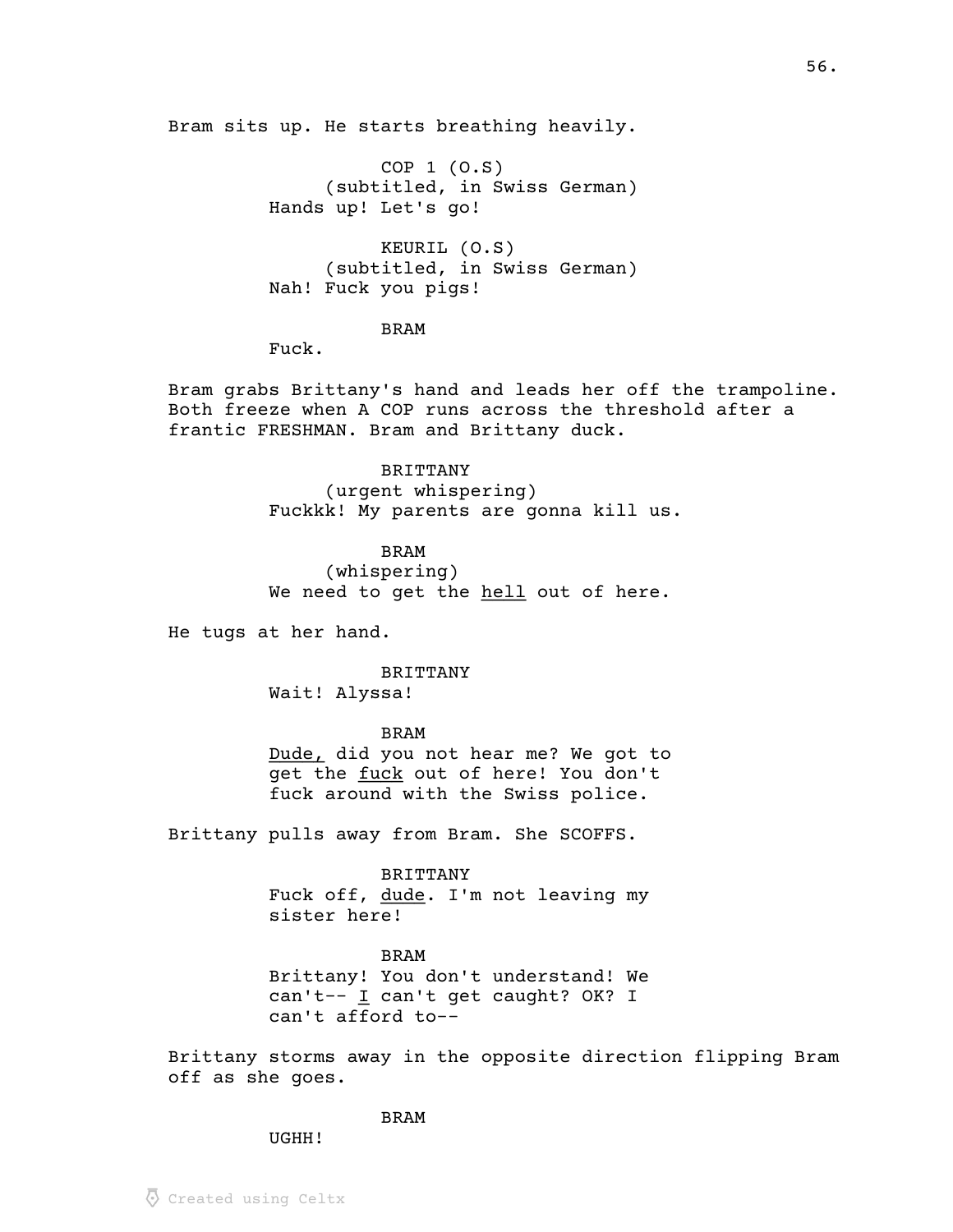He follows her into...

INT. KITCHEN - MOMENTS LATER

BRITTANY

Lyss!

ALYSSA Jesus! Brit!? I thought you were the police!

BRAM Let's get the hell out of here!

ALYSSA What about Romi?

She looks frantically to Chelle. Bram HUFFS.

BRAM

No! We're going! Romi can take care of herself.

He grabs each sister underneath an arm, and leads them out of the kitchen to...

INT. LIVING ROOM - CONTINUOUS

BRITTANY Hey! Stop it. Stop! I can walk myself!

He drops them and takes the lead. Suddenly, Alyssa spots Max across the way.

He stares at the Police, paralyzed with fear.

Alyssa is so wrapped up in Max she doesn't realize a THIRD COP approaching her.

> COP 3 Mädchen. Wie alt bist du? Lassen Sie mich einen Ausweis sehen, bevor wir müssen verhaften Sie!

Alyssa's lip quivers, tears roll down her cheeks.

ALYSSA I-I-I'm sorry I don't understand. I don't understand you! I'm not from here! I-I-- please don't arrest me! Don't deport me!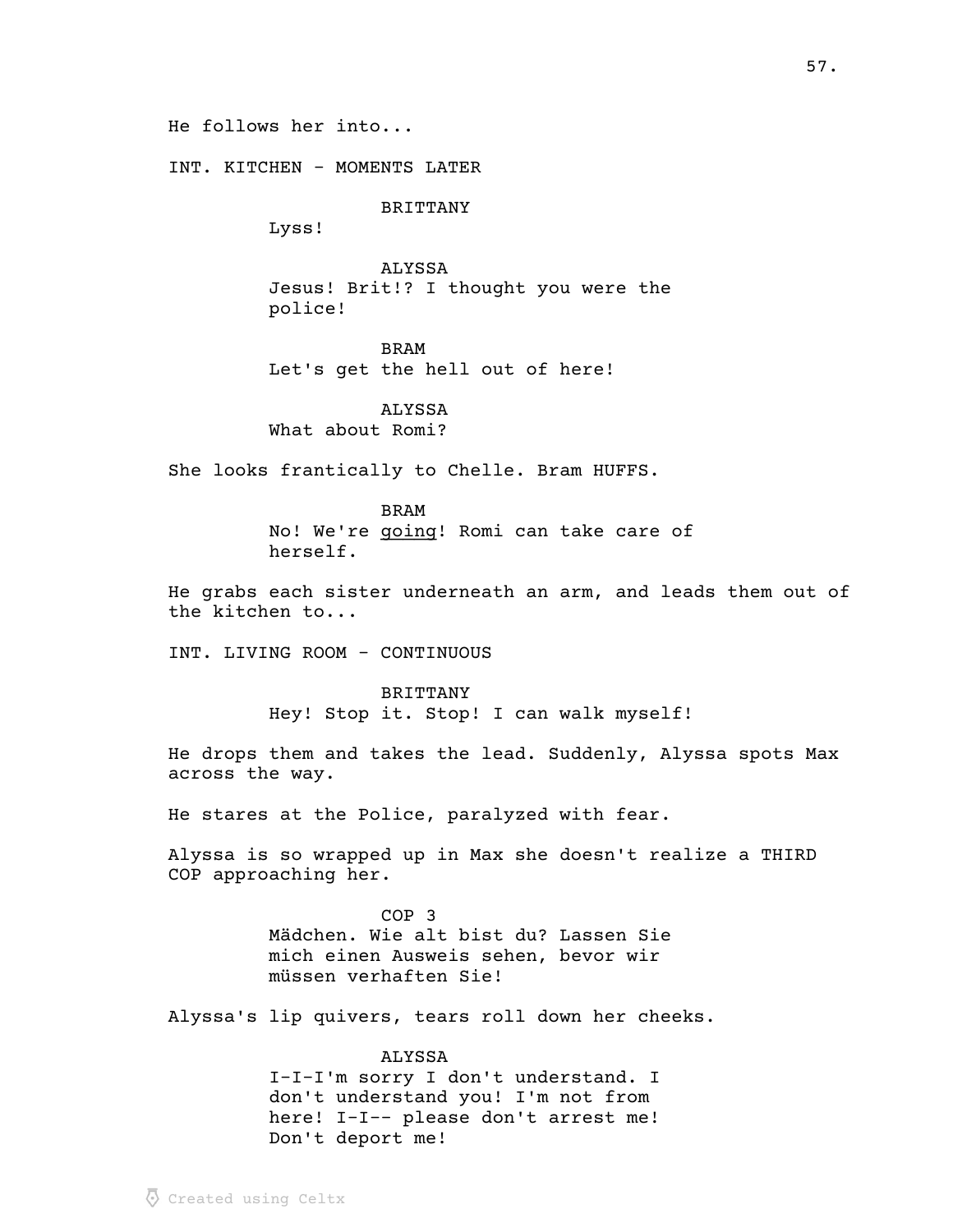A strong hand on Alyssa's shoulder pulls her back. Max steps in her place.

> MAX (subtitled, in Swiss German) I've been drinking. She is American. She doesn't understand. It's not her fault.

Alyssa stares at him in shock. He turns to her.

MAX (CONT'D) Why the fuck are you still standing here? Huh? Go! Get out, dumbass!

Alyssa backs up into Romi.

## ALYSSA

AH!

ROMI

Let's go.

Alyssa grabs a hand as Romi pulls her in the direction Bram and Brittany left.

As they exit, Alyssa turns back to watch Max but he's gone. And so is the Cop.

Romi pulls her out the door.

# END ACT III